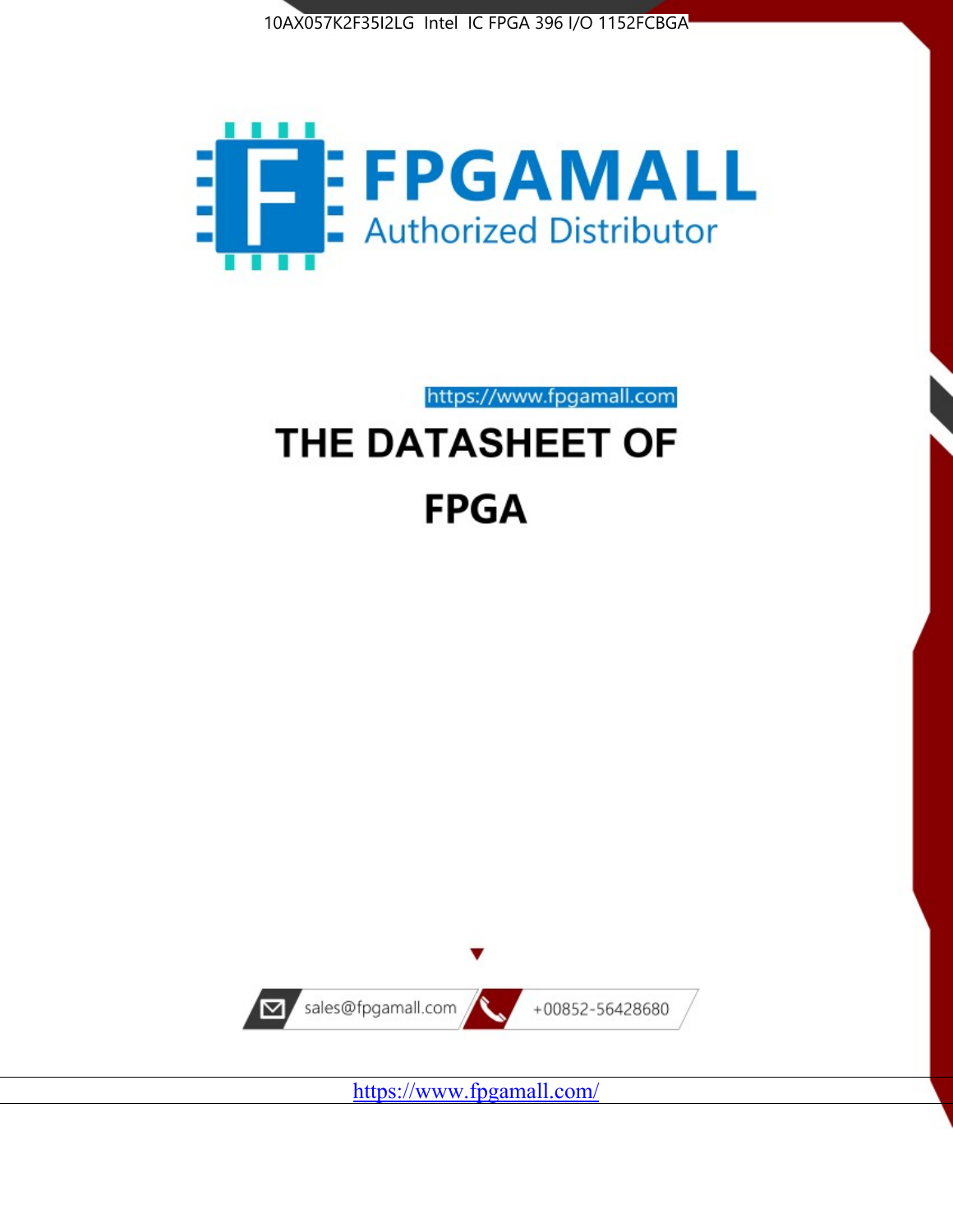10AX057K2F35I2LG Intel IC FPGA 396 I/O 1152FCBGA



# **Intel® Arria® 10 Device Overview**



**A10-OVERVIEW | 2018.12.06** Latest document on the web: **[PDF](https://www.intel.com/content/dam/www/programmable/us/en/pdfs/literature/hb/arria-10/a10_overview.pdf)** | **[HTML](https://www.intel.com/content/www/us/en/programmable/documentation/sam1403480274650.html)**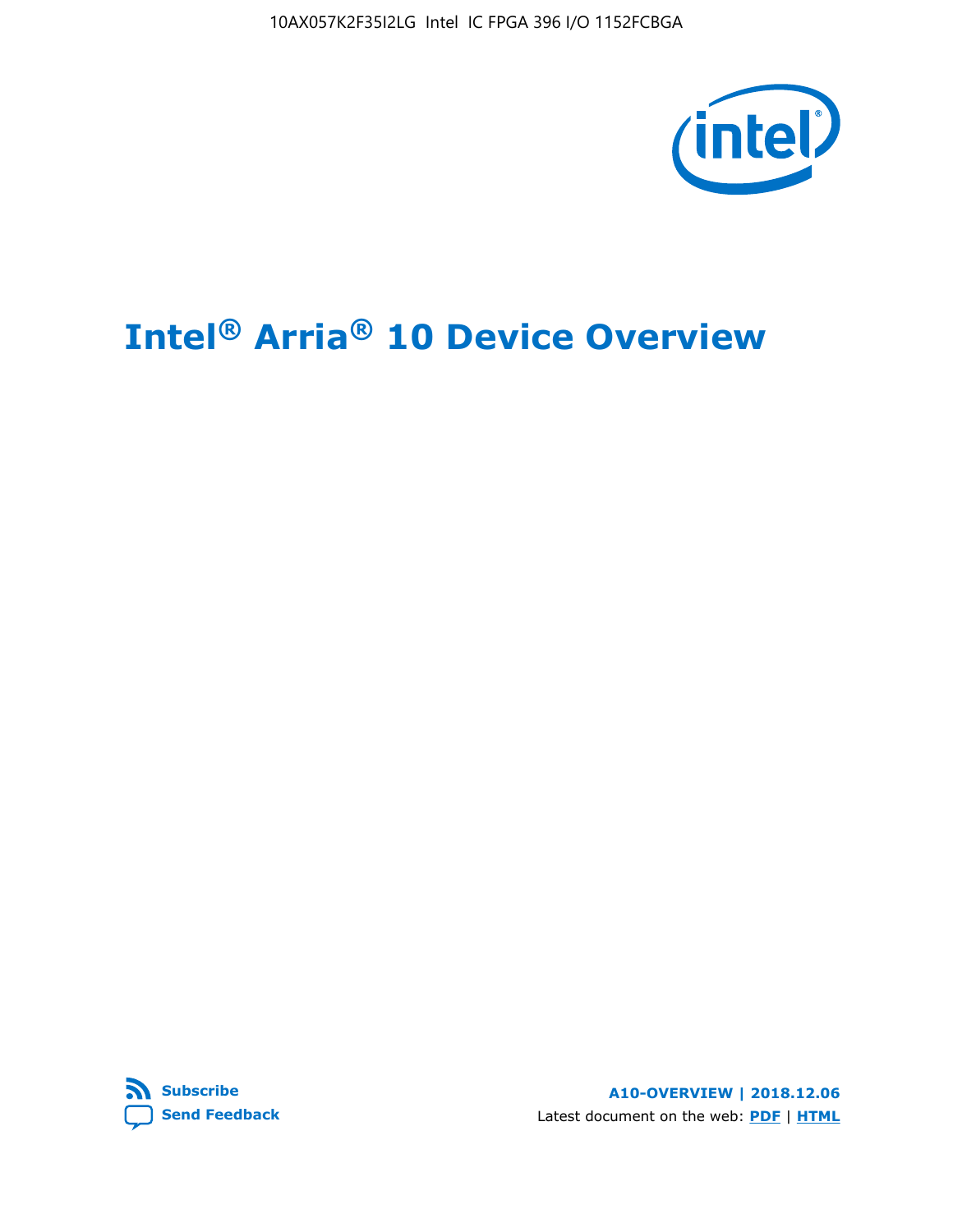

**Contents** 

# **Contents**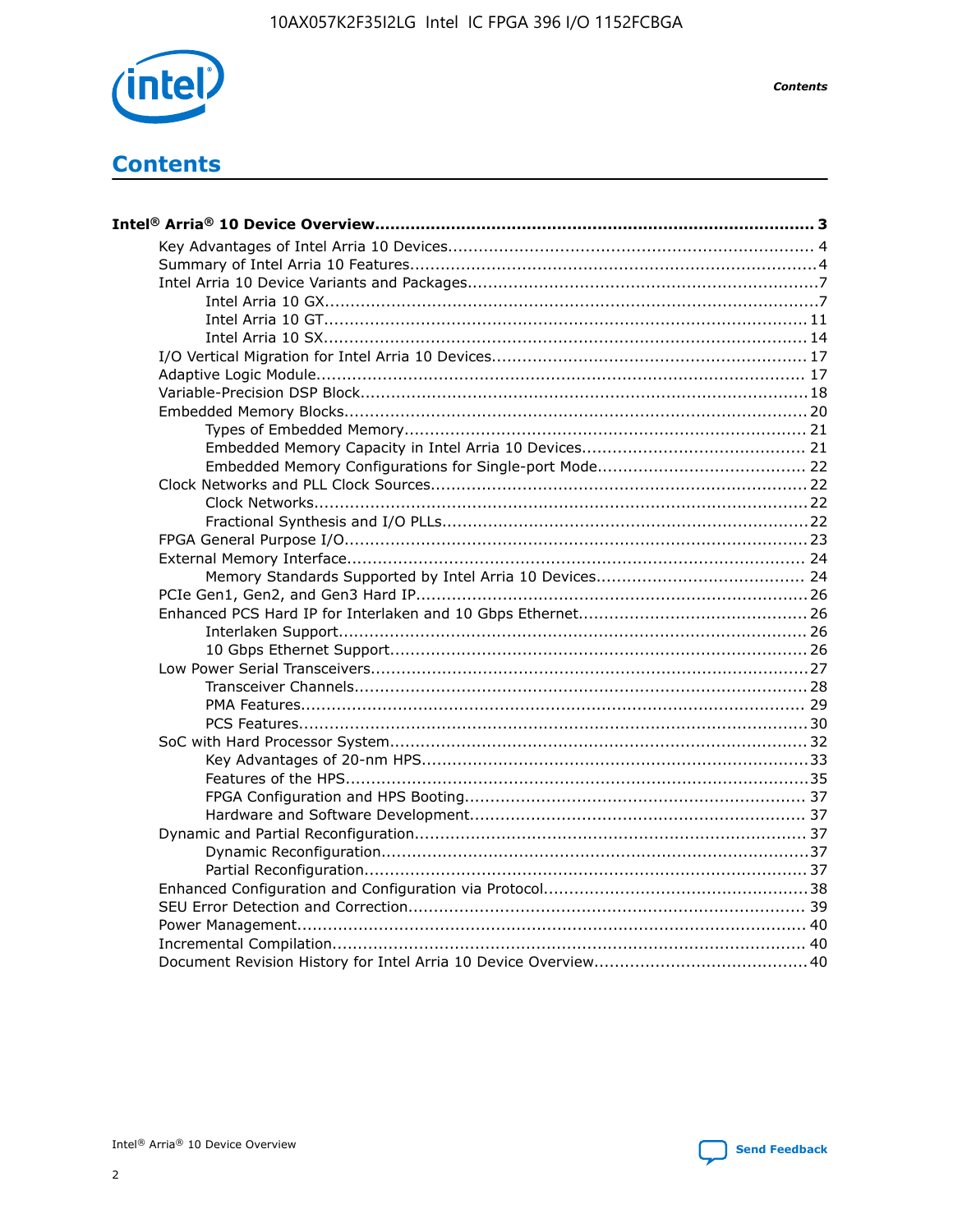**A10-OVERVIEW | 2018.12.06**

**[Send Feedback](mailto:FPGAtechdocfeedback@intel.com?subject=Feedback%20on%20Intel%20Arria%2010%20Device%20Overview%20(A10-OVERVIEW%202018.12.06)&body=We%20appreciate%20your%20feedback.%20In%20your%20comments,%20also%20specify%20the%20page%20number%20or%20paragraph.%20Thank%20you.)**



# **Intel® Arria® 10 Device Overview**

The Intel<sup>®</sup> Arria<sup>®</sup> 10 device family consists of high-performance and power-efficient 20 nm mid-range FPGAs and SoCs.

Intel Arria 10 device family delivers:

- Higher performance than the previous generation of mid-range and high-end FPGAs.
- Power efficiency attained through a comprehensive set of power-saving technologies.

The Intel Arria 10 devices are ideal for high performance, power-sensitive, midrange applications in diverse markets.

| <b>Market</b>         | <b>Applications</b>                                                                                               |
|-----------------------|-------------------------------------------------------------------------------------------------------------------|
| Wireless              | Channel and switch cards in remote radio heads<br>٠<br>Mobile backhaul<br>٠                                       |
| Wireline              | 40G/100G muxponders and transponders<br>٠<br>100G line cards<br>٠<br><b>Bridging</b><br>٠<br>Aggregation<br>٠     |
| <b>Broadcast</b>      | Studio switches<br>٠<br>Servers and transport<br>٠<br>Videoconferencing<br>٠<br>Professional audio and video<br>٠ |
| Computing and Storage | Flash cache<br>٠<br>Cloud computing servers<br>٠<br>Server acceleration<br>٠                                      |
| Medical               | Diagnostic scanners<br>٠<br>Diagnostic imaging<br>٠                                                               |
| Military              | Missile guidance and control<br>٠<br>Radar<br>٠<br>Electronic warfare<br>٠<br>Secure communications<br>٠          |

#### **Table 1. Sample Markets and Ideal Applications for Intel Arria 10 Devices**

#### **Related Information**

- [Intel Arria 10 Device Handbook: Known Issues](http://www.altera.com/support/kdb/solutions/rd07302013_646.html) Lists the planned updates to the *Intel Arria 10 Device Handbook* chapters.
- [Intel Arria 10 GX/GT Device Errata and Design Recommendations](https://www.intel.com/content/www/us/en/programmable/documentation/agz1493851706374.html#yqz1494433888646)
- [Intel Arria 10 SX Device Errata and Design Recommendations](https://www.intel.com/content/www/us/en/programmable/documentation/cru1462832385668.html#cru1462832558642)

Intel Corporation. All rights reserved. Intel, the Intel logo, Altera, Arria, Cyclone, Enpirion, MAX, Nios, Quartus and Stratix words and logos are trademarks of Intel Corporation or its subsidiaries in the U.S. and/or other countries. Intel warrants performance of its FPGA and semiconductor products to current specifications in accordance with Intel's standard warranty, but reserves the right to make changes to any products and services at any time without notice. Intel assumes no responsibility or liability arising out of the application or use of any information, product, or service described herein except as expressly agreed to in writing by Intel. Intel customers are advised to obtain the latest version of device specifications before relying on any published information and before placing orders for products or services. \*Other names and brands may be claimed as the property of others.

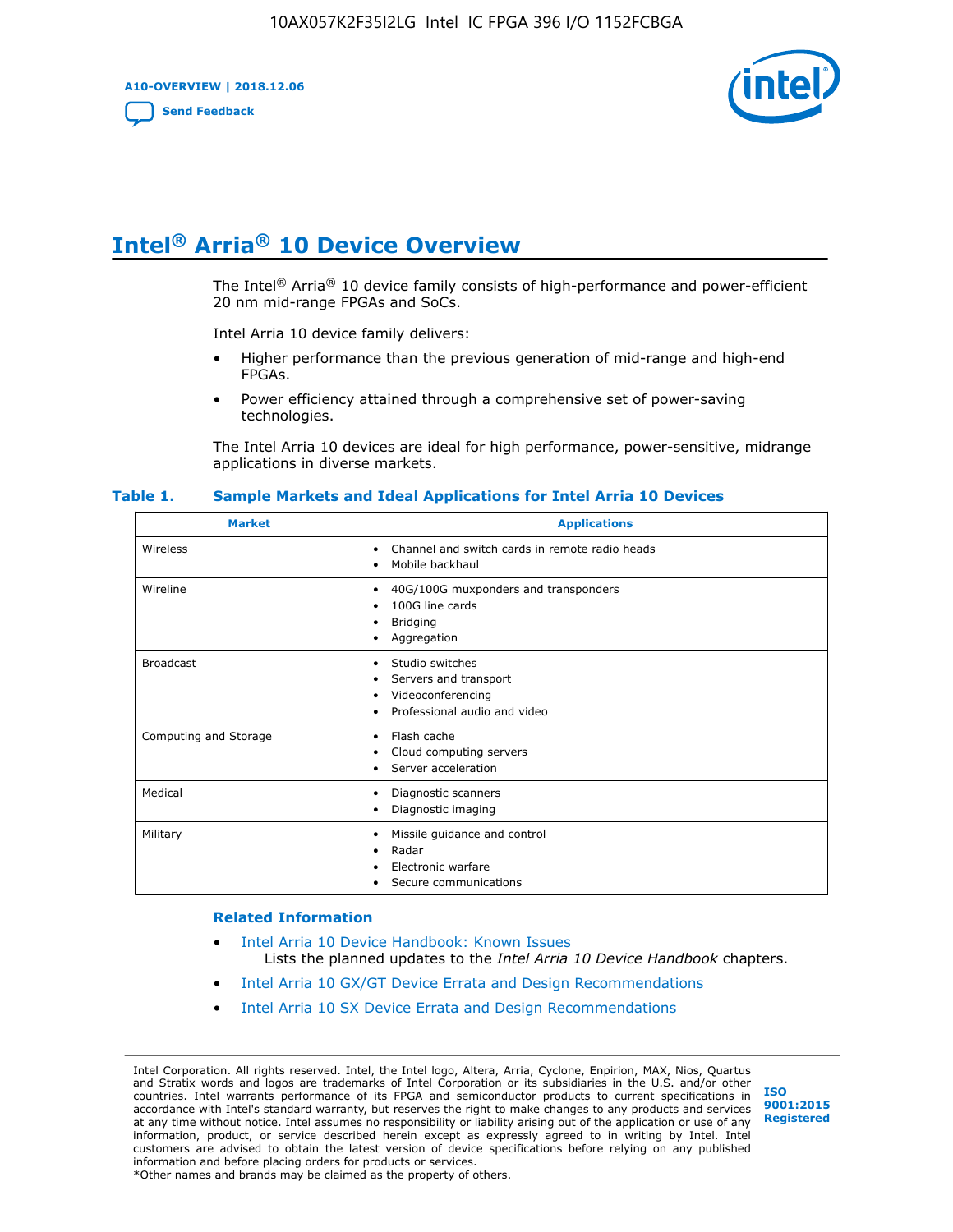

# **Key Advantages of Intel Arria 10 Devices**

# **Table 2. Key Advantages of the Intel Arria 10 Device Family**

| <b>Advantage</b>                                                                                          | <b>Supporting Feature</b>                                                                                                                                                                                                                                                                                                |
|-----------------------------------------------------------------------------------------------------------|--------------------------------------------------------------------------------------------------------------------------------------------------------------------------------------------------------------------------------------------------------------------------------------------------------------------------|
| Enhanced core architecture                                                                                | Built on TSMC's 20 nm process technology<br>٠<br>60% higher performance than the previous generation of mid-range FPGAs<br>٠<br>15% higher performance than the fastest previous-generation FPGA<br>٠                                                                                                                    |
| High-bandwidth integrated<br>transceivers                                                                 | Short-reach rates up to 25.8 Gigabits per second (Gbps)<br>٠<br>Backplane capability up to 12.5 Gbps<br>٠<br>Integrated 10GBASE-KR and 40GBASE-KR4 Forward Error Correction (FEC)<br>٠                                                                                                                                   |
| Improved logic integration and<br>hard IP blocks                                                          | 8-input adaptive logic module (ALM)<br>٠<br>Up to 65.6 megabits (Mb) of embedded memory<br>٠<br>Variable-precision digital signal processing (DSP) blocks<br>Fractional synthesis phase-locked loops (PLLs)<br>Hard PCI Express Gen3 IP blocks<br>Hard memory controllers and PHY up to 2,400 Megabits per second (Mbps) |
| Second generation hard<br>processor system (HPS) with<br>integrated ARM* Cortex*-A9*<br>MPCore* processor | Tight integration of a dual-core ARM Cortex-A9 MPCore processor, hard IP, and an<br>٠<br>FPGA in a single Intel Arria 10 system-on-a-chip (SoC)<br>Supports over 128 Gbps peak bandwidth with integrated data coherency between<br>$\bullet$<br>the processor and the FPGA fabric                                        |
| Advanced power savings                                                                                    | Comprehensive set of advanced power saving features<br>٠<br>Power-optimized MultiTrack routing and core architecture<br>٠<br>Up to 40% lower power compared to previous generation of mid-range FPGAs<br>Up to 60% lower power compared to previous generation of high-end FPGAs                                         |

# **Summary of Intel Arria 10 Features**

## **Table 3. Summary of Features for Intel Arria 10 Devices**

| <b>Feature</b>                  | <b>Description</b>                                                                                                                                                                                                                                                                                                                                                                                           |
|---------------------------------|--------------------------------------------------------------------------------------------------------------------------------------------------------------------------------------------------------------------------------------------------------------------------------------------------------------------------------------------------------------------------------------------------------------|
| Technology                      | TSMC's 20-nm SoC process technology<br>Allows operation at a lower $V_{\text{CC}}$ level of 0.82 V instead of the 0.9 V standard $V_{\text{CC}}$ core voltage                                                                                                                                                                                                                                                |
| Packaging                       | 1.0 mm ball-pitch Fineline BGA packaging<br>٠<br>0.8 mm ball-pitch Ultra Fineline BGA packaging<br>Multiple devices with identical package footprints for seamless migration between different<br><b>FPGA</b> densities<br>Devices with compatible package footprints allow migration to next generation high-end<br>Stratix <sup>®</sup> 10 devices<br>RoHS, leaded $(1)$ , and lead-free (Pb-free) options |
| High-performance<br>FPGA fabric | Enhanced 8-input ALM with four registers<br>Improved multi-track routing architecture to reduce congestion and improve compilation time<br>Hierarchical core clocking architecture<br>Fine-grained partial reconfiguration                                                                                                                                                                                   |
| Internal memory<br>blocks       | M20K-20-Kb memory blocks with hard error correction code (ECC)<br>Memory logic array block (MLAB)-640-bit memory                                                                                                                                                                                                                                                                                             |
|                                 | continued                                                                                                                                                                                                                                                                                                                                                                                                    |



<sup>(1)</sup> Contact Intel for availability.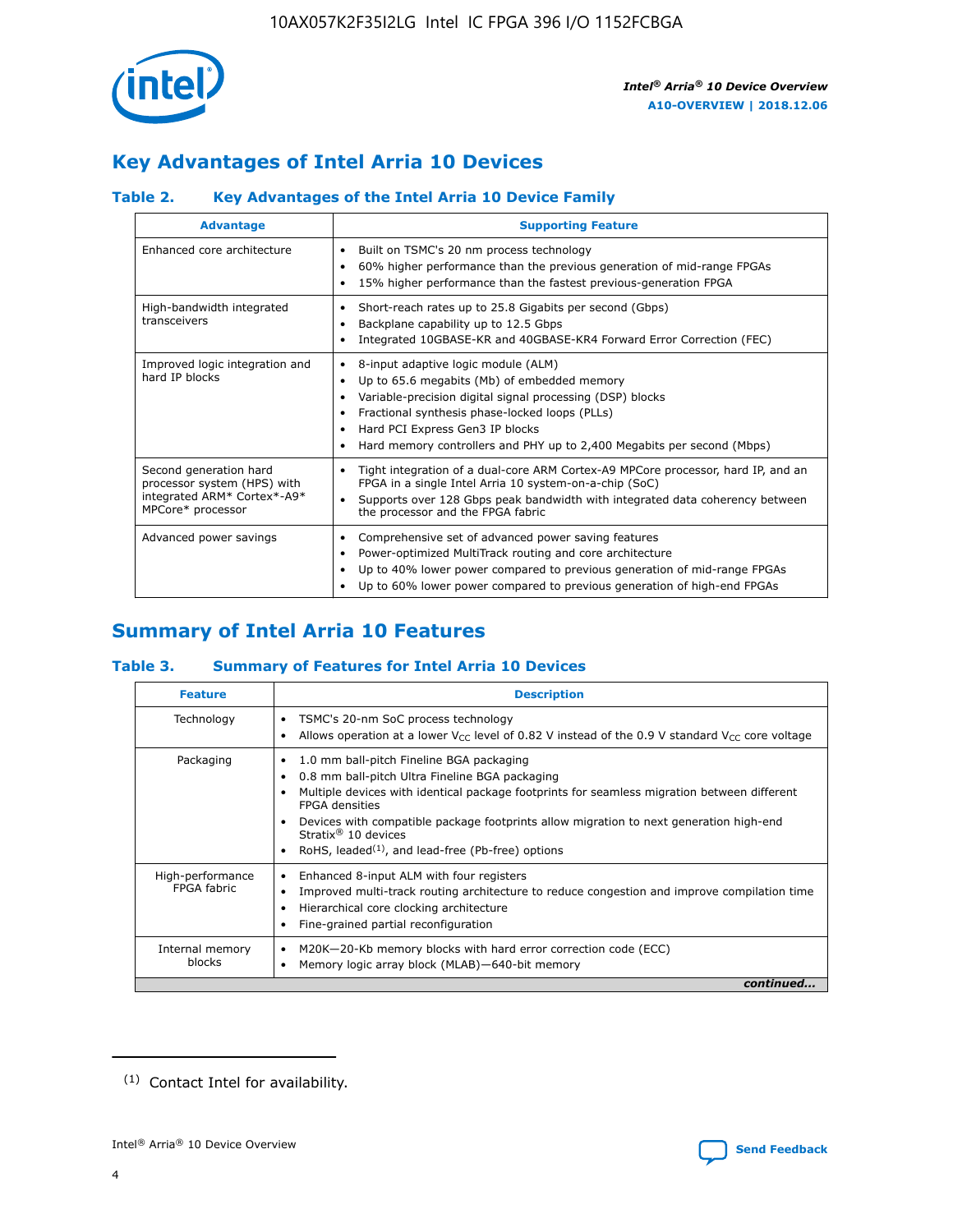$\mathbf{r}$ 



| <b>Feature</b>                         |                                                                                                                                                                                                                                                                                                                                       | <b>Description</b>                                                                                                                                                                                                                                                                                                                                                                                                                                                                                                                                                                                                                                                                                                                                                                                                                                                            |  |  |  |  |  |
|----------------------------------------|---------------------------------------------------------------------------------------------------------------------------------------------------------------------------------------------------------------------------------------------------------------------------------------------------------------------------------------|-------------------------------------------------------------------------------------------------------------------------------------------------------------------------------------------------------------------------------------------------------------------------------------------------------------------------------------------------------------------------------------------------------------------------------------------------------------------------------------------------------------------------------------------------------------------------------------------------------------------------------------------------------------------------------------------------------------------------------------------------------------------------------------------------------------------------------------------------------------------------------|--|--|--|--|--|
| Embedded Hard IP<br>blocks             | Variable-precision DSP                                                                                                                                                                                                                                                                                                                | Native support for signal processing precision levels from $18 \times 19$ to<br>$\bullet$<br>54 x 54<br>Native support for 27 x 27 multiplier mode<br>$\bullet$<br>64-bit accumulator and cascade for systolic finite impulse responses<br>$\bullet$<br>(FIRs)<br>Internal coefficient memory banks<br>$\bullet$<br>Preadder/subtractor for improved efficiency<br>Additional pipeline register to increase performance and reduce<br>power<br>Supports floating point arithmetic:<br>- Perform multiplication, addition, subtraction, multiply-add,<br>multiply-subtract, and complex multiplication.<br>- Supports multiplication with accumulation capability, cascade<br>summation, and cascade subtraction capability.<br>- Dynamic accumulator reset control.<br>- Support direct vector dot and complex multiplication chaining<br>multiply floating point DSP blocks. |  |  |  |  |  |
|                                        | Memory controller                                                                                                                                                                                                                                                                                                                     | DDR4, DDR3, and DDR3L                                                                                                                                                                                                                                                                                                                                                                                                                                                                                                                                                                                                                                                                                                                                                                                                                                                         |  |  |  |  |  |
|                                        | PCI Express*                                                                                                                                                                                                                                                                                                                          | PCI Express (PCIe*) Gen3 (x1, x2, x4, or x8), Gen2 (x1, x2, x4, or x8)<br>and Gen1 (x1, x2, x4, or x8) hard IP with complete protocol stack,<br>endpoint, and root port                                                                                                                                                                                                                                                                                                                                                                                                                                                                                                                                                                                                                                                                                                       |  |  |  |  |  |
|                                        | Transceiver I/O                                                                                                                                                                                                                                                                                                                       | 10GBASE-KR/40GBASE-KR4 Forward Error Correction (FEC)<br>PCS hard IPs that support:<br>٠<br>- 10-Gbps Ethernet (10GbE)<br>- PCIe PIPE interface<br>- Interlaken<br>- Gbps Ethernet (GbE)<br>- Common Public Radio Interface (CPRI) with deterministic latency<br>support<br>- Gigabit-capable passive optical network (GPON) with fast lock-<br>time support<br>13.5G JESD204b<br>$\bullet$<br>8B/10B, 64B/66B, 64B/67B encoders and decoders<br>$\bullet$<br>Custom mode support for proprietary protocols                                                                                                                                                                                                                                                                                                                                                                   |  |  |  |  |  |
| Core clock networks                    | $\bullet$                                                                                                                                                                                                                                                                                                                             | Up to 800 MHz fabric clocking, depending on the application:<br>- 667 MHz external memory interface clocking with 2,400 Mbps DDR4 interface<br>- 800 MHz LVDS interface clocking with 1,600 Mbps LVDS interface<br>Global, regional, and peripheral clock networks<br>Clock networks that are not used can be gated to reduce dynamic power                                                                                                                                                                                                                                                                                                                                                                                                                                                                                                                                   |  |  |  |  |  |
| Phase-locked loops<br>(PLLs)           | High-resolution fractional synthesis PLLs:<br>٠<br>Integer PLLs:<br>- Adjacent to general purpose I/Os                                                                                                                                                                                                                                | - Precision clock synthesis, clock delay compensation, and zero delay buffering (ZDB)<br>- Support integer mode and fractional mode<br>- Fractional mode support with third-order delta-sigma modulation<br>- Support external memory and LVDS interfaces                                                                                                                                                                                                                                                                                                                                                                                                                                                                                                                                                                                                                     |  |  |  |  |  |
| FPGA General-purpose<br>$I/Os$ (GPIOs) | On-chip termination (OCT)<br>٠                                                                                                                                                                                                                                                                                                        | 1.6 Gbps LVDS-every pair can be configured as receiver or transmitter                                                                                                                                                                                                                                                                                                                                                                                                                                                                                                                                                                                                                                                                                                                                                                                                         |  |  |  |  |  |
| <b>External Memory</b><br>Interface    | 1.2 V to 3.0 V single-ended LVTTL/LVCMOS interfacing<br>Hard memory controller- DDR4, DDR3, and DDR3L support<br>$\bullet$<br>$-$ DDR4 $-$ speeds up to 1,200 MHz/2,400 Mbps<br>- DDR3-speeds up to 1,067 MHz/2,133 Mbps<br>Soft memory controller—provides support for RLDRAM $3^{(2)}$ , QDR IV $^{(2)}$ , and QDR II+<br>continued |                                                                                                                                                                                                                                                                                                                                                                                                                                                                                                                                                                                                                                                                                                                                                                                                                                                                               |  |  |  |  |  |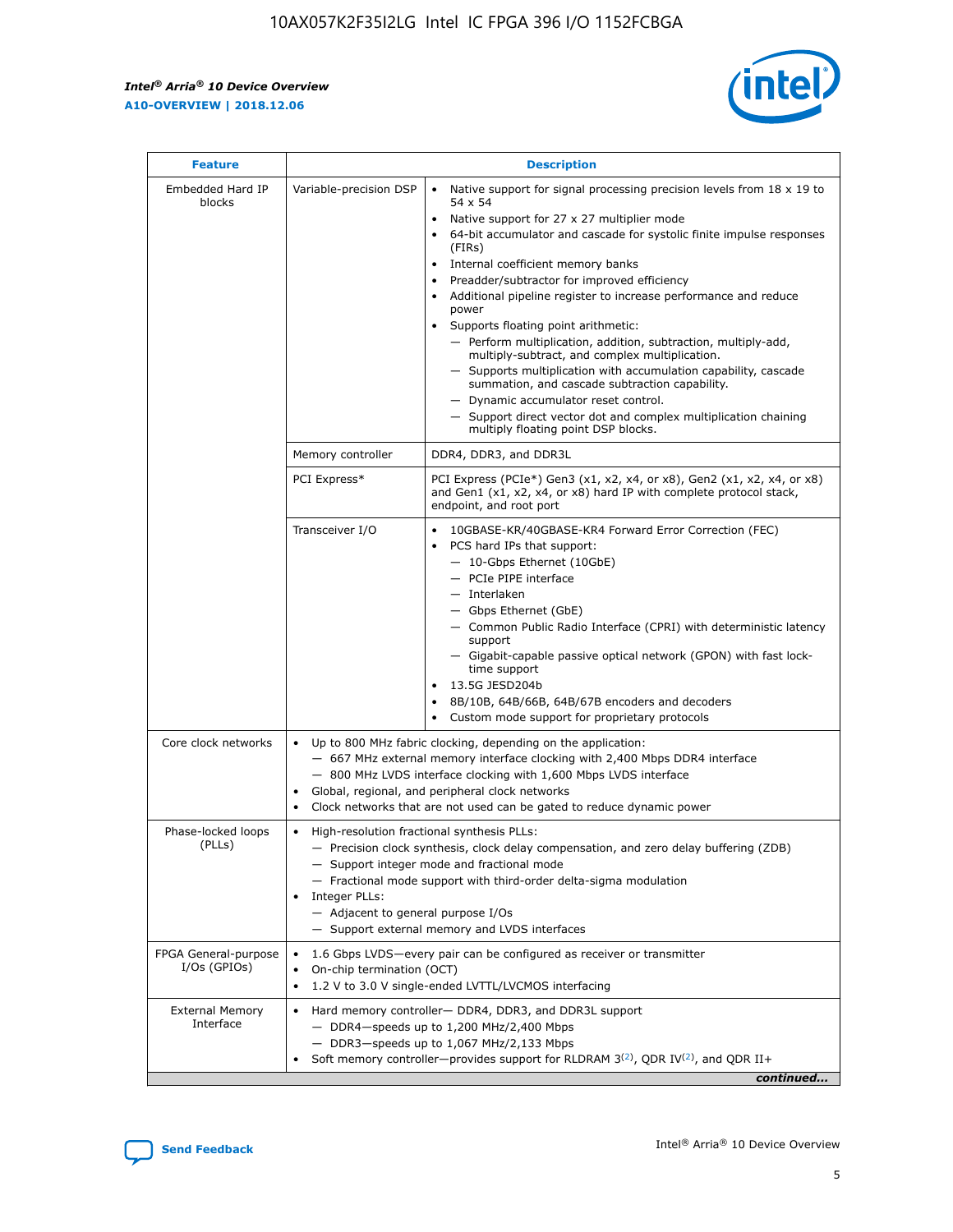

| <b>Feature</b>                                    | <b>Description</b>                                                                                                                                                                                                                                                                                                                                                                                                                                                                                                                                                                                                                                  |
|---------------------------------------------------|-----------------------------------------------------------------------------------------------------------------------------------------------------------------------------------------------------------------------------------------------------------------------------------------------------------------------------------------------------------------------------------------------------------------------------------------------------------------------------------------------------------------------------------------------------------------------------------------------------------------------------------------------------|
| Low-power serial<br>transceivers                  | • Continuous operating range:<br>- Intel Arria 10 GX-1 Gbps to 17.4 Gbps<br>- Intel Arria 10 GT-1 Gbps to 25.8 Gbps<br>Backplane support:<br>- Intel Arria 10 GX-up to 12.5<br>- Intel Arria 10 GT-up to 12.5<br>Extended range down to 125 Mbps with oversampling<br>ATX transmit PLLs with user-configurable fractional synthesis capability<br>Electronic Dispersion Compensation (EDC) support for XFP, SFP+, QSFP, and CFP optical<br>module<br>Adaptive linear and decision feedback equalization<br>$\bullet$<br>Transmitter pre-emphasis and de-emphasis<br>$\bullet$<br>Dynamic partial reconfiguration of individual transceiver channels |
| <b>HPS</b><br>(Intel Arria 10 SX<br>devices only) | Dual-core ARM Cortex-A9 MPCore processor-1.2 GHz CPU with<br>Processor and system<br>$\bullet$<br>1.5 GHz overdrive capability<br>256 KB on-chip RAM and 64 KB on-chip ROM<br>System peripherals—general-purpose timers, watchdog timers, direct<br>memory access (DMA) controller, FPGA configuration manager, and<br>clock and reset managers<br>Security features-anti-tamper, secure boot, Advanced Encryption<br>Standard (AES) and authentication (SHA)<br>ARM CoreSight* JTAG debug access port, trace port, and on-chip<br>trace storage                                                                                                    |
|                                                   | <b>External interfaces</b><br>Hard memory interface-Hard memory controller (2,400 Mbps DDR4,<br>$\bullet$<br>and 2,133 Mbps DDR3), Quad serial peripheral interface (QSPI) flash<br>controller, NAND flash controller, direct memory access (DMA)<br>controller, Secure Digital/MultiMediaCard (SD/MMC) controller<br>Communication interface-10/100/1000 Ethernet media access<br>control (MAC), USB On-The-GO (OTG) controllers, I <sup>2</sup> C controllers,<br>UART 16550, serial peripheral interface (SPI), and up to 62<br>HPS GPIO interfaces (48 direct-share I/Os)                                                                       |
|                                                   | High-performance ARM AMBA* AXI bus bridges that support<br>Interconnects to core<br>$\bullet$<br>simultaneous read and write<br>HPS-FPGA bridges-include the FPGA-to-HPS, HPS-to-FPGA, and<br>$\bullet$<br>lightweight HPS-to-FPGA bridges that allow the FPGA fabric to issue<br>transactions to slaves in the HPS, and vice versa<br>Configuration bridge that allows HPS configuration manager to<br>configure the core logic via dedicated 32-bit configuration port<br>FPGA-to-HPS SDRAM controller bridge-provides configuration<br>interfaces for the multiport front end (MPFE) of the HPS SDRAM<br>controller                              |
| Configuration                                     | Tamper protection—comprehensive design protection to protect your valuable IP investments<br>Enhanced 256-bit advanced encryption standard (AES) design security with authentication<br>٠<br>Configuration via protocol (CvP) using PCIe Gen1, Gen2, or Gen3<br>continued                                                                                                                                                                                                                                                                                                                                                                           |

<sup>(2)</sup> Intel Arria 10 devices support this external memory interface using hard PHY with soft memory controller.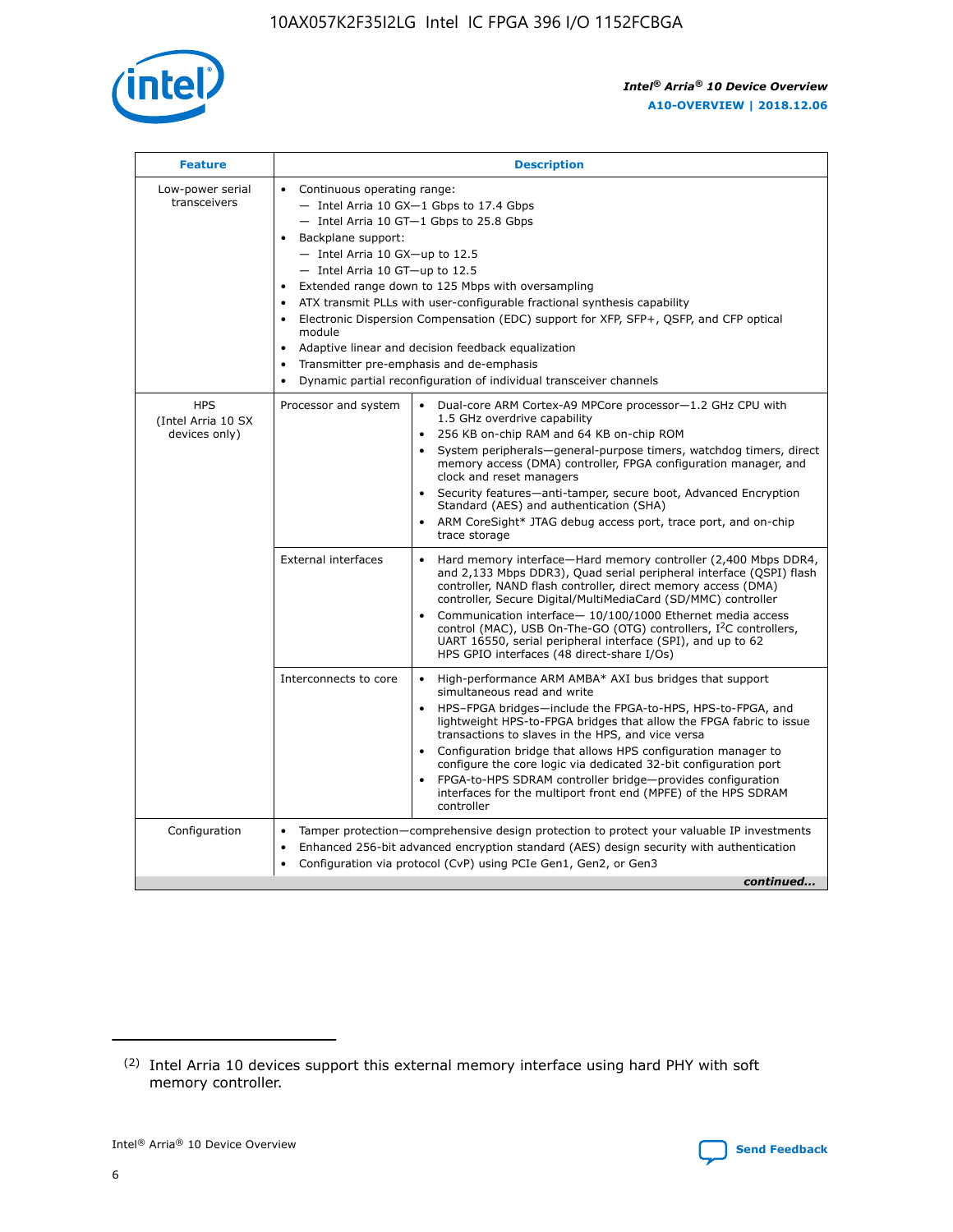

| <b>Feature</b>     | <b>Description</b>                                                                                                                                                                                               |
|--------------------|------------------------------------------------------------------------------------------------------------------------------------------------------------------------------------------------------------------|
|                    | Dynamic reconfiguration of the transceivers and PLLs<br>Fine-grained partial reconfiguration of the core fabric<br>Active Serial x4 Interface<br>$\bullet$                                                       |
| Power management   | SmartVID<br>Low static power device options<br>Programmable Power Technology<br>Intel Quartus <sup>®</sup> Prime integrated power analysis                                                                       |
| Software and tools | Intel Quartus Prime design suite<br>Transceiver toolkit<br>Platform Designer system integration tool<br>DSP Builder for Intel FPGAs<br>OpenCL <sup>™</sup> support<br>Intel SoC FPGA Embedded Design Suite (EDS) |

## **Related Information**

[Intel Arria 10 Transceiver PHY Overview](https://www.intel.com/content/www/us/en/programmable/documentation/nik1398707230472.html#nik1398706768037) Provides details on Intel Arria 10 transceivers.

# **Intel Arria 10 Device Variants and Packages**

#### **Table 4. Device Variants for the Intel Arria 10 Device Family**

| <b>Variant</b>    | <b>Description</b>                                                                                                                                                                                                     |
|-------------------|------------------------------------------------------------------------------------------------------------------------------------------------------------------------------------------------------------------------|
| Intel Arria 10 GX | FPGA featuring 17.4 Gbps transceivers for short reach applications with 12.5 backplane driving<br>capability.                                                                                                          |
| Intel Arria 10 GT | FPGA featuring:<br>17.4 Gbps transceivers for short reach applications with 12.5 backplane driving capability.<br>25.8 Gbps transceivers for supporting CAUI-4 and CEI-25G applications with CFP2 and CFP4<br>modules. |
| Intel Arria 10 SX | SoC integrating ARM-based HPS and FPGA featuring 17.4 Gbps transceivers for short reach<br>applications with 12.5 backplane driving capability.                                                                        |

# **Intel Arria 10 GX**

This section provides the available options, maximum resource counts, and package plan for the Intel Arria 10 GX devices.

The information in this section is correct at the time of publication. For the latest information and to get more details, refer to the Intel FPGA Product Selector.

#### **Related Information**

#### [Intel FPGA Product Selector](http://www.altera.com/products/selector/psg-selector.html) Provides the latest information on Intel products.

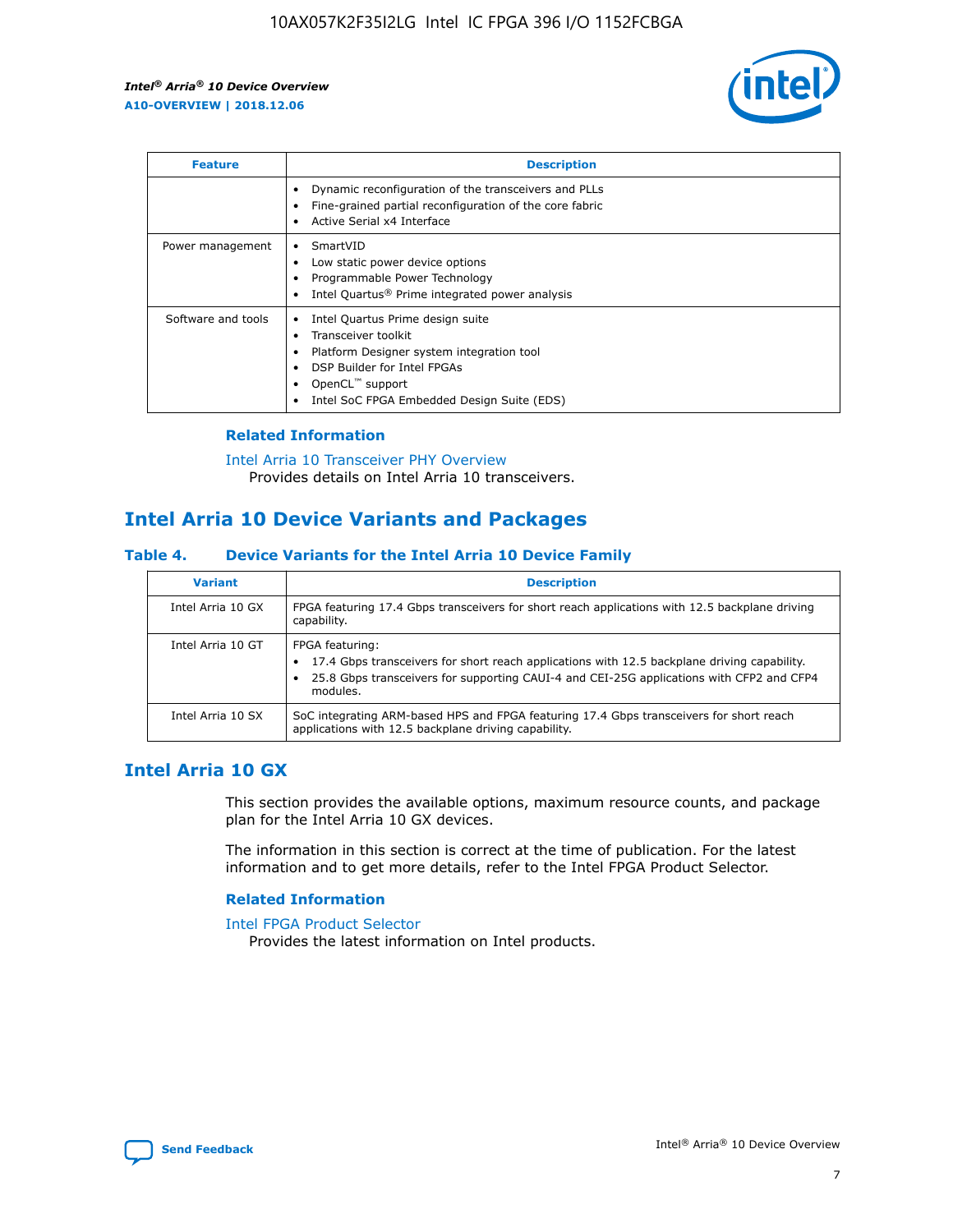

# **Available Options**





#### **Related Information**

[Transceiver Performance for Intel Arria 10 GX/SX Devices](https://www.intel.com/content/www/us/en/programmable/documentation/mcn1413182292568.html#mcn1413213965502) Provides more information about the transceiver speed grade.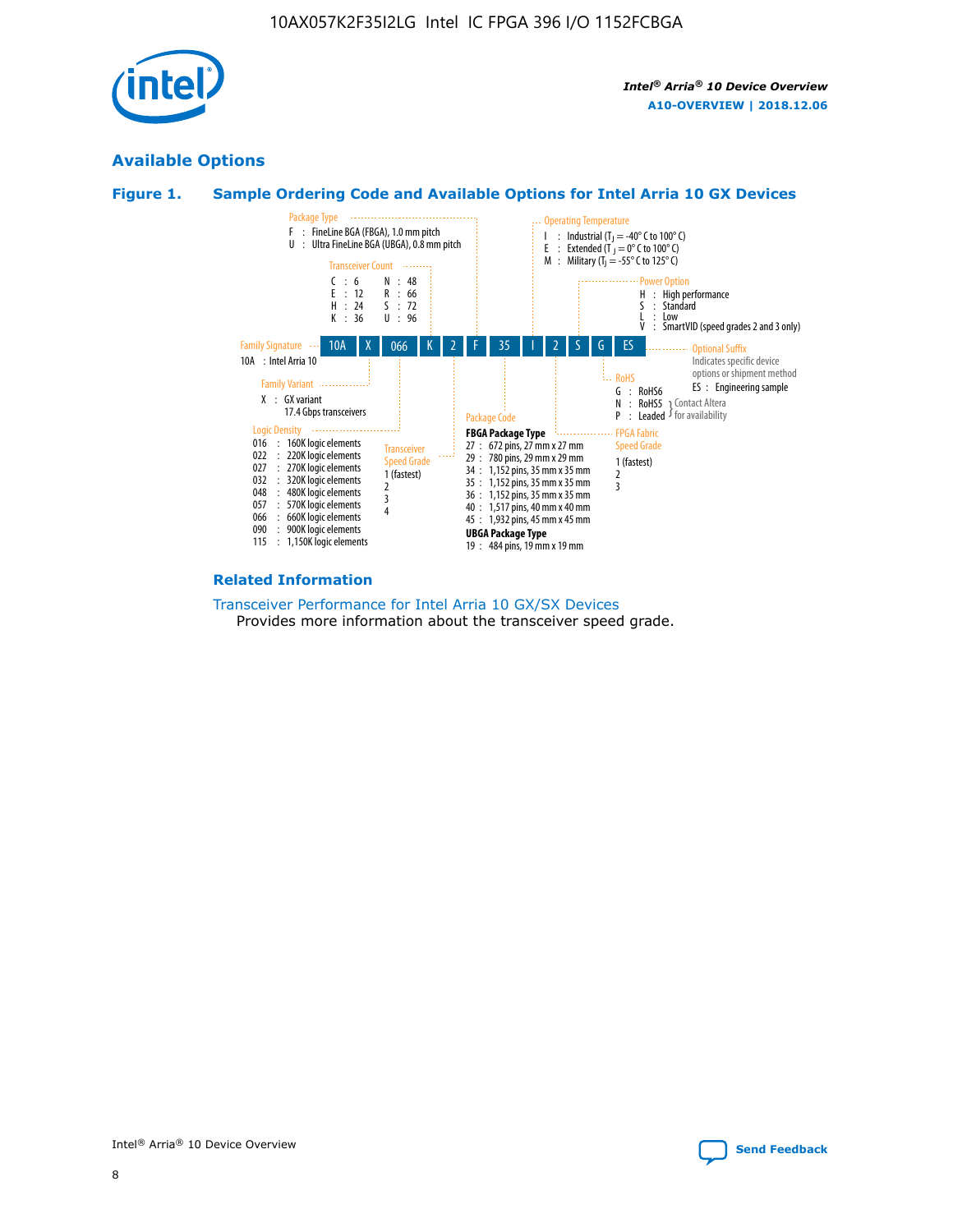

## **Maximum Resources**

#### **Table 5. Maximum Resource Counts for Intel Arria 10 GX Devices (GX 160, GX 220, GX 270, GX 320, and GX 480)**

| <b>Resource</b>              |                         | <b>Product Line</b> |                                                 |                |                |                |  |  |  |
|------------------------------|-------------------------|---------------------|-------------------------------------------------|----------------|----------------|----------------|--|--|--|
|                              |                         | <b>GX 160</b>       | <b>GX 220</b><br><b>GX 270</b><br><b>GX 320</b> |                |                | <b>GX 480</b>  |  |  |  |
| Logic Elements (LE) (K)      |                         | 160                 | 220                                             | 270            | 320            | 480            |  |  |  |
| <b>ALM</b>                   |                         | 61,510              | 80,330                                          | 101,620        | 119,900        | 183,590        |  |  |  |
| Register                     |                         | 246,040             | 321,320                                         | 406,480        | 479,600        | 734,360        |  |  |  |
| Memory (Kb)                  | M <sub>20</sub> K       | 8,800               | 11,740                                          | 15,000         | 17,820         | 28,620         |  |  |  |
| <b>MLAB</b>                  |                         | 1,050               | 1,690<br>2,452                                  |                | 2,727          | 4,164          |  |  |  |
| Variable-precision DSP Block |                         | 156                 | 985<br>192<br>830                               |                |                | 1,368          |  |  |  |
| 18 x 19 Multiplier           |                         | 312                 | 384                                             | 1,660<br>1,970 |                | 2,736          |  |  |  |
| PLL                          | Fractional<br>Synthesis | 6                   | 6                                               | 8              | 8              | 12             |  |  |  |
|                              | I/O                     | 6                   | 6                                               | 8              | 8              | 12             |  |  |  |
| 17.4 Gbps Transceiver        |                         | 12                  | 12                                              | 24             | 24             |                |  |  |  |
| GPIO <sup>(3)</sup>          |                         | 288                 | 288                                             | 384<br>384     |                | 492            |  |  |  |
| LVDS Pair $(4)$              |                         | 120                 | 120                                             | 168            | 168            | 222            |  |  |  |
| PCIe Hard IP Block           |                         | $\mathbf{1}$        | 1                                               | $\overline{2}$ | $\overline{2}$ | $\overline{2}$ |  |  |  |
| Hard Memory Controller       |                         | 6                   | 6                                               | 8              | 8              | 12             |  |  |  |

<sup>(4)</sup> Each LVDS I/O pair can be used as differential input or output.



<sup>(3)</sup> The number of GPIOs does not include transceiver I/Os. In the Intel Quartus Prime software, the number of user I/Os includes transceiver I/Os.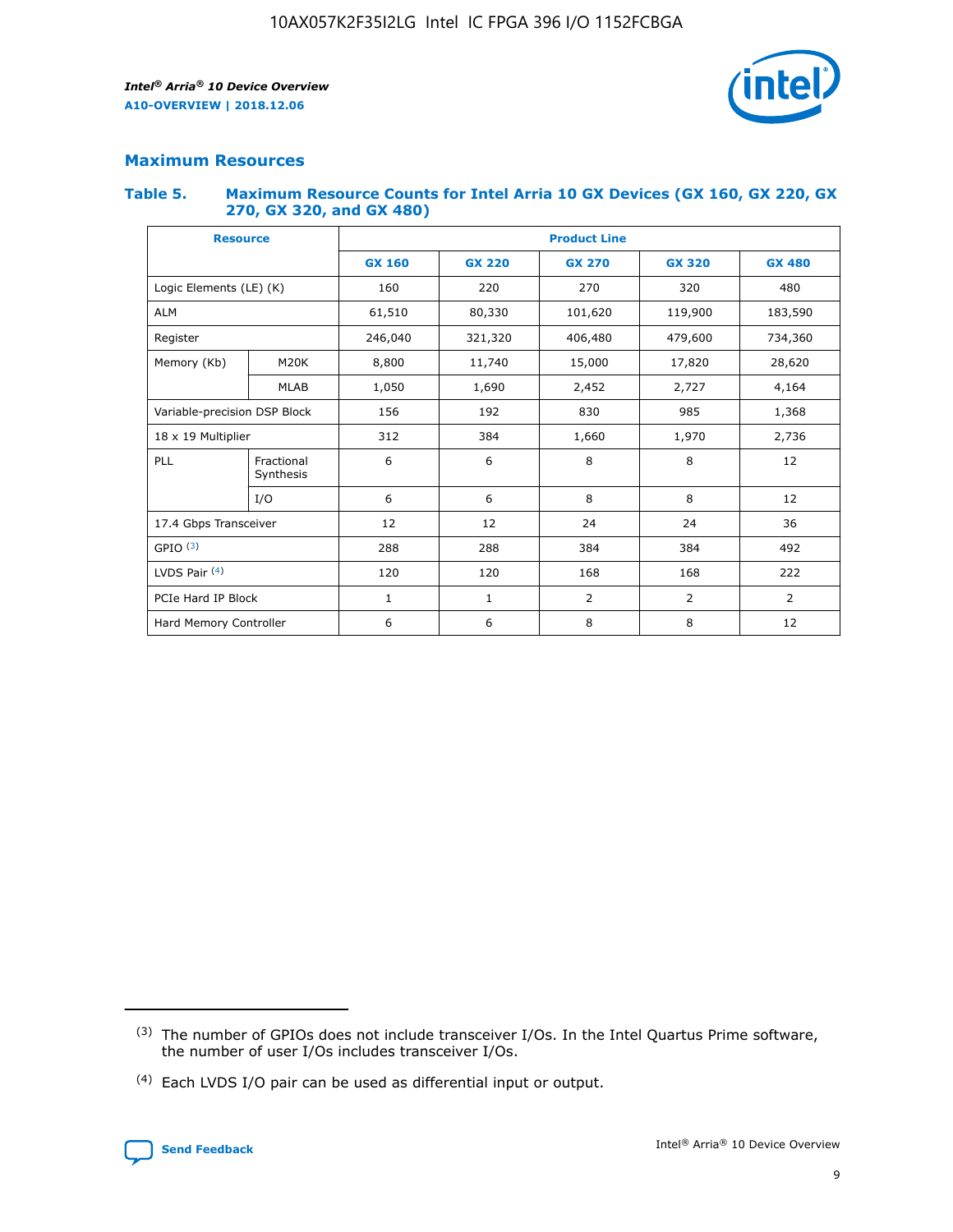

### **Table 6. Maximum Resource Counts for Intel Arria 10 GX Devices (GX 570, GX 660, GX 900, and GX 1150)**

|                              | <b>Resource</b>         | <b>Product Line</b> |                |                |                |  |  |  |
|------------------------------|-------------------------|---------------------|----------------|----------------|----------------|--|--|--|
|                              |                         | <b>GX 570</b>       | <b>GX 660</b>  | <b>GX 900</b>  | <b>GX 1150</b> |  |  |  |
| Logic Elements (LE) (K)      |                         | 570                 | 660            | 900            | 1,150          |  |  |  |
| <b>ALM</b>                   |                         | 217,080             | 251,680        | 339,620        | 427,200        |  |  |  |
| Register                     |                         | 868,320             | 1,006,720      | 1,358,480      | 1,708,800      |  |  |  |
| Memory (Kb)                  | <b>M20K</b>             | 36,000              | 42,620         | 48,460         | 54,260         |  |  |  |
|                              | <b>MLAB</b>             | 5,096               | 5,788          | 9,386          | 12,984         |  |  |  |
| Variable-precision DSP Block |                         | 1,523               | 1,687          | 1,518          | 1,518          |  |  |  |
| $18 \times 19$ Multiplier    |                         | 3,046               | 3,374          | 3,036          | 3,036          |  |  |  |
| PLL                          | Fractional<br>Synthesis | 16                  | 16             | 32             | 32             |  |  |  |
|                              | I/O                     | 16                  | 16             | 16             | 16             |  |  |  |
| 17.4 Gbps Transceiver        |                         | 48                  | 48             | 96             | 96             |  |  |  |
| GPIO <sup>(3)</sup>          |                         | 696                 | 696            | 768            | 768            |  |  |  |
| LVDS Pair $(4)$              |                         | 324                 | 324<br>384     |                | 384            |  |  |  |
| PCIe Hard IP Block           |                         | 2                   | $\overline{2}$ | $\overline{4}$ | 4              |  |  |  |
| Hard Memory Controller       |                         | 16                  | 16             | 16             | 16             |  |  |  |

# **Package Plan**

## **Table 7. Package Plan for Intel Arria 10 GX Devices (U19, F27, and F29)**

Refer to I/O and High Speed I/O in Intel Arria 10 Devices chapter for the number of 3 V I/O, LVDS I/O, and LVDS channels in each device package.

| <b>Product Line</b> | U <sub>19</sub><br>$(19 \text{ mm} \times 19 \text{ mm})$<br>484-pin UBGA) |          |             |         | <b>F27</b><br>(27 mm × 27 mm,<br>672-pin FBGA) |             | <b>F29</b><br>$(29 \text{ mm} \times 29 \text{ mm})$<br>780-pin FBGA) |          |             |  |
|---------------------|----------------------------------------------------------------------------|----------|-------------|---------|------------------------------------------------|-------------|-----------------------------------------------------------------------|----------|-------------|--|
|                     | 3 V I/O                                                                    | LVDS I/O | <b>XCVR</b> | 3 V I/O | LVDS I/O                                       | <b>XCVR</b> | 3 V I/O                                                               | LVDS I/O | <b>XCVR</b> |  |
| GX 160              | 48                                                                         | 192      | 6           | 48      | 192                                            | 12          | 48                                                                    | 240      | 12          |  |
| GX 220              | 48                                                                         | 192      | 6           | 48      | 192                                            | 12          | 48                                                                    | 240      | 12          |  |
| GX 270              |                                                                            |          |             | 48      | 192                                            | 12          | 48                                                                    | 312      | 12          |  |
| GX 320              |                                                                            |          |             | 48      | 192                                            | 12          | 48                                                                    | 312      | 12          |  |
| GX 480              |                                                                            |          |             |         |                                                |             | 48                                                                    | 312      | 12          |  |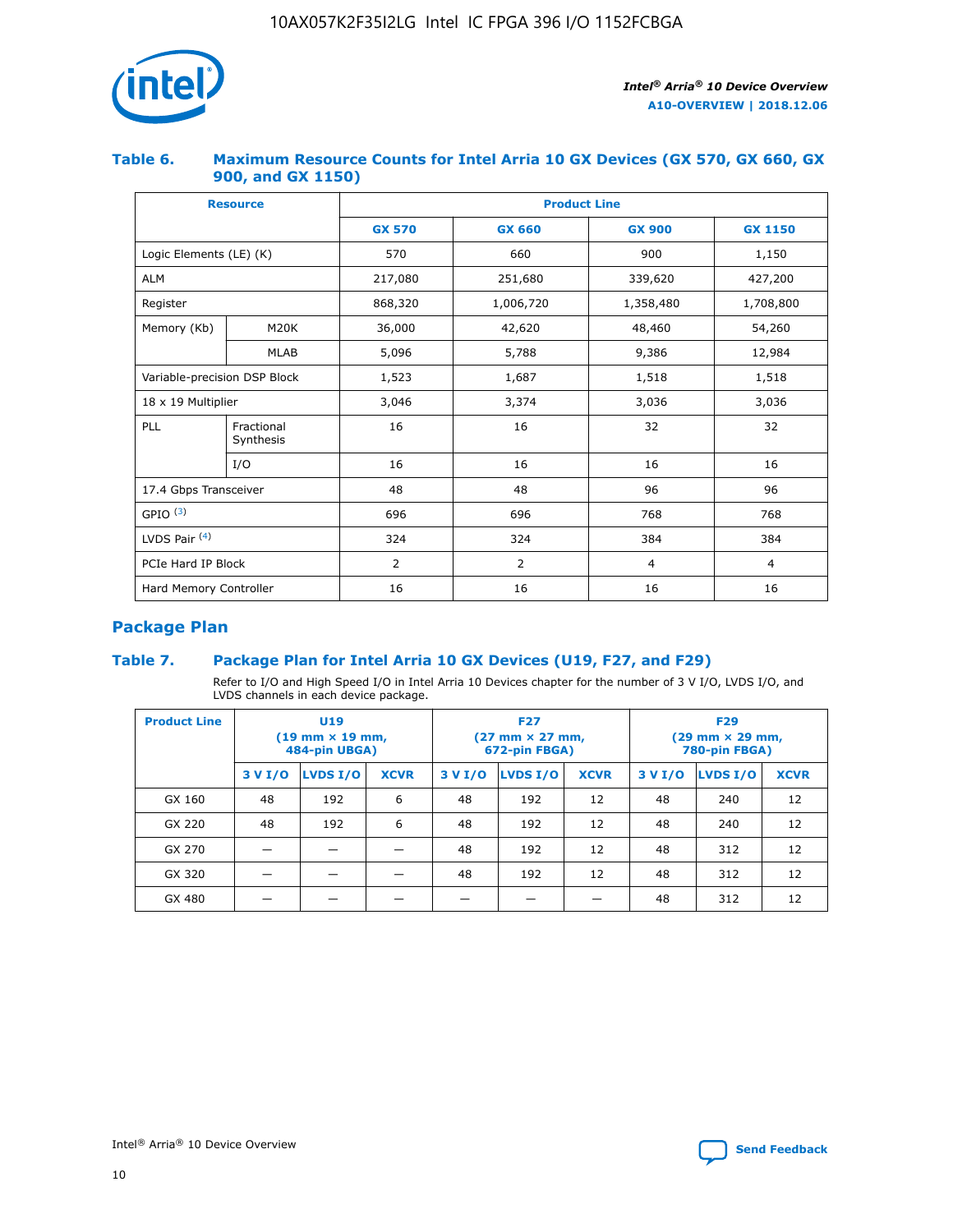

#### **Table 8. Package Plan for Intel Arria 10 GX Devices (F34, F35, NF40, and KF40)**

Refer to I/O and High Speed I/O in Intel Arria 10 Devices chapter for the number of 3 V I/O, LVDS I/O, and LVDS channels in each device package.

| <b>Product Line</b> | <b>F34</b><br>$(35 \text{ mm} \times 35 \text{ mm})$<br><b>1152-pin FBGA)</b> |                    | <b>F35</b><br>$(35 \text{ mm} \times 35 \text{ mm})$<br><b>1152-pin FBGA)</b> |           | <b>KF40</b><br>$(40$ mm $\times$ 40 mm,<br>1517-pin FBGA) |             |           | <b>NF40</b><br>$(40 \text{ mm} \times 40 \text{ mm})$<br>1517-pin FBGA) |             |           |                    |             |
|---------------------|-------------------------------------------------------------------------------|--------------------|-------------------------------------------------------------------------------|-----------|-----------------------------------------------------------|-------------|-----------|-------------------------------------------------------------------------|-------------|-----------|--------------------|-------------|
|                     | 3V<br>I/O                                                                     | <b>LVDS</b><br>I/O | <b>XCVR</b>                                                                   | 3V<br>I/O | <b>LVDS</b><br>I/O                                        | <b>XCVR</b> | 3V<br>I/O | <b>LVDS</b><br>I/O                                                      | <b>XCVR</b> | 3V<br>I/O | <b>LVDS</b><br>I/O | <b>XCVR</b> |
| GX 270              | 48                                                                            | 336                | 24                                                                            | 48        | 336                                                       | 24          |           |                                                                         |             |           |                    |             |
| GX 320              | 48                                                                            | 336                | 24                                                                            | 48        | 336                                                       | 24          |           |                                                                         |             |           |                    |             |
| GX 480              | 48                                                                            | 444                | 24                                                                            | 48        | 348                                                       | 36          |           |                                                                         |             |           |                    |             |
| GX 570              | 48                                                                            | 444                | 24                                                                            | 48        | 348                                                       | 36          | 96        | 600                                                                     | 36          | 48        | 540                | 48          |
| GX 660              | 48                                                                            | 444                | 24                                                                            | 48        | 348                                                       | 36          | 96        | 600                                                                     | 36          | 48        | 540                | 48          |
| GX 900              |                                                                               | 504                | 24                                                                            | –         |                                                           | -           |           |                                                                         |             |           | 600                | 48          |
| GX 1150             |                                                                               | 504                | 24                                                                            |           |                                                           |             |           |                                                                         |             |           | 600                | 48          |

#### **Table 9. Package Plan for Intel Arria 10 GX Devices (RF40, NF45, SF45, and UF45)**

Refer to I/O and High Speed I/O in Intel Arria 10 Devices chapter for the number of 3 V I/O, LVDS I/O, and LVDS channels in each device package.

| <b>Product Line</b> | <b>RF40</b><br>$(40$ mm $\times$ 40 mm,<br>1517-pin FBGA) |                    |             | <b>NF45</b><br>$(45 \text{ mm} \times 45 \text{ mm})$<br><b>1932-pin FBGA)</b> |                    |             | <b>SF45</b><br>$(45 \text{ mm} \times 45 \text{ mm})$<br><b>1932-pin FBGA)</b> |                    |             | <b>UF45</b><br>$(45 \text{ mm} \times 45 \text{ mm})$<br><b>1932-pin FBGA)</b> |                    |             |
|---------------------|-----------------------------------------------------------|--------------------|-------------|--------------------------------------------------------------------------------|--------------------|-------------|--------------------------------------------------------------------------------|--------------------|-------------|--------------------------------------------------------------------------------|--------------------|-------------|
|                     | 3V<br>I/O                                                 | <b>LVDS</b><br>I/O | <b>XCVR</b> | 3 V<br>I/O                                                                     | <b>LVDS</b><br>I/O | <b>XCVR</b> | 3 V<br>I/O                                                                     | <b>LVDS</b><br>I/O | <b>XCVR</b> | 3V<br>I/O                                                                      | <b>LVDS</b><br>I/O | <b>XCVR</b> |
| GX 900              |                                                           | 342                | 66          | _                                                                              | 768                | 48          |                                                                                | 624                | 72          |                                                                                | 480                | 96          |
| GX 1150             |                                                           | 342                | 66          | _                                                                              | 768                | 48          |                                                                                | 624                | 72          |                                                                                | 480                | 96          |

#### **Related Information**

[I/O and High-Speed Differential I/O Interfaces in Intel Arria 10 Devices chapter, Intel](https://www.intel.com/content/www/us/en/programmable/documentation/sam1403482614086.html#sam1403482030321) [Arria 10 Device Handbook](https://www.intel.com/content/www/us/en/programmable/documentation/sam1403482614086.html#sam1403482030321)

Provides the number of 3 V and LVDS I/Os, and LVDS channels for each Intel Arria 10 device package.

# **Intel Arria 10 GT**

This section provides the available options, maximum resource counts, and package plan for the Intel Arria 10 GT devices.

The information in this section is correct at the time of publication. For the latest information and to get more details, refer to the Intel FPGA Product Selector.

#### **Related Information**

#### [Intel FPGA Product Selector](http://www.altera.com/products/selector/psg-selector.html)

Provides the latest information on Intel products.

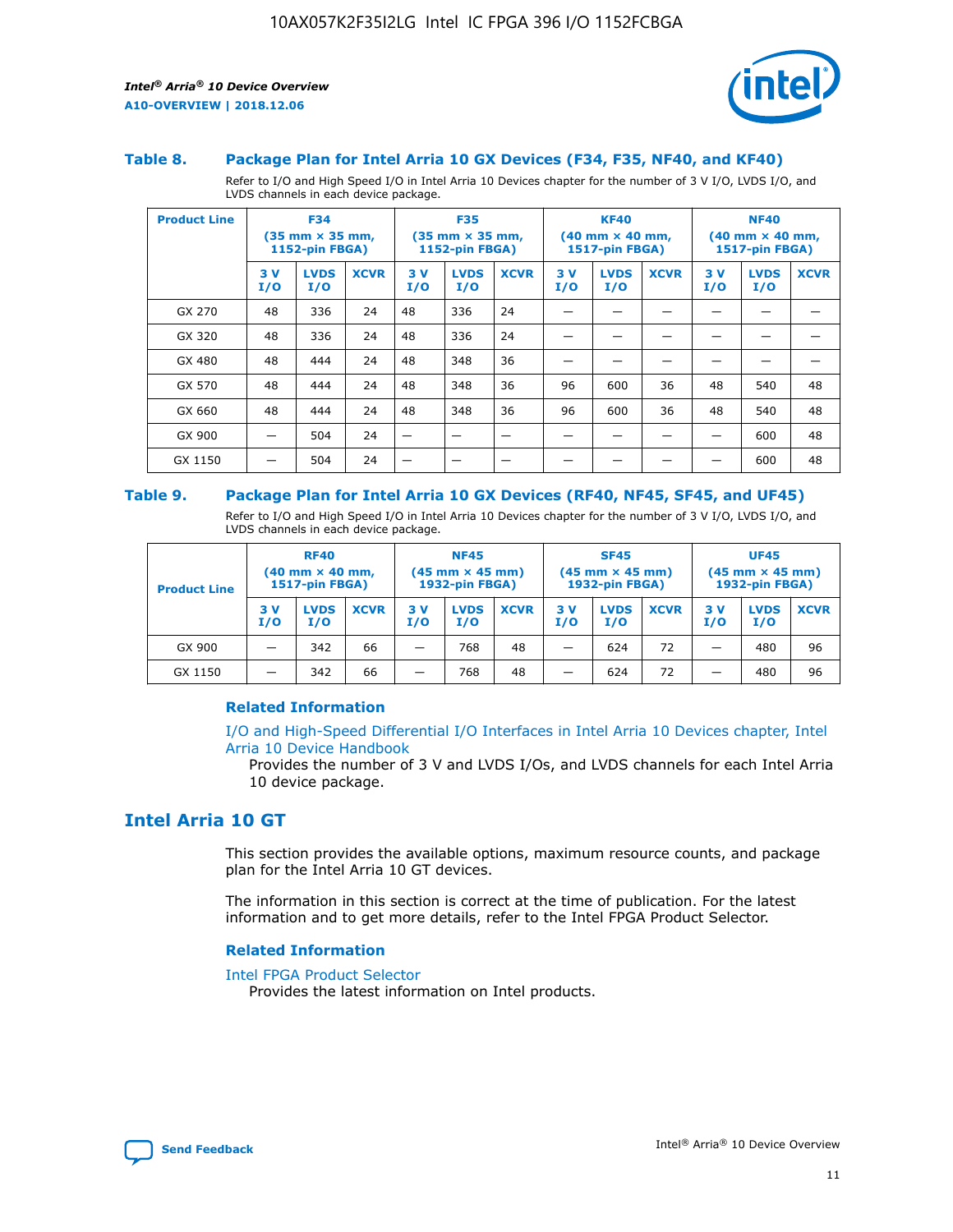

# **Available Options**

# **Figure 2. Sample Ordering Code and Available Options for Intel Arria 10 GT Devices**

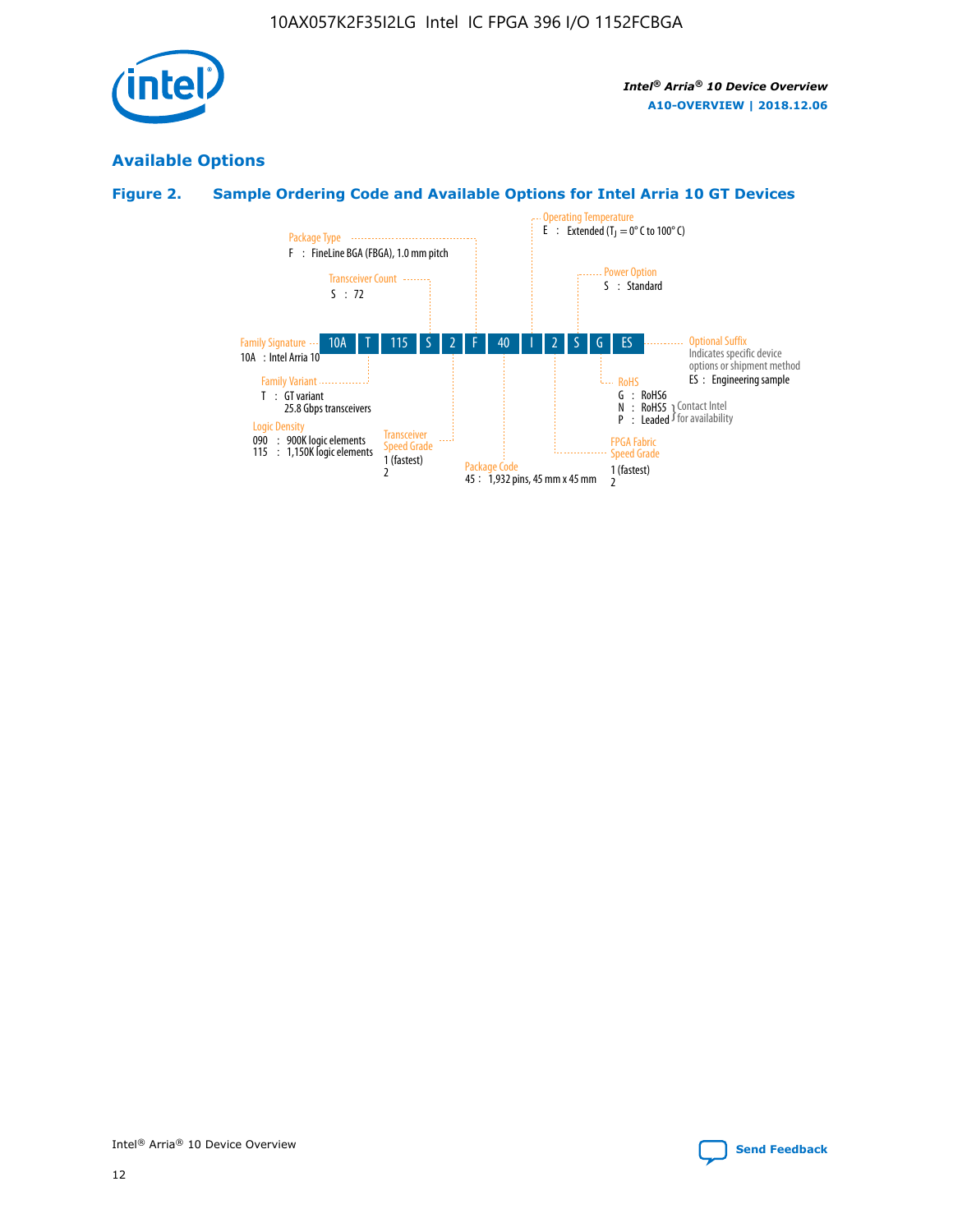

## **Maximum Resources**

#### **Table 10. Maximum Resource Counts for Intel Arria 10 GT Devices**

|                              | <b>Resource</b>      | <b>Product Line</b> |                |  |
|------------------------------|----------------------|---------------------|----------------|--|
|                              |                      | <b>GT 900</b>       | GT 1150        |  |
| Logic Elements (LE) (K)      |                      | 900                 | 1,150          |  |
| <b>ALM</b>                   |                      | 339,620             | 427,200        |  |
| Register                     |                      | 1,358,480           | 1,708,800      |  |
| Memory (Kb)                  | M20K                 | 48,460              | 54,260         |  |
|                              | <b>MLAB</b>          | 9,386               | 12,984         |  |
| Variable-precision DSP Block |                      | 1,518               | 1,518          |  |
| 18 x 19 Multiplier           |                      | 3,036               | 3,036          |  |
| PLL                          | Fractional Synthesis | 32                  | 32             |  |
|                              | I/O                  | 16                  | 16             |  |
| Transceiver                  | 17.4 Gbps            | 72(5)               | 72(5)          |  |
|                              | 25.8 Gbps            | 6                   | 6              |  |
| GPIO <sup>(6)</sup>          |                      | 624                 | 624            |  |
| LVDS Pair $(7)$              |                      | 312                 | 312            |  |
| PCIe Hard IP Block           |                      | $\overline{4}$      | $\overline{4}$ |  |
| Hard Memory Controller       |                      | 16                  | 16             |  |

#### **Related Information**

#### [Intel Arria 10 GT Channel Usage](https://www.intel.com/content/www/us/en/programmable/documentation/nik1398707230472.html#nik1398707008178)

Configuring GT/GX channels in Intel Arria 10 GT devices.

## **Package Plan**

#### **Table 11. Package Plan for Intel Arria 10 GT Devices**

Refer to I/O and High Speed I/O in Intel Arria 10 Devices chapter for the number of 3 V I/O, LVDS I/O, and LVDS channels in each device package.

| <b>Product Line</b> | <b>SF45</b><br>(45 mm × 45 mm, 1932-pin FBGA) |                 |             |  |  |  |
|---------------------|-----------------------------------------------|-----------------|-------------|--|--|--|
|                     | 3 V I/O                                       | <b>LVDS I/O</b> | <b>XCVR</b> |  |  |  |
| GT 900              |                                               | 624             | 72          |  |  |  |
| GT 1150             |                                               | 624             | 72          |  |  |  |

<sup>(7)</sup> Each LVDS I/O pair can be used as differential input or output.



 $(5)$  If all 6 GT channels are in use, 12 of the GX channels are not usable.

<sup>(6)</sup> The number of GPIOs does not include transceiver I/Os. In the Intel Quartus Prime software, the number of user I/Os includes transceiver I/Os.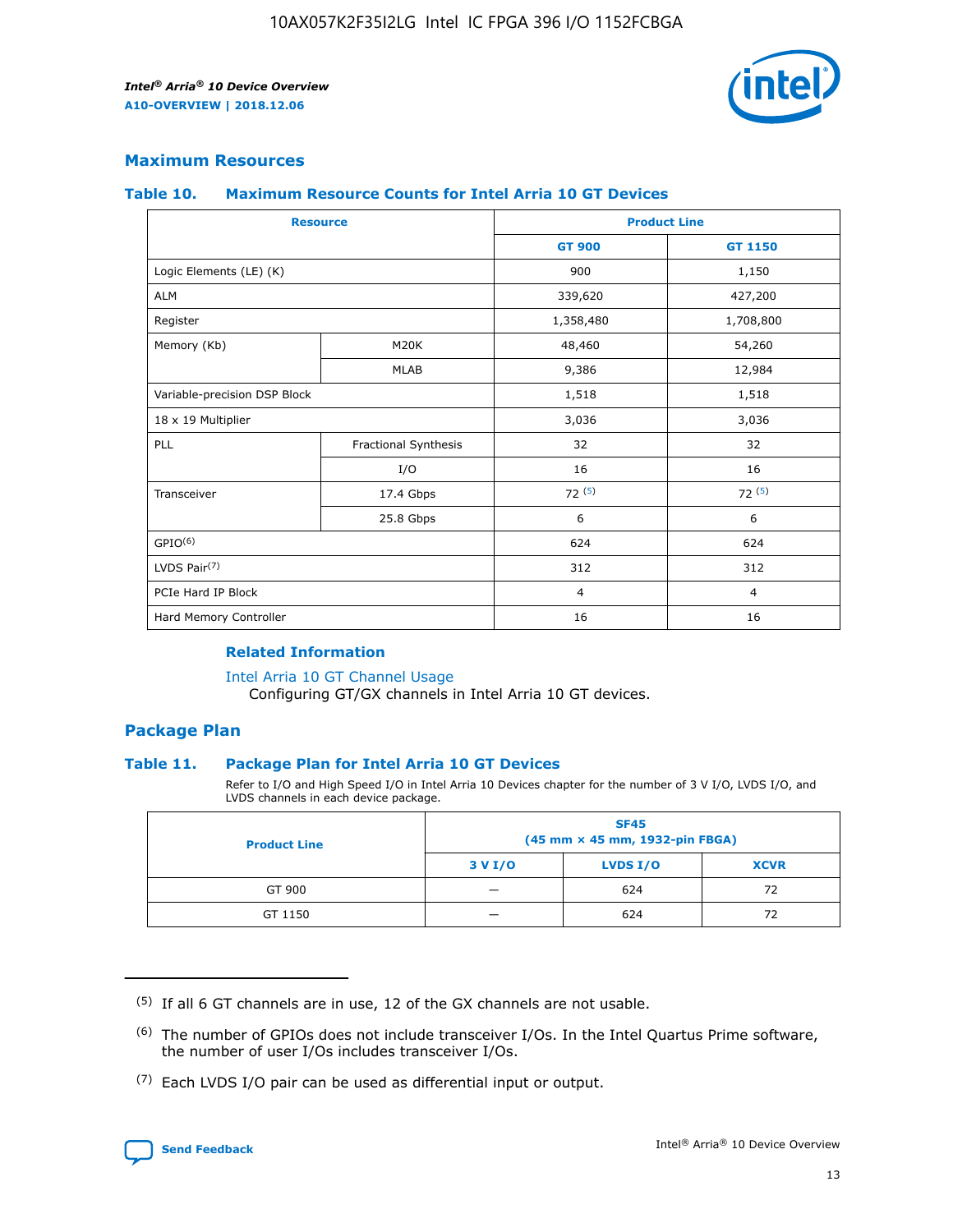

#### **Related Information**

[I/O and High-Speed Differential I/O Interfaces in Intel Arria 10 Devices chapter, Intel](https://www.intel.com/content/www/us/en/programmable/documentation/sam1403482614086.html#sam1403482030321) [Arria 10 Device Handbook](https://www.intel.com/content/www/us/en/programmable/documentation/sam1403482614086.html#sam1403482030321)

Provides the number of 3 V and LVDS I/Os, and LVDS channels for each Intel Arria 10 device package.

# **Intel Arria 10 SX**

This section provides the available options, maximum resource counts, and package plan for the Intel Arria 10 SX devices.

The information in this section is correct at the time of publication. For the latest information and to get more details, refer to the Intel FPGA Product Selector.

#### **Related Information**

[Intel FPGA Product Selector](http://www.altera.com/products/selector/psg-selector.html) Provides the latest information on Intel products.

#### **Available Options**

#### **Figure 3. Sample Ordering Code and Available Options for Intel Arria 10 SX Devices**



#### **Related Information**

[Transceiver Performance for Intel Arria 10 GX/SX Devices](https://www.intel.com/content/www/us/en/programmable/documentation/mcn1413182292568.html#mcn1413213965502) Provides more information about the transceiver speed grade.

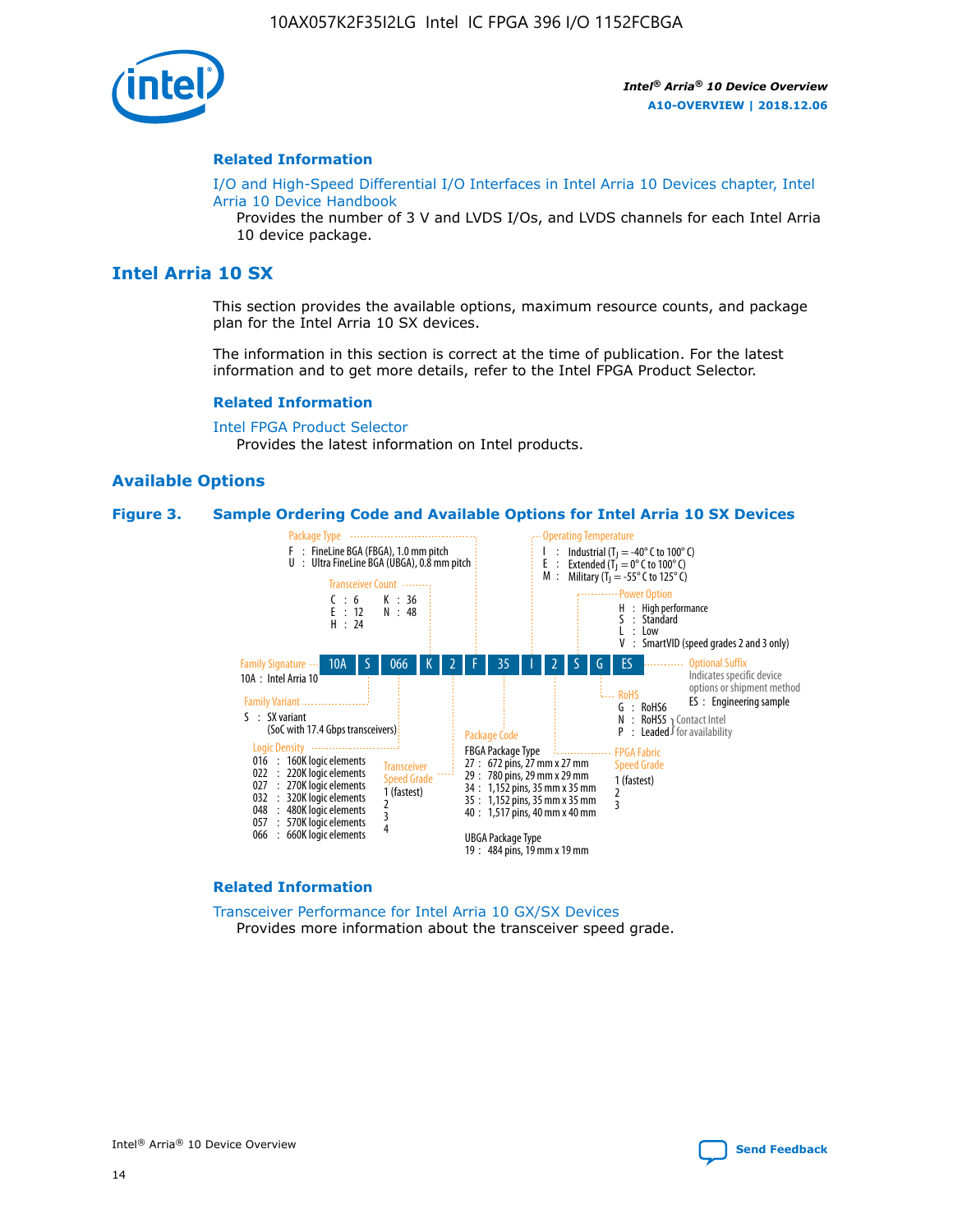

## **Maximum Resources**

#### **Table 12. Maximum Resource Counts for Intel Arria 10 SX Devices**

| <b>Resource</b>                   |                         | <b>Product Line</b> |               |                |                |                |                |                |  |  |  |
|-----------------------------------|-------------------------|---------------------|---------------|----------------|----------------|----------------|----------------|----------------|--|--|--|
|                                   |                         | <b>SX 160</b>       | <b>SX 220</b> | <b>SX 270</b>  | <b>SX 320</b>  | <b>SX 480</b>  | <b>SX 570</b>  | <b>SX 660</b>  |  |  |  |
| Logic Elements (LE) (K)           |                         | 160                 | 220           | 270            | 320            | 480            | 570            | 660            |  |  |  |
| <b>ALM</b>                        |                         | 61,510              | 80,330        | 101,620        | 119,900        | 183,590        | 217,080        | 251,680        |  |  |  |
| Register                          |                         | 246,040             | 321,320       | 406,480        | 479,600        | 734,360        | 868,320        | 1,006,720      |  |  |  |
| Memory (Kb)                       | M <sub>20</sub> K       | 8,800               | 11,740        | 15,000         | 17,820         | 28,620         | 36,000         | 42,620         |  |  |  |
|                                   | <b>MLAB</b>             | 1,050               | 1,690         | 2,452          | 2,727          | 4,164          | 5,096          | 5,788          |  |  |  |
| Variable-precision DSP Block      |                         | 156                 | 192           | 830            | 985            | 1,368          | 1,523          | 1,687          |  |  |  |
| 18 x 19 Multiplier                |                         | 312                 | 384           | 1,660          | 1,970          | 2,736          | 3,046          | 3,374          |  |  |  |
| PLL                               | Fractional<br>Synthesis | 6                   | 6             | 8              | 8              | 12             | 16             | 16             |  |  |  |
|                                   | I/O                     | 6                   | 6             | 8              | 8              | 12             | 16             | 16             |  |  |  |
| 17.4 Gbps Transceiver             |                         | 12                  | 12            | 24             | 24             | 36             | 48             | 48             |  |  |  |
| GPIO <sup>(8)</sup>               |                         | 288                 | 288           | 384            | 384            | 492            | 696            | 696            |  |  |  |
| LVDS Pair $(9)$                   |                         | 120                 | 120           | 168            | 168            | 174            | 324            | 324            |  |  |  |
| PCIe Hard IP Block                |                         | $\mathbf{1}$        | $\mathbf{1}$  | $\overline{2}$ | $\overline{2}$ | $\overline{2}$ | $\overline{2}$ | $\overline{2}$ |  |  |  |
| Hard Memory Controller            |                         | 6                   | 6             | 8              | 8              | 12             | 16             | 16             |  |  |  |
| ARM Cortex-A9 MPCore<br>Processor |                         | Yes                 | Yes           | Yes            | Yes            | Yes            | Yes            | <b>Yes</b>     |  |  |  |

## **Package Plan**

#### **Table 13. Package Plan for Intel Arria 10 SX Devices (U19, F27, F29, and F34)**

Refer to I/O and High Speed I/O in Intel Arria 10 Devices chapter for the number of 3 V I/O, LVDS I/O, and LVDS channels in each device package.

| <b>Product Line</b> | U <sub>19</sub><br>$(19 \text{ mm} \times 19 \text{ mm})$<br>484-pin UBGA) |                    |             | <b>F27</b><br>$(27 \text{ mm} \times 27 \text{ mm})$<br>672-pin FBGA) |                    | <b>F29</b><br>$(29 \text{ mm} \times 29 \text{ mm})$<br>780-pin FBGA) |           |                    | <b>F34</b><br>$(35 \text{ mm} \times 35 \text{ mm})$<br><b>1152-pin FBGA)</b> |           |                    |             |
|---------------------|----------------------------------------------------------------------------|--------------------|-------------|-----------------------------------------------------------------------|--------------------|-----------------------------------------------------------------------|-----------|--------------------|-------------------------------------------------------------------------------|-----------|--------------------|-------------|
|                     | 3V<br>I/O                                                                  | <b>LVDS</b><br>I/O | <b>XCVR</b> | 3V<br>I/O                                                             | <b>LVDS</b><br>I/O | <b>XCVR</b>                                                           | 3V<br>I/O | <b>LVDS</b><br>I/O | <b>XCVR</b>                                                                   | 3V<br>I/O | <b>LVDS</b><br>I/O | <b>XCVR</b> |
| SX 160              | 48                                                                         | 144                | 6           | 48                                                                    | 192                | 12                                                                    | 48        | 240                | 12                                                                            |           |                    |             |
| SX 220              | 48                                                                         | 144                | 6           | 48                                                                    | 192                | 12                                                                    | 48        | 240                | 12                                                                            |           |                    |             |
| SX 270              |                                                                            |                    |             | 48                                                                    | 192                | 12                                                                    | 48        | 312                | 12                                                                            | 48        | 336                | 24          |
| SX 320              |                                                                            |                    |             | 48                                                                    | 192                | 12                                                                    | 48        | 312                | 12                                                                            | 48        | 336                | 24          |
|                     | continued                                                                  |                    |             |                                                                       |                    |                                                                       |           |                    |                                                                               |           |                    |             |

 $(8)$  The number of GPIOs does not include transceiver I/Os. In the Intel Quartus Prime software, the number of user I/Os includes transceiver I/Os.

 $(9)$  Each LVDS I/O pair can be used as differential input or output.

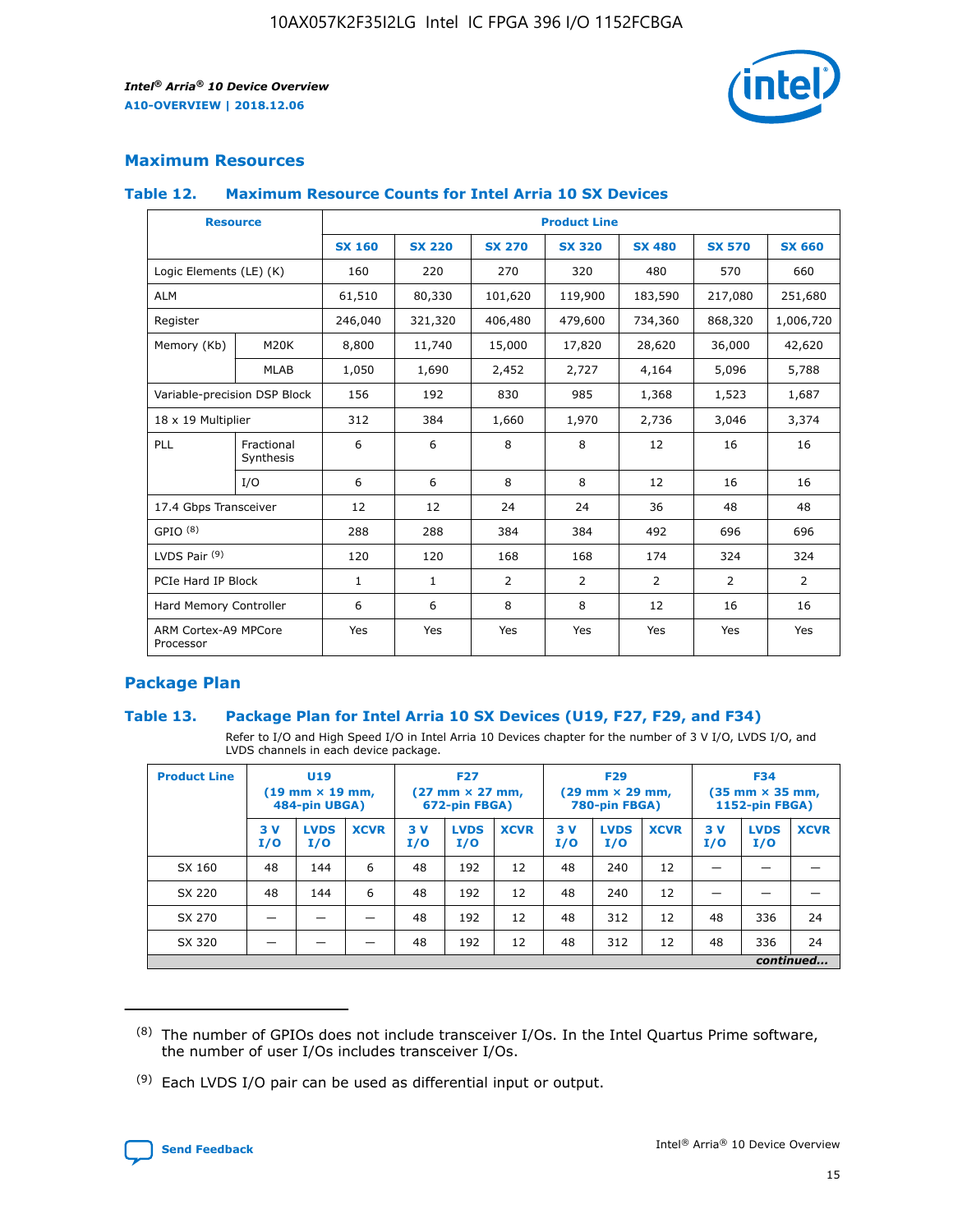

| <b>Product Line</b> | <b>U19</b><br>$(19 \text{ mm} \times 19 \text{ mm})$<br>484-pin UBGA) |                    | <b>F27</b><br>$(27 \text{ mm} \times 27 \text{ mm})$<br>672-pin FBGA) |            | <b>F29</b><br>$(29$ mm $\times$ 29 mm,<br>780-pin FBGA) |             |           | <b>F34</b><br>$(35$ mm $\times$ 35 mm,<br><b>1152-pin FBGA)</b> |             |           |                    |             |
|---------------------|-----------------------------------------------------------------------|--------------------|-----------------------------------------------------------------------|------------|---------------------------------------------------------|-------------|-----------|-----------------------------------------------------------------|-------------|-----------|--------------------|-------------|
|                     | 3 V<br>I/O                                                            | <b>LVDS</b><br>I/O | <b>XCVR</b>                                                           | 3 V<br>I/O | <b>LVDS</b><br>I/O                                      | <b>XCVR</b> | 3V<br>I/O | <b>LVDS</b><br>I/O                                              | <b>XCVR</b> | 3V<br>I/O | <b>LVDS</b><br>I/O | <b>XCVR</b> |
| SX 480              |                                                                       |                    |                                                                       |            |                                                         |             | 48        | 312                                                             | 12          | 48        | 444                | 24          |
| SX 570              |                                                                       |                    |                                                                       |            |                                                         |             |           |                                                                 |             | 48        | 444                | 24          |
| SX 660              |                                                                       |                    |                                                                       |            |                                                         |             |           |                                                                 |             | 48        | 444                | 24          |

## **Table 14. Package Plan for Intel Arria 10 SX Devices (F35, KF40, and NF40)**

Refer to I/O and High Speed I/O in Intel Arria 10 Devices chapter for the number of 3 V I/O, LVDS I/O, and LVDS channels in each device package.

| <b>Product Line</b> | <b>F35</b><br>(35 mm × 35 mm,<br><b>1152-pin FBGA)</b> |          |             |                                           | <b>KF40</b><br>(40 mm × 40 mm,<br>1517-pin FBGA) |    | <b>NF40</b><br>$(40 \text{ mm} \times 40 \text{ mm})$<br>1517-pin FBGA) |          |             |  |
|---------------------|--------------------------------------------------------|----------|-------------|-------------------------------------------|--------------------------------------------------|----|-------------------------------------------------------------------------|----------|-------------|--|
|                     | 3 V I/O                                                | LVDS I/O | <b>XCVR</b> | <b>LVDS I/O</b><br>3 V I/O<br><b>XCVR</b> |                                                  |    | 3 V I/O                                                                 | LVDS I/O | <b>XCVR</b> |  |
| SX 270              | 48                                                     | 336      | 24          |                                           |                                                  |    |                                                                         |          |             |  |
| SX 320              | 48                                                     | 336      | 24          |                                           |                                                  |    |                                                                         |          |             |  |
| SX 480              | 48                                                     | 348      | 36          |                                           |                                                  |    |                                                                         |          |             |  |
| SX 570              | 48                                                     | 348      | 36          | 96                                        | 600                                              | 36 | 48                                                                      | 540      | 48          |  |
| SX 660              | 48                                                     | 348      | 36          | 96                                        | 600                                              | 36 | 48                                                                      | 540      | 48          |  |

# **Related Information**

[I/O and High-Speed Differential I/O Interfaces in Intel Arria 10 Devices chapter, Intel](https://www.intel.com/content/www/us/en/programmable/documentation/sam1403482614086.html#sam1403482030321) [Arria 10 Device Handbook](https://www.intel.com/content/www/us/en/programmable/documentation/sam1403482614086.html#sam1403482030321)

Provides the number of 3 V and LVDS I/Os, and LVDS channels for each Intel Arria 10 device package.

Intel<sup>®</sup> Arria<sup>®</sup> 10 Device Overview **[Send Feedback](mailto:FPGAtechdocfeedback@intel.com?subject=Feedback%20on%20Intel%20Arria%2010%20Device%20Overview%20(A10-OVERVIEW%202018.12.06)&body=We%20appreciate%20your%20feedback.%20In%20your%20comments,%20also%20specify%20the%20page%20number%20or%20paragraph.%20Thank%20you.)** Send Feedback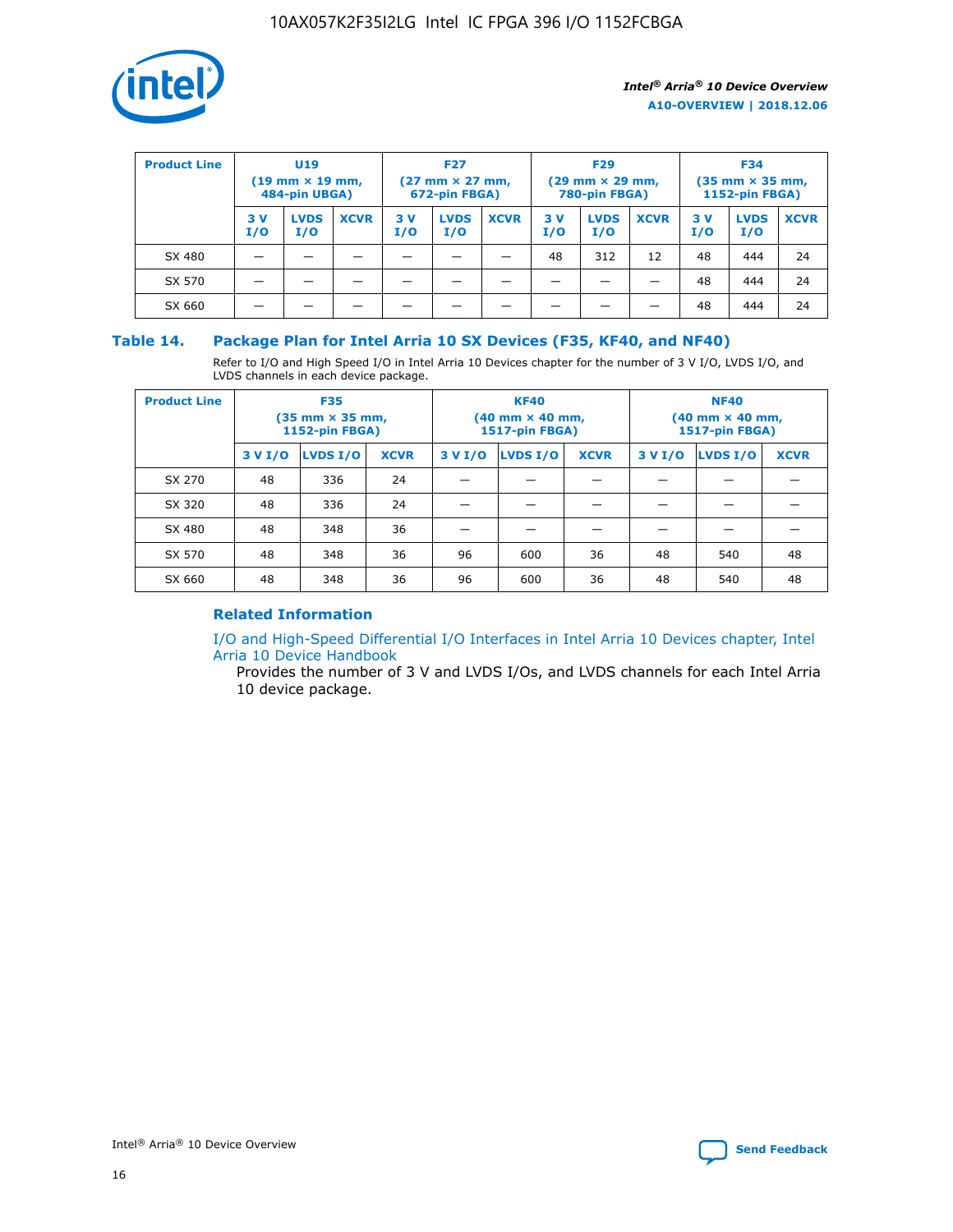

# **I/O Vertical Migration for Intel Arria 10 Devices**

#### **Figure 4. Migration Capability Across Intel Arria 10 Product Lines**

- The arrows indicate the migration paths. The devices included in each vertical migration path are shaded. Devices with fewer resources in the same path have lighter shades.
- To achieve the full I/O migration across product lines in the same migration path, restrict I/Os and transceivers usage to match the product line with the lowest I/O and transceiver counts.
- An LVDS I/O bank in the source device may be mapped to a 3 V I/O bank in the target device. To use memory interface clock frequency higher than 533 MHz, assign external memory interface pins only to banks that are LVDS I/O in both devices.
- There may be nominal 0.15 mm package height difference between some product lines in the same package type.
	- **Variant Product Line Package U19 F27 F29 F34 F35 KF40 NF40 RF40 NF45 SF45 UF45** Intel® Arria® 10 GX GX 160 GX 220 GX 270 GX 320 GX 480 GX 570 GX 660 GX 900 GX 1150 Intel Arria 10 GT GT 900 GT 1150 Intel Arria 10 SX SX 160 SX 220 SX 270 SX 320 SX 480 SX 570 SX 660
- Some migration paths are not shown in the Intel Quartus Prime software **Pin Migration View**.

*Note:* To verify the pin migration compatibility, use the **Pin Migration View** window in the Intel Quartus Prime software Pin Planner.

# **Adaptive Logic Module**

Intel Arria 10 devices use a 20 nm ALM as the basic building block of the logic fabric.

The ALM architecture is the same as the previous generation FPGAs, allowing for efficient implementation of logic functions and easy conversion of IP between the device generations.

The ALM, as shown in following figure, uses an 8-input fracturable look-up table (LUT) with four dedicated registers to help improve timing closure in register-rich designs and achieve an even higher design packing capability than the traditional two-register per LUT architecture.

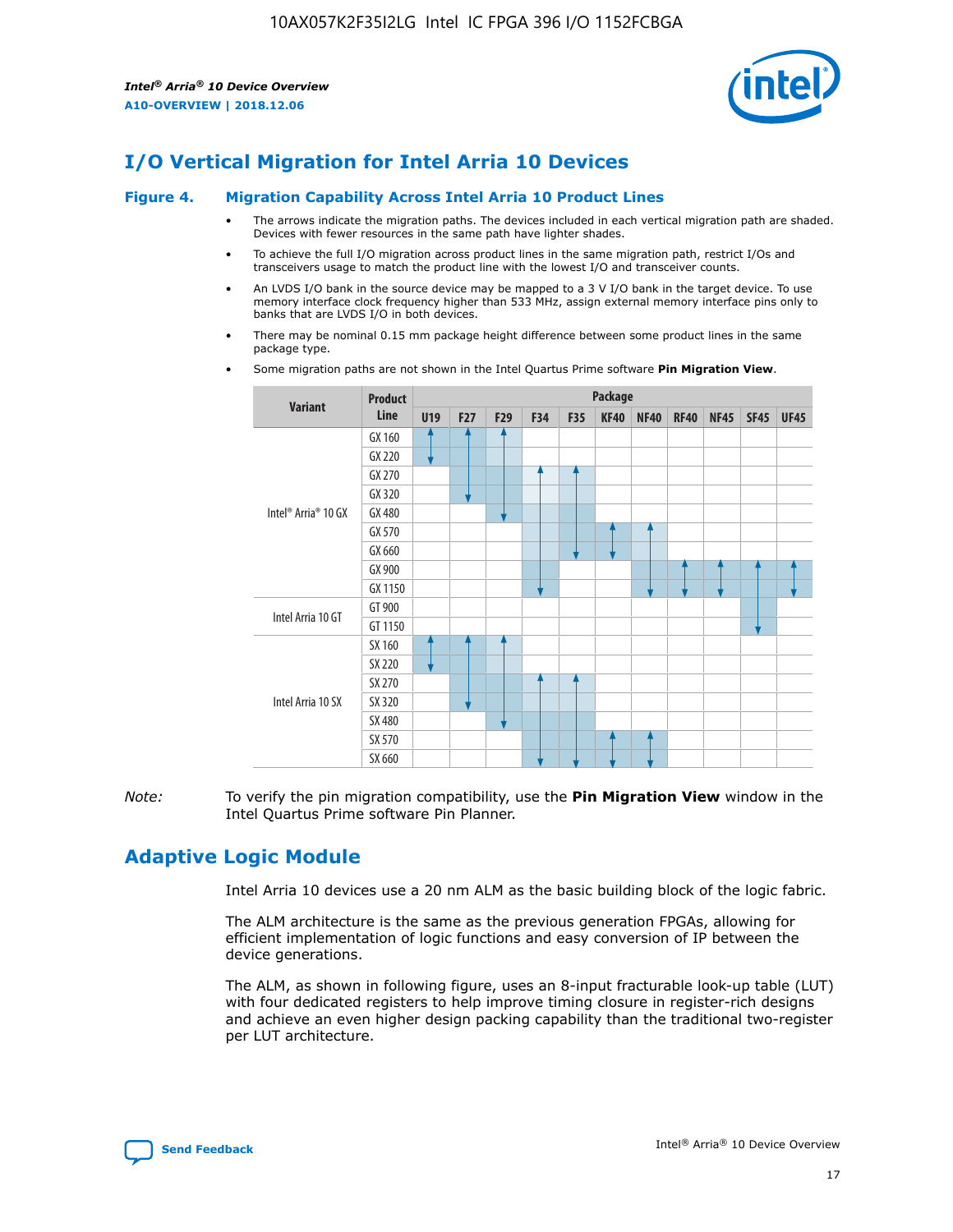

**Figure 5. ALM for Intel Arria 10 Devices**



The Intel Quartus Prime software optimizes your design according to the ALM logic structure and automatically maps legacy designs into the Intel Arria 10 ALM architecture.

# **Variable-Precision DSP Block**

The Intel Arria 10 variable precision DSP blocks support fixed-point arithmetic and floating-point arithmetic.

Features for fixed-point arithmetic:

- High-performance, power-optimized, and fully registered multiplication operations
- 18-bit and 27-bit word lengths
- Two 18 x 19 multipliers or one 27 x 27 multiplier per DSP block
- Built-in addition, subtraction, and 64-bit double accumulation register to combine multiplication results
- Cascading 19-bit or 27-bit when pre-adder is disabled and cascading 18-bit when pre-adder is used to form the tap-delay line for filtering applications
- Cascading 64-bit output bus to propagate output results from one block to the next block without external logic support
- Hard pre-adder supported in 19-bit and 27-bit modes for symmetric filters
- Internal coefficient register bank in both 18-bit and 27-bit modes for filter implementation
- 18-bit and 27-bit systolic finite impulse response (FIR) filters with distributed output adder
- Biased rounding support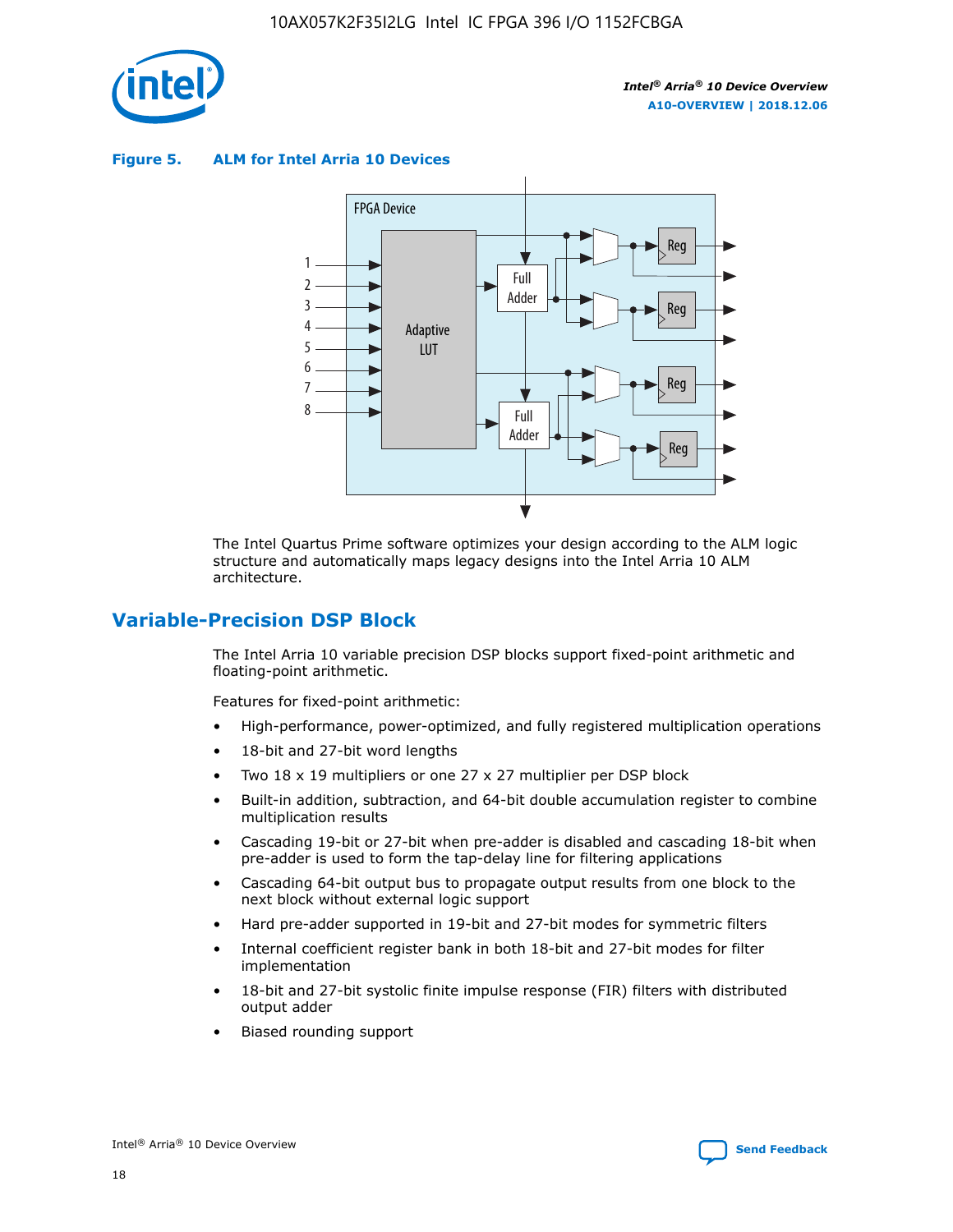

Features for floating-point arithmetic:

- A completely hardened architecture that supports multiplication, addition, subtraction, multiply-add, and multiply-subtract
- Multiplication with accumulation capability and a dynamic accumulator reset control
- Multiplication with cascade summation capability
- Multiplication with cascade subtraction capability
- Complex multiplication
- Direct vector dot product
- Systolic FIR filter

#### **Table 15. Variable-Precision DSP Block Configurations for Intel Arria 10 Devices**

| <b>Usage Example</b>                                       | <b>Multiplier Size (Bit)</b>    | <b>DSP Block Resources</b> |
|------------------------------------------------------------|---------------------------------|----------------------------|
| Medium precision fixed point                               | Two 18 x 19                     |                            |
| High precision fixed or Single precision<br>floating point | One 27 x 27                     |                            |
| Fixed point FFTs                                           | One 19 x 36 with external adder |                            |
| Very high precision fixed point                            | One 36 x 36 with external adder |                            |
| Double precision floating point                            | One 54 x 54 with external adder | 4                          |

#### **Table 16. Resources for Fixed-Point Arithmetic in Intel Arria 10 Devices**

The table lists the variable-precision DSP resources by bit precision for each Intel Arria 10 device.

| <b>Variant</b>  | <b>Product Line</b> | <b>Variable-</b><br>precision<br><b>DSP Block</b> | <b>Independent Input and Output</b><br><b>Multiplications Operator</b> |                                     | 18 x 19<br><b>Multiplier</b><br><b>Adder Sum</b> | $18 \times 18$<br><b>Multiplier</b><br><b>Adder</b> |
|-----------------|---------------------|---------------------------------------------------|------------------------------------------------------------------------|-------------------------------------|--------------------------------------------------|-----------------------------------------------------|
|                 |                     |                                                   | 18 x 19<br><b>Multiplier</b>                                           | $27 \times 27$<br><b>Multiplier</b> | <b>Mode</b>                                      | <b>Summed with</b><br>36 bit Input                  |
| AIntel Arria 10 | GX 160              | 156                                               | 312                                                                    | 156                                 | 156                                              | 156                                                 |
| GX              | GX 220              | 192                                               | 384                                                                    | 192                                 | 192                                              | 192                                                 |
|                 | GX 270              | 830                                               | 1,660                                                                  | 830                                 | 830                                              | 830                                                 |
|                 | GX 320              | 984                                               | 1,968                                                                  | 984                                 | 984                                              | 984                                                 |
|                 | GX 480              | 1,368                                             | 2,736                                                                  | 1,368                               | 1,368                                            | 1,368                                               |
|                 | GX 570              | 1,523                                             | 3,046                                                                  | 1,523                               | 1,523                                            | 1,523                                               |
|                 | GX 660              | 1,687                                             | 3,374                                                                  | 1,687                               | 1,687                                            | 1,687                                               |
|                 | GX 900              | 1,518                                             | 3,036                                                                  | 1,518                               | 1,518                                            | 1,518                                               |
|                 | GX 1150             | 1,518                                             | 3,036                                                                  | 1,518                               | 1,518                                            | 1,518                                               |
| Intel Arria 10  | GT 900              | 1,518                                             | 3,036                                                                  | 1,518                               | 1,518                                            | 1,518                                               |
| GT              | GT 1150             | 1,518                                             | 3,036                                                                  | 1,518                               | 1,518                                            | 1,518                                               |
| Intel Arria 10  | SX 160              | 156                                               | 312                                                                    | 156                                 | 156                                              | 156                                                 |
| <b>SX</b>       | SX 220              | 192                                               | 384                                                                    | 192                                 | 192                                              | 192                                                 |
|                 | SX 270              | 830                                               | 1,660                                                                  | 830                                 | 830                                              | 830                                                 |
|                 |                     |                                                   |                                                                        |                                     |                                                  | continued                                           |

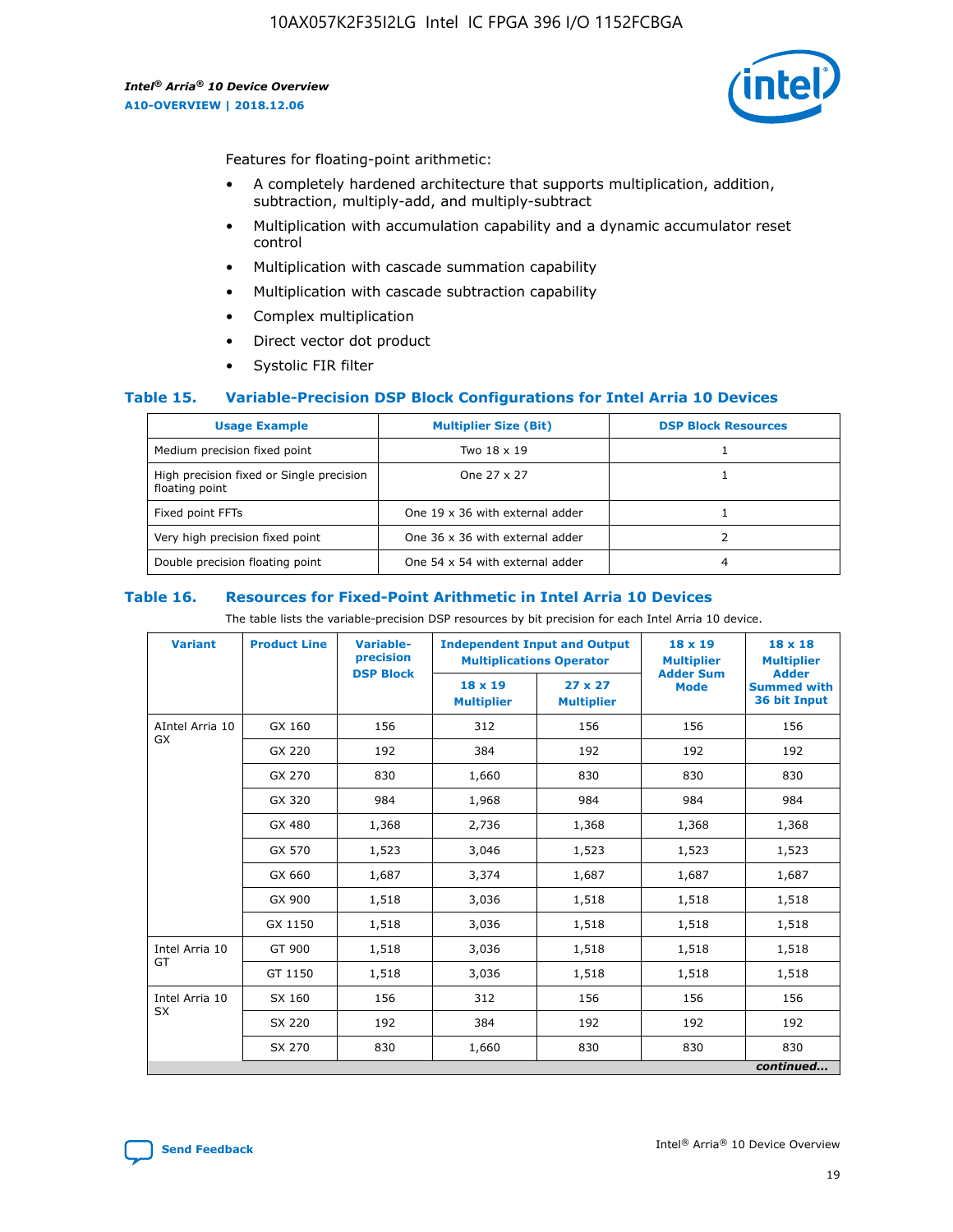

| <b>Variant</b> | <b>Product Line</b> | <b>Variable-</b><br>precision |                                     | <b>Independent Input and Output</b><br><b>Multiplications Operator</b> | $18 \times 19$<br><b>Multiplier</b> | $18 \times 18$<br><b>Multiplier</b><br><b>Adder</b> |  |
|----------------|---------------------|-------------------------------|-------------------------------------|------------------------------------------------------------------------|-------------------------------------|-----------------------------------------------------|--|
|                |                     | <b>DSP Block</b>              | $18 \times 19$<br><b>Multiplier</b> | $27 \times 27$<br><b>Multiplier</b>                                    | <b>Adder Sum</b><br><b>Mode</b>     | <b>Summed with</b><br>36 bit Input                  |  |
|                | SX 320              | 984                           | 1,968                               | 984                                                                    | 984                                 | 984                                                 |  |
|                | SX 480              | 1,368                         | 2,736                               | 1,368                                                                  | 1,368                               | 1,368                                               |  |
|                | SX 570              | 1,523                         | 3,046                               | 1,523                                                                  | 1,523                               | 1,523                                               |  |
|                | SX 660              | 1,687                         | 3,374                               | 1,687                                                                  | 1,687                               | 1,687                                               |  |

# **Table 17. Resources for Floating-Point Arithmetic in Intel Arria 10 Devices**

The table lists the variable-precision DSP resources by bit precision for each Intel Arria 10 device.

| <b>Variant</b> | <b>Product Line</b> | <b>Variable-</b><br>precision<br><b>DSP Block</b> | <b>Single</b><br><b>Precision</b><br><b>Floating-Point</b><br><b>Multiplication</b><br><b>Mode</b> | <b>Single-Precision</b><br><b>Floating-Point</b><br><b>Adder Mode</b> | Single-<br><b>Precision</b><br><b>Floating-Point</b><br><b>Multiply</b><br><b>Accumulate</b><br><b>Mode</b> | <b>Peak</b><br><b>Giga Floating-</b><br><b>Point</b><br><b>Operations</b><br>per Second<br>(GFLOPs) |
|----------------|---------------------|---------------------------------------------------|----------------------------------------------------------------------------------------------------|-----------------------------------------------------------------------|-------------------------------------------------------------------------------------------------------------|-----------------------------------------------------------------------------------------------------|
| Intel Arria 10 | GX 160              | 156                                               | 156                                                                                                | 156                                                                   | 156                                                                                                         | 140                                                                                                 |
| GX             | GX 220              | 192                                               | 192                                                                                                | 192                                                                   | 192                                                                                                         | 173                                                                                                 |
|                | GX 270              | 830                                               | 830                                                                                                | 830                                                                   | 830                                                                                                         | 747                                                                                                 |
|                | GX 320              | 984                                               | 984                                                                                                | 984                                                                   | 984                                                                                                         | 886                                                                                                 |
|                | GX 480              | 1,369                                             | 1,368                                                                                              | 1,368                                                                 | 1,368                                                                                                       | 1,231                                                                                               |
|                | GX 570              | 1,523                                             | 1,523                                                                                              | 1,523                                                                 | 1,523                                                                                                       | 1,371                                                                                               |
|                | GX 660              | 1,687                                             | 1,687                                                                                              | 1,687                                                                 | 1,687                                                                                                       | 1,518                                                                                               |
|                | GX 900              | 1,518                                             | 1,518                                                                                              | 1,518                                                                 | 1,518                                                                                                       | 1,366                                                                                               |
|                | GX 1150             | 1,518                                             | 1,518                                                                                              | 1,518                                                                 | 1,518                                                                                                       | 1,366                                                                                               |
| Intel Arria 10 | GT 900              | 1,518                                             | 1,518                                                                                              | 1,518                                                                 | 1,518                                                                                                       | 1,366                                                                                               |
| GT             | GT 1150             | 1,518                                             | 1,518                                                                                              | 1,518                                                                 | 1,518                                                                                                       | 1,366                                                                                               |
| Intel Arria 10 | SX 160              | 156                                               | 156                                                                                                | 156                                                                   | 156                                                                                                         | 140                                                                                                 |
| SX             | SX 220              | 192                                               | 192                                                                                                | 192                                                                   | 192                                                                                                         | 173                                                                                                 |
|                | SX 270              | 830                                               | 830                                                                                                | 830                                                                   | 830                                                                                                         | 747                                                                                                 |
|                | SX 320              | 984                                               | 984                                                                                                | 984                                                                   | 984                                                                                                         | 886                                                                                                 |
|                | SX 480              | 1,369                                             | 1,368                                                                                              | 1,368                                                                 | 1,368                                                                                                       | 1,231                                                                                               |
|                | SX 570              | 1,523                                             | 1,523                                                                                              | 1,523                                                                 | 1,523                                                                                                       | 1,371                                                                                               |
|                | SX 660              | 1,687                                             | 1,687                                                                                              | 1,687                                                                 | 1,687                                                                                                       | 1,518                                                                                               |

# **Embedded Memory Blocks**

The embedded memory blocks in the devices are flexible and designed to provide an optimal amount of small- and large-sized memory arrays to fit your design requirements.

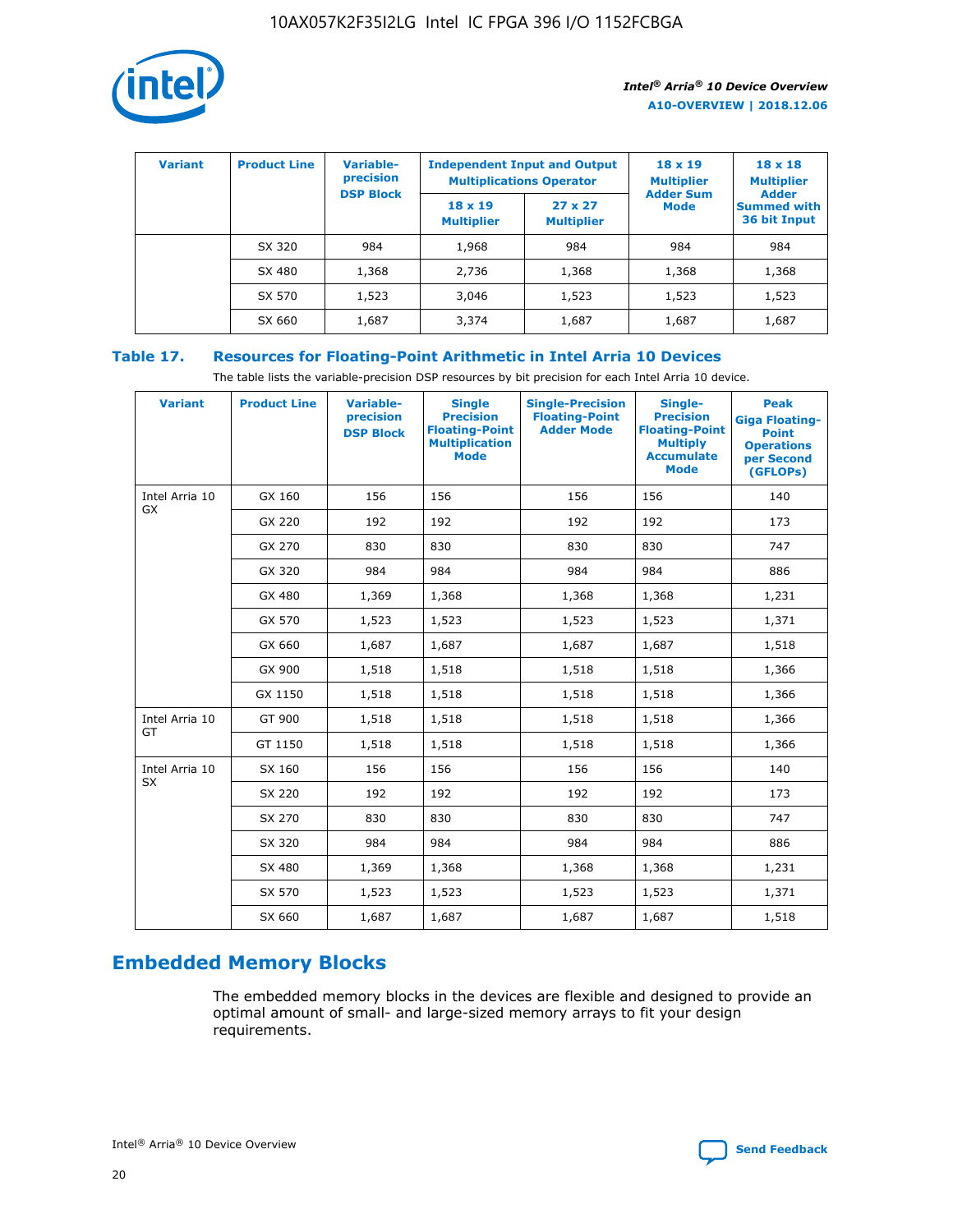

# **Types of Embedded Memory**

The Intel Arria 10 devices contain two types of memory blocks:

- 20 Kb M20K blocks—blocks of dedicated memory resources. The M20K blocks are ideal for larger memory arrays while still providing a large number of independent ports.
- 640 bit memory logic array blocks (MLABs)—enhanced memory blocks that are configured from dual-purpose logic array blocks (LABs). The MLABs are ideal for wide and shallow memory arrays. The MLABs are optimized for implementation of shift registers for digital signal processing (DSP) applications, wide and shallow FIFO buffers, and filter delay lines. Each MLAB is made up of ten adaptive logic modules (ALMs). In the Intel Arria 10 devices, you can configure these ALMs as ten 32 x 2 blocks, giving you one 32 x 20 simple dual-port SRAM block per MLAB.

# **Embedded Memory Capacity in Intel Arria 10 Devices**

|                   | <b>Product</b> |              | <b>M20K</b>         | <b>MLAB</b>  |                     | <b>Total RAM Bit</b> |
|-------------------|----------------|--------------|---------------------|--------------|---------------------|----------------------|
| <b>Variant</b>    | Line           | <b>Block</b> | <b>RAM Bit (Kb)</b> | <b>Block</b> | <b>RAM Bit (Kb)</b> | (Kb)                 |
| Intel Arria 10 GX | GX 160         | 440          | 8,800               | 1,680        | 1,050               | 9,850                |
|                   | GX 220         | 587          | 11,740              | 2,703        | 1,690               | 13,430               |
|                   | GX 270         | 750          | 15,000              | 3,922        | 2,452               | 17,452               |
|                   | GX 320         | 891          | 17,820              | 4,363        | 2,727               | 20,547               |
|                   | GX 480         | 1,431        | 28,620              | 6,662        | 4,164               | 32,784               |
|                   | GX 570         | 1,800        | 36,000              | 8,153        | 5,096               | 41,096               |
|                   | GX 660         | 2,131        | 42,620              | 9,260        | 5,788               | 48,408               |
|                   | GX 900         | 2,423        | 48,460              | 15,017       | 9,386               | 57,846               |
|                   | GX 1150        | 2,713        | 54,260              | 20,774       | 12,984              | 67,244               |
| Intel Arria 10 GT | GT 900         | 2,423        | 48,460              | 15,017       | 9,386               | 57,846               |
|                   | GT 1150        | 2,713        | 54,260              | 20,774       | 12,984              | 67,244               |
| Intel Arria 10 SX | SX 160         | 440          | 8,800               | 1,680        | 1,050               | 9,850                |
|                   | SX 220         | 587          | 11,740              | 2,703        | 1,690               | 13,430               |
|                   | SX 270         | 750          | 15,000              | 3,922        | 2,452               | 17,452               |
|                   | SX 320         | 891          | 17,820              | 4,363        | 2,727               | 20,547               |
|                   | SX 480         | 1,431        | 28,620              | 6,662        | 4,164               | 32,784               |
|                   | SX 570         | 1,800        | 36,000              | 8,153        | 5,096               | 41,096               |
|                   | SX 660         | 2,131        | 42,620              | 9,260        | 5,788               | 48,408               |

#### **Table 18. Embedded Memory Capacity and Distribution in Intel Arria 10 Devices**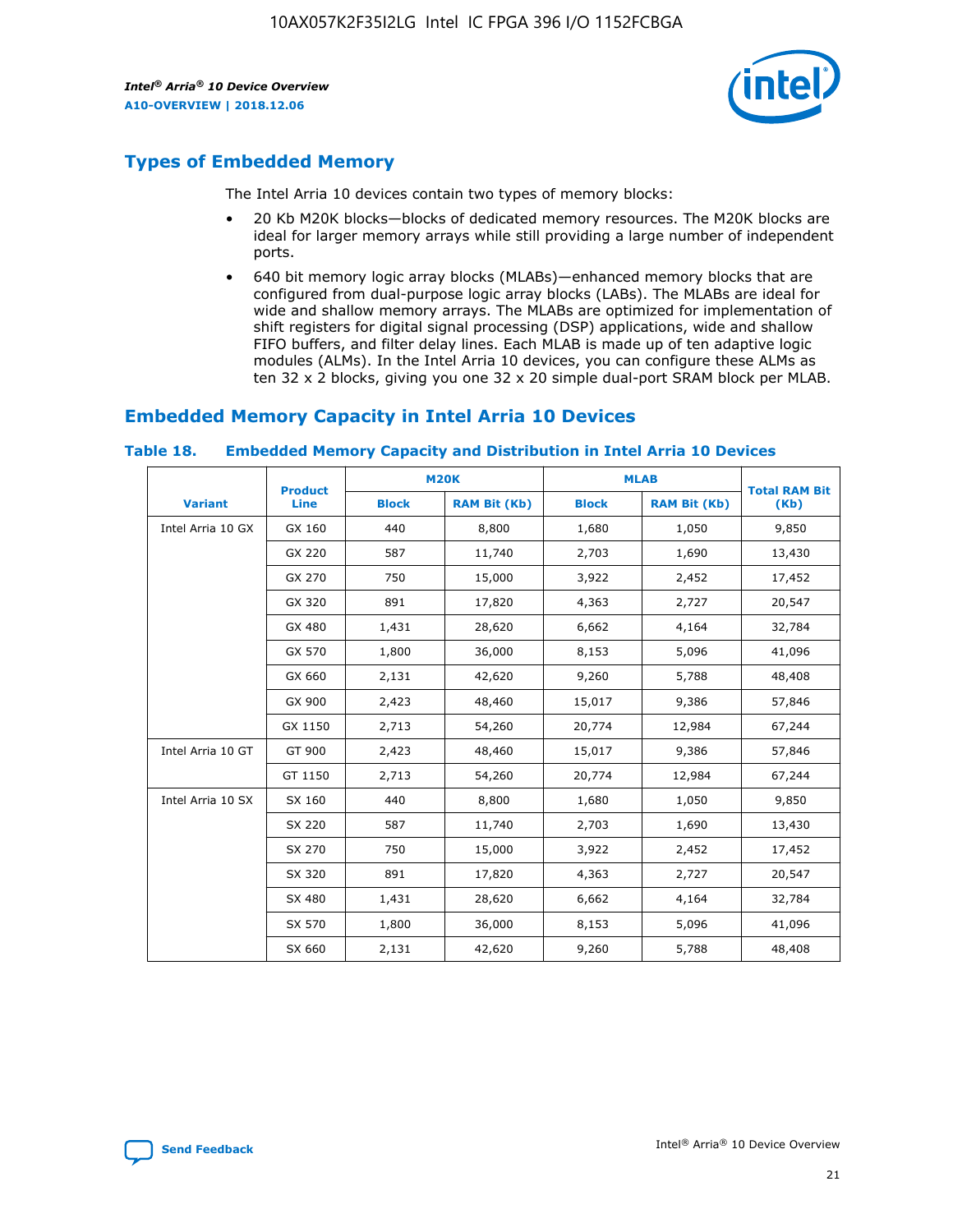

# **Embedded Memory Configurations for Single-port Mode**

#### **Table 19. Single-port Embedded Memory Configurations for Intel Arria 10 Devices**

This table lists the maximum configurations supported for single-port RAM and ROM modes.

| <b>Memory Block</b> | Depth (bits) | <b>Programmable Width</b> |
|---------------------|--------------|---------------------------|
| MLAB                | 32           | x16, x18, or x20          |
|                     | 64(10)       | x8, x9, x10               |
| M20K                | 512          | x40, x32                  |
|                     | 1K           | x20, x16                  |
|                     | 2K           | x10, x8                   |
|                     | 4K           | x5, x4                    |
|                     | 8K           | x2                        |
|                     | 16K          | x1                        |

# **Clock Networks and PLL Clock Sources**

The clock network architecture is based on Intel's global, regional, and peripheral clock structure. This clock structure is supported by dedicated clock input pins, fractional clock synthesis PLLs, and integer I/O PLLs.

## **Clock Networks**

The Intel Arria 10 core clock networks are capable of up to 800 MHz fabric operation across the full industrial temperature range. For the external memory interface, the clock network supports the hard memory controller with speeds up to 2,400 Mbps in a quarter-rate transfer.

To reduce power consumption, the Intel Quartus Prime software identifies all unused sections of the clock network and powers them down.

# **Fractional Synthesis and I/O PLLs**

Intel Arria 10 devices contain up to 32 fractional synthesis PLLs and up to 16 I/O PLLs that are available for both specific and general purpose uses in the core:

- Fractional synthesis PLLs—located in the column adjacent to the transceiver blocks
- I/O PLLs—located in each bank of the 48 I/Os

## **Fractional Synthesis PLLs**

You can use the fractional synthesis PLLs to:

- Reduce the number of oscillators that are required on your board
- Reduce the number of clock pins that are used in the device by synthesizing multiple clock frequencies from a single reference clock source

<sup>(10)</sup> Supported through software emulation and consumes additional MLAB blocks.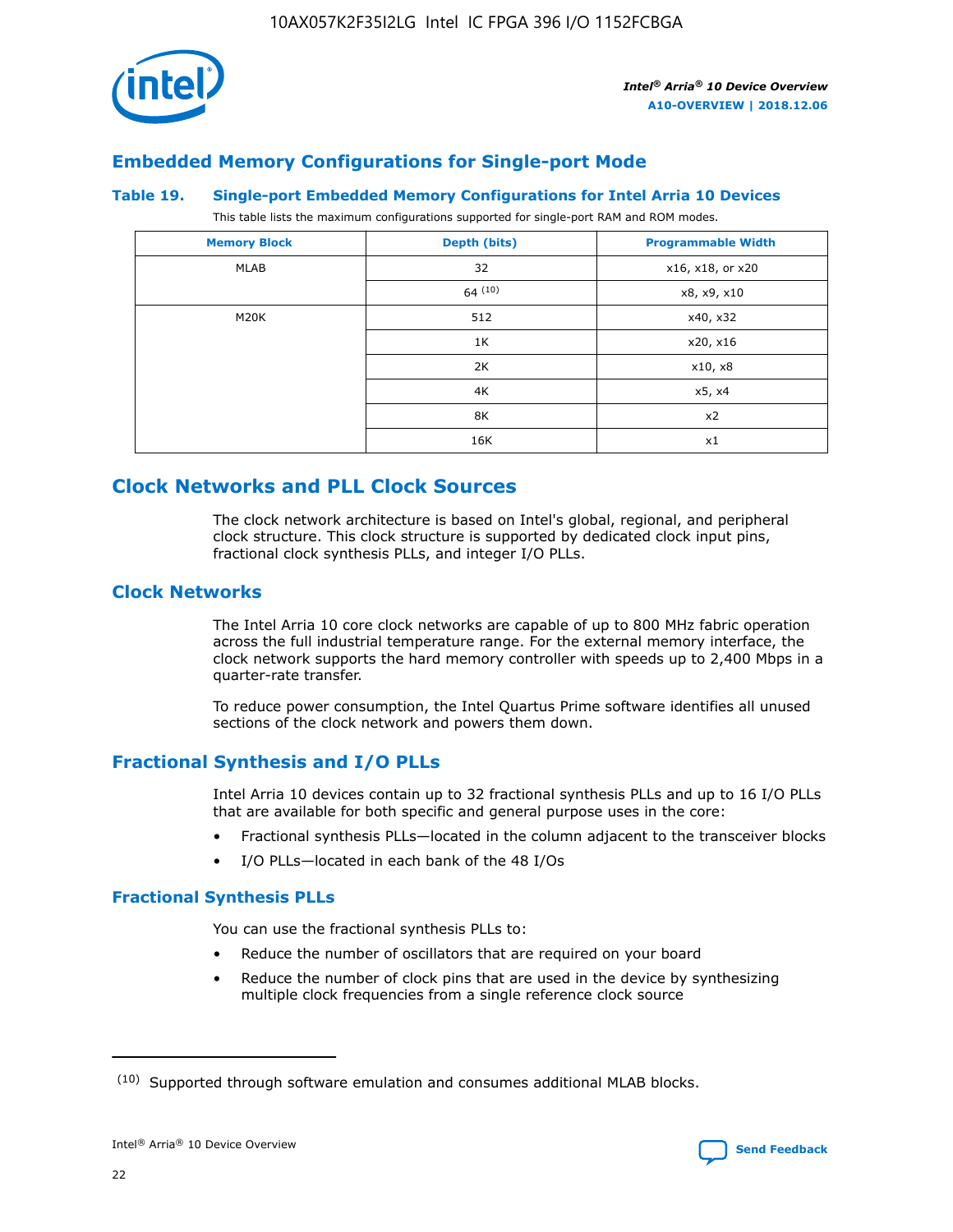

The fractional synthesis PLLs support the following features:

- Reference clock frequency synthesis for transceiver CMU and Advanced Transmit (ATX) PLLs
- Clock network delay compensation
- Zero-delay buffering
- Direct transmit clocking for transceivers
- Independently configurable into two modes:
	- Conventional integer mode equivalent to the general purpose PLL
	- Enhanced fractional mode with third order delta-sigma modulation
- PLL cascading

## **I/O PLLs**

The integer mode I/O PLLs are located in each bank of 48 I/Os. You can use the I/O PLLs to simplify the design of external memory and high-speed LVDS interfaces.

In each I/O bank, the I/O PLLs are adjacent to the hard memory controllers and LVDS SERDES. Because these PLLs are tightly coupled with the I/Os that need to use them, it makes it easier to close timing.

You can use the I/O PLLs for general purpose applications in the core such as clock network delay compensation and zero-delay buffering.

Intel Arria 10 devices support PLL-to-PLL cascading.

# **FPGA General Purpose I/O**

Intel Arria 10 devices offer highly configurable GPIOs. Each I/O bank contains 48 general purpose I/Os and a high-efficiency hard memory controller.

The following list describes the features of the GPIOs:

- Consist of 3 V I/Os for high-voltage application and LVDS I/Os for differential signaling
	- Up to two 3 V I/O banks, available in some devices, that support up to 3 V I/O standards
	- LVDS I/O banks that support up to 1.8 V I/O standards
- Support a wide range of single-ended and differential I/O interfaces
- LVDS speeds up to 1.6 Gbps
- Each LVDS pair of pins has differential input and output buffers, allowing you to configure the LVDS direction for each pair.
- Programmable bus hold and weak pull-up
- Programmable differential output voltage  $(V_{OD})$  and programmable pre-emphasis

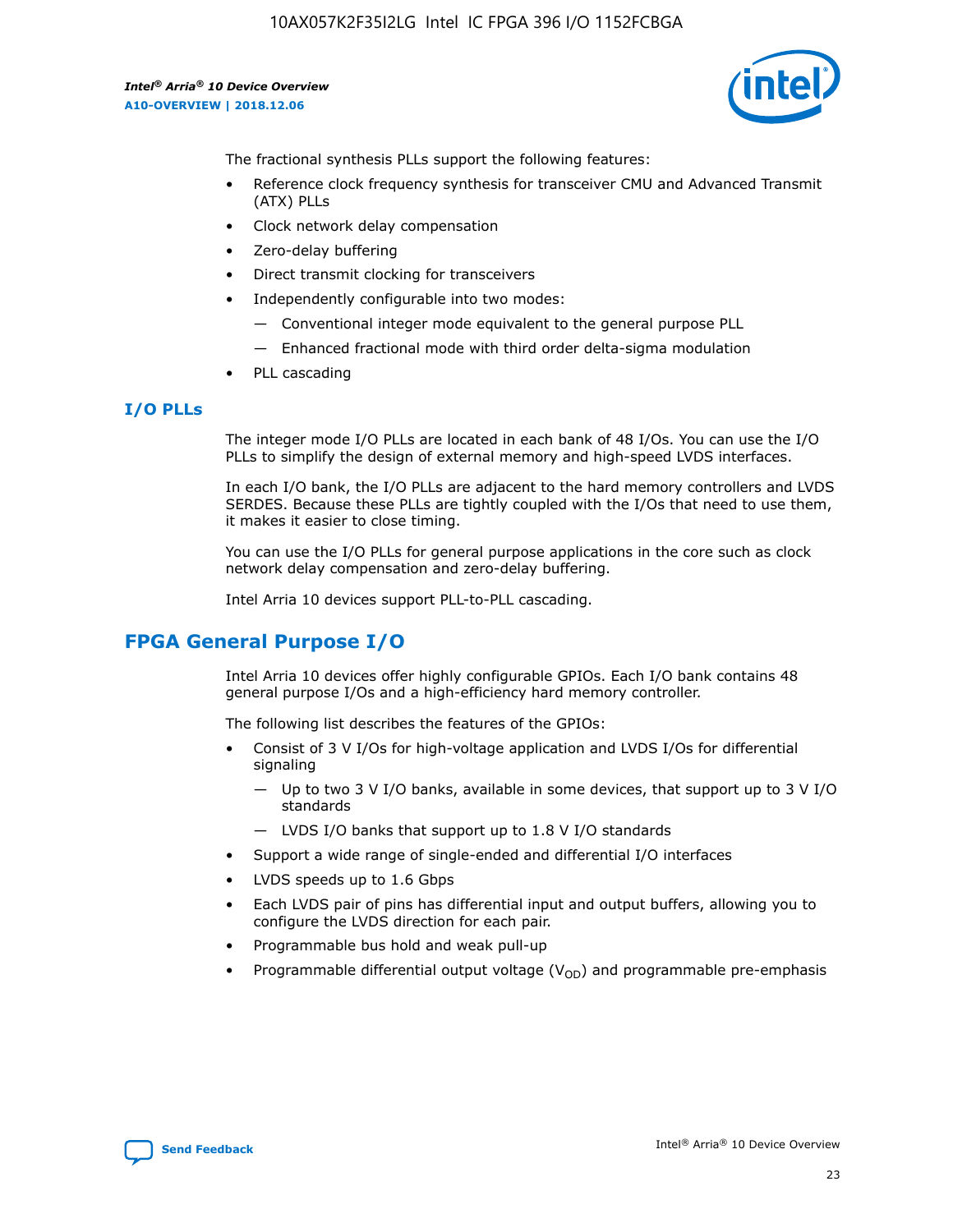

- Series (R<sub>S</sub>) and parallel (R<sub>T</sub>) on-chip termination (OCT) for all I/O banks with OCT calibration to limit the termination impedance variation
- On-chip dynamic termination that has the ability to swap between series and parallel termination, depending on whether there is read or write on a common bus for signal integrity
- Easy timing closure support using the hard read FIFO in the input register path, and delay-locked loop (DLL) delay chain with fine and coarse architecture

# **External Memory Interface**

Intel Arria 10 devices offer massive external memory bandwidth, with up to seven 32 bit DDR4 memory interfaces running at up to 2,400 Mbps. This bandwidth provides additional ease of design, lower power, and resource efficiencies of hardened highperformance memory controllers.

The memory interface within Intel Arria 10 FPGAs and SoCs delivers the highest performance and ease of use. You can configure up to a maximum width of 144 bits when using the hard or soft memory controllers. If required, you can bypass the hard memory controller and use a soft controller implemented in the user logic.

Each I/O contains a hardened DDR read/write path (PHY) capable of performing key memory interface functionality such as read/write leveling, FIFO buffering to lower latency and improve margin, timing calibration, and on-chip termination.

The timing calibration is aided by the inclusion of hard microcontrollers based on Intel's Nios® II technology, specifically tailored to control the calibration of multiple memory interfaces. This calibration allows the Intel Arria 10 device to compensate for any changes in process, voltage, or temperature either within the Intel Arria 10 device itself, or within the external memory device. The advanced calibration algorithms ensure maximum bandwidth and robust timing margin across all operating conditions.

In addition to parallel memory interfaces, Intel Arria 10 devices support serial memory technologies such as the Hybrid Memory Cube (HMC). The HMC is supported by the Intel Arria 10 high-speed serial transceivers which connect up to four HMC links, with each link running at data rates up to 15 Gbps.

#### **Related Information**

#### [External Memory Interface Spec Estimator](http://www.altera.com/technology/memory/estimator/mem-emif-index.html)

Provides a parametric tool that allows you to find and compare the performance of the supported external memory interfaces in IntelFPGAs.

# **Memory Standards Supported by Intel Arria 10 Devices**

The I/Os are designed to provide high performance support for existing and emerging external memory standards.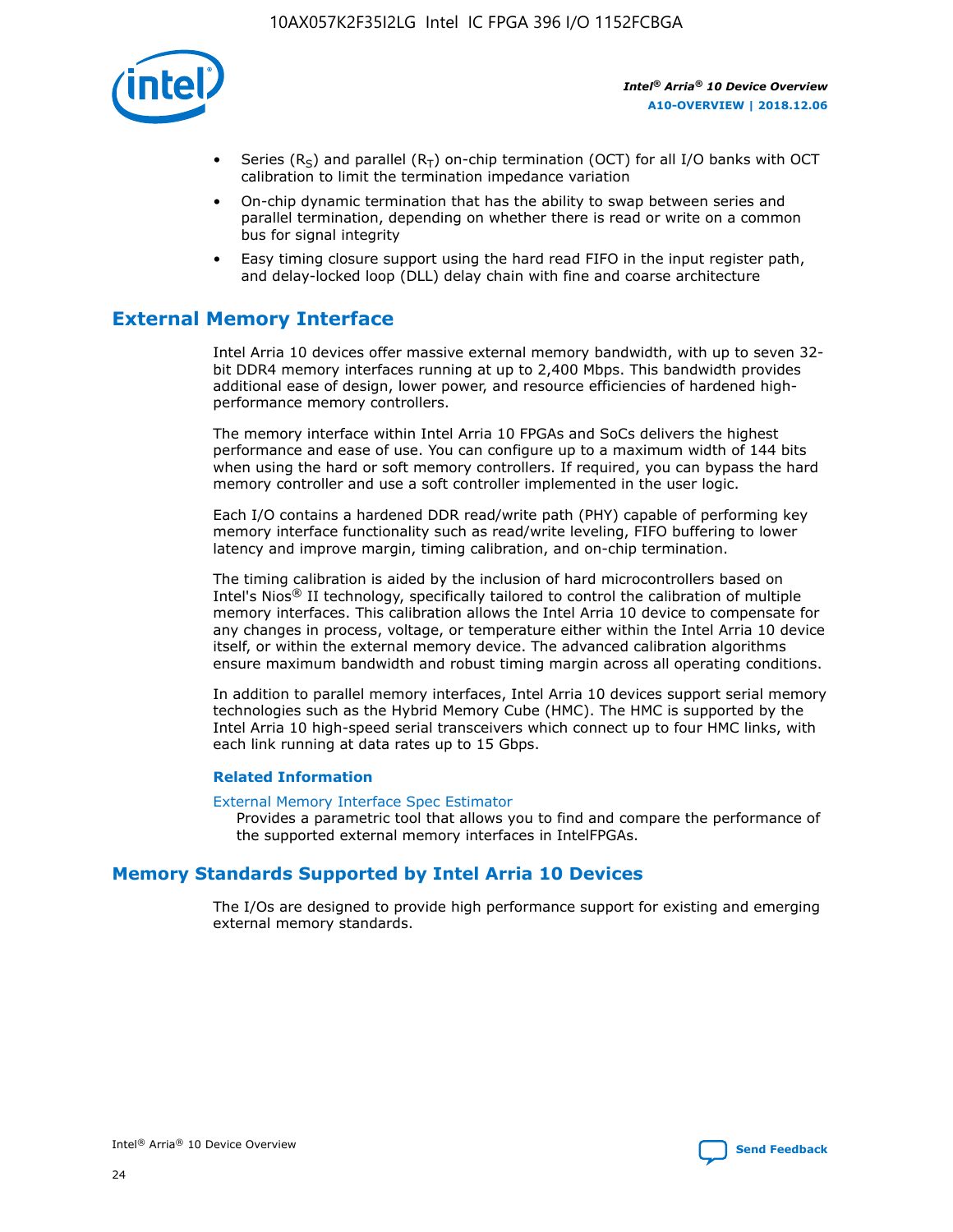

#### **Table 20. Memory Standards Supported by the Hard Memory Controller**

This table lists the overall capability of the hard memory controller. For specific details, refer to the External Memory Interface Spec Estimator and Intel Arria 10 Device Datasheet.

| <b>Memory Standard</b> | <b>Rate Support</b> | <b>Ping Pong PHY Support</b> | <b>Maximum Frequency</b><br>(MHz) |
|------------------------|---------------------|------------------------------|-----------------------------------|
| <b>DDR4 SDRAM</b>      | Quarter rate        | Yes                          | 1,067                             |
|                        |                     |                              | 1,200                             |
| DDR3 SDRAM             | Half rate           | Yes                          | 533                               |
|                        |                     |                              | 667                               |
|                        | Quarter rate        | Yes                          | 1,067                             |
|                        |                     |                              | 1,067                             |
| <b>DDR3L SDRAM</b>     | Half rate           | Yes                          | 533                               |
|                        |                     |                              | 667                               |
|                        | Quarter rate        | Yes                          | 933                               |
|                        |                     |                              | 933                               |
| LPDDR3 SDRAM           | Half rate           |                              | 533                               |
|                        | Quarter rate        |                              | 800                               |

#### **Table 21. Memory Standards Supported by the Soft Memory Controller**

| <b>Memory Standard</b>      | <b>Rate Support</b> | <b>Maximum Frequency</b><br>(MHz) |
|-----------------------------|---------------------|-----------------------------------|
| <b>RLDRAM 3 (11)</b>        | Quarter rate        | 1,200                             |
| ODR IV SRAM <sup>(11)</sup> | Quarter rate        | 1,067                             |
| <b>ODR II SRAM</b>          | Full rate           | 333                               |
|                             | Half rate           | 633                               |
| <b>ODR II+ SRAM</b>         | Full rate           | 333                               |
|                             | Half rate           | 633                               |
| <b>ODR II+ Xtreme SRAM</b>  | Full rate           | 333                               |
|                             | Half rate           | 633                               |

#### **Table 22. Memory Standards Supported by the HPS Hard Memory Controller**

The hard processor system (HPS) is available in Intel Arria 10 SoC devices only.

| <b>Memory Standard</b> | <b>Rate Support</b> | <b>Maximum Frequency</b><br>(MHz) |
|------------------------|---------------------|-----------------------------------|
| <b>DDR4 SDRAM</b>      | Half rate           | 1,200                             |
| <b>DDR3 SDRAM</b>      | Half rate           | 1,067                             |
| <b>DDR3L SDRAM</b>     | Half rate           | 933                               |

<sup>(11)</sup> Intel Arria 10 devices support this external memory interface using hard PHY with soft memory controller.

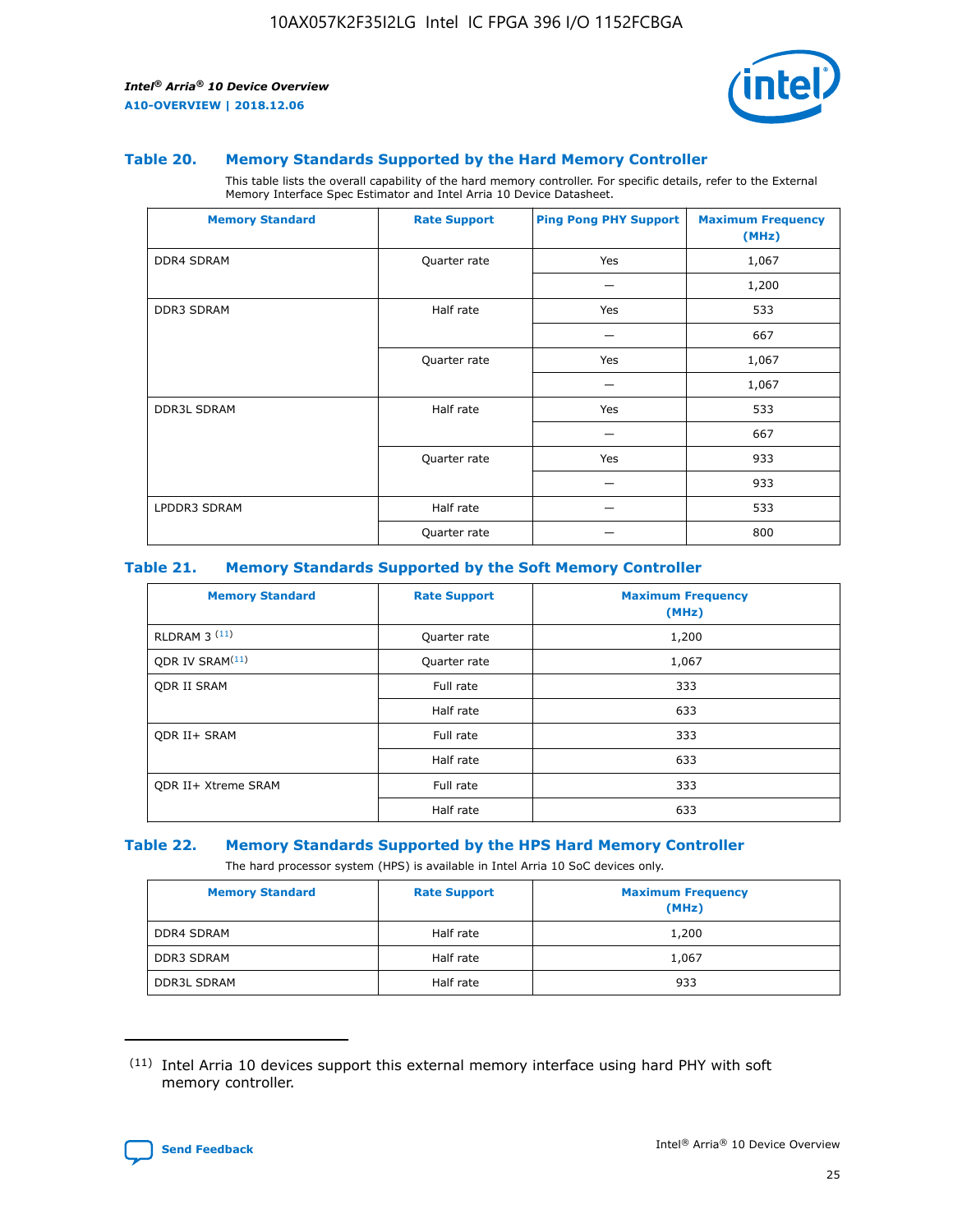

#### **Related Information**

#### [Intel Arria 10 Device Datasheet](https://www.intel.com/content/www/us/en/programmable/documentation/mcn1413182292568.html#mcn1413182153340)

Lists the memory interface performance according to memory interface standards, rank or chip select configurations, and Intel Arria 10 device speed grades.

# **PCIe Gen1, Gen2, and Gen3 Hard IP**

Intel Arria 10 devices contain PCIe hard IP that is designed for performance and ease-of-use:

- Includes all layers of the PCIe stack—transaction, data link and physical layers.
- Supports PCIe Gen3, Gen2, and Gen1 Endpoint and Root Port in x1, x2, x4, or x8 lane configuration.
- Operates independently from the core logic—optional configuration via protocol (CvP) allows the PCIe link to power up and complete link training in less than 100 ms while the Intel Arria 10 device completes loading the programming file for the rest of the FPGA.
- Provides added functionality that makes it easier to support emerging features such as Single Root I/O Virtualization (SR-IOV) and optional protocol extensions.
- Provides improved end-to-end datapath protection using ECC.
- Supports FPGA configuration via protocol (CvP) using PCIe at Gen3, Gen2, or Gen1 speed.

#### **Related Information**

PCS Features on page 30

# **Enhanced PCS Hard IP for Interlaken and 10 Gbps Ethernet**

# **Interlaken Support**

The Intel Arria 10 enhanced PCS hard IP provides integrated Interlaken PCS supporting rates up to 25.8 Gbps per lane.

The Interlaken PCS is based on the proven functionality of the PCS developed for Intel's previous generation FPGAs, which demonstrated interoperability with Interlaken ASSP vendors and third-party IP suppliers. The Interlaken PCS is present in every transceiver channel in Intel Arria 10 devices.

#### **Related Information**

PCS Features on page 30

## **10 Gbps Ethernet Support**

The Intel Arria 10 enhanced PCS hard IP supports 10GBASE-R PCS compliant with IEEE 802.3 10 Gbps Ethernet (10GbE). The integrated hard IP support for 10GbE and the 10 Gbps transceivers save external PHY cost, board space, and system power.

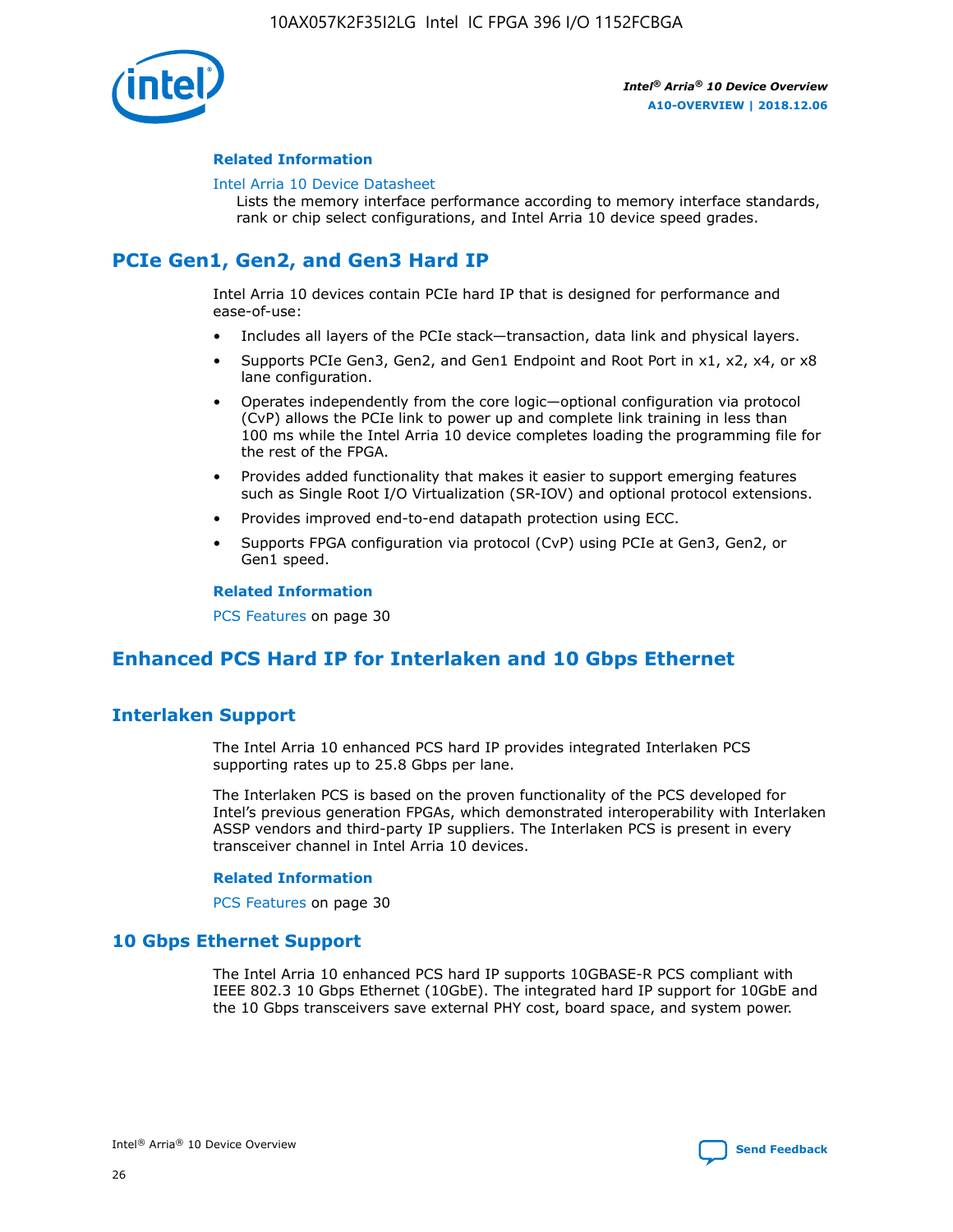

The scalable hard IP supports multiple independent 10GbE ports while using a single PLL for all the 10GBASE-R PCS instantiations, which saves on core logic resources and clock networks:

- Simplifies multiport 10GbE systems compared to XAUI interfaces that require an external XAUI-to-10G PHY.
- Incorporates Electronic Dispersion Compensation (EDC), which enables direct connection to standard 10 Gbps XFP and SFP+ pluggable optical modules.
- Supports backplane Ethernet applications and includes a hard 10GBASE-KR Forward Error Correction (FEC) circuit that you can use for 10 Gbps and 40 Gbps applications.

The 10 Gbps Ethernet PCS hard IP and 10GBASE-KR FEC are present in every transceiver channel.

#### **Related Information**

PCS Features on page 30

# **Low Power Serial Transceivers**

Intel Arria 10 FPGAs and SoCs include lowest power transceivers that deliver high bandwidth, throughput and low latency.

Intel Arria 10 devices deliver the industry's lowest power consumption per transceiver channel:

- 12.5 Gbps transceivers at as low as 242 mW
- 10 Gbps transceivers at as low as 168 mW
- 6 Gbps transceivers at as low as 117 mW

Intel Arria 10 transceivers support various data rates according to application:

- Chip-to-chip and chip-to-module applications—from 1 Gbps up to 25.8 Gbps
- Long reach and backplane applications—from 1 Gbps up to 12.5 with advanced adaptive equalization
- Critical power sensitive applications—from 1 Gbps up to 11.3 Gbps using lower power modes

The combination of 20 nm process technology and architectural advances provide the following benefits:

- Significant reduction in die area and power consumption
- Increase of up to two times in transceiver I/O density compared to previous generation devices while maintaining optimal signal integrity
- Up to 72 total transceiver channels—you can configure up to 6 of these channels to run as fast as 25.8 Gbps
- All channels feature continuous data rate support up to the maximum rated speed

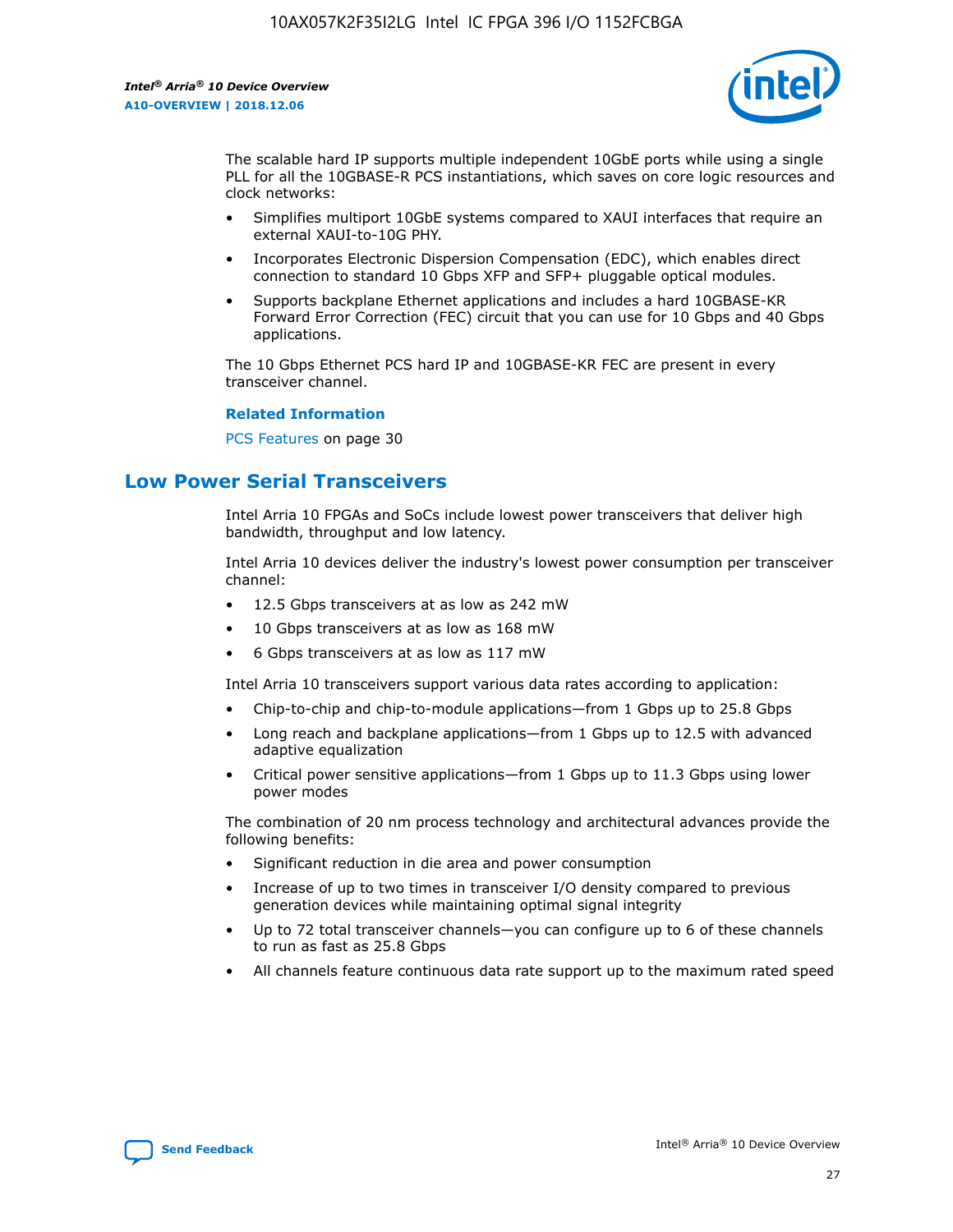



## **Figure 6. Intel Arria 10 Transceiver Block Architecture**

# **Transceiver Channels**

All transceiver channels feature a dedicated Physical Medium Attachment (PMA) and a hardened Physical Coding Sublayer (PCS).

- The PMA provides primary interfacing capabilities to physical channels.
- The PCS typically handles encoding/decoding, word alignment, and other preprocessing functions before transferring data to the FPGA core fabric.

A transceiver channel consists of a PMA and a PCS block. Most transceiver banks have 6 channels. There are some transceiver banks that contain only 3 channels.

A wide variety of bonded and non-bonded data rate configurations is possible using a highly configurable clock distribution network. Up to 80 independent transceiver data rates can be configured.

The following figures are graphical representations of top views of the silicon die, which correspond to reverse views for flip chip packages. Different Intel Arria 10 devices may have different floorplans than the ones shown in the figures.

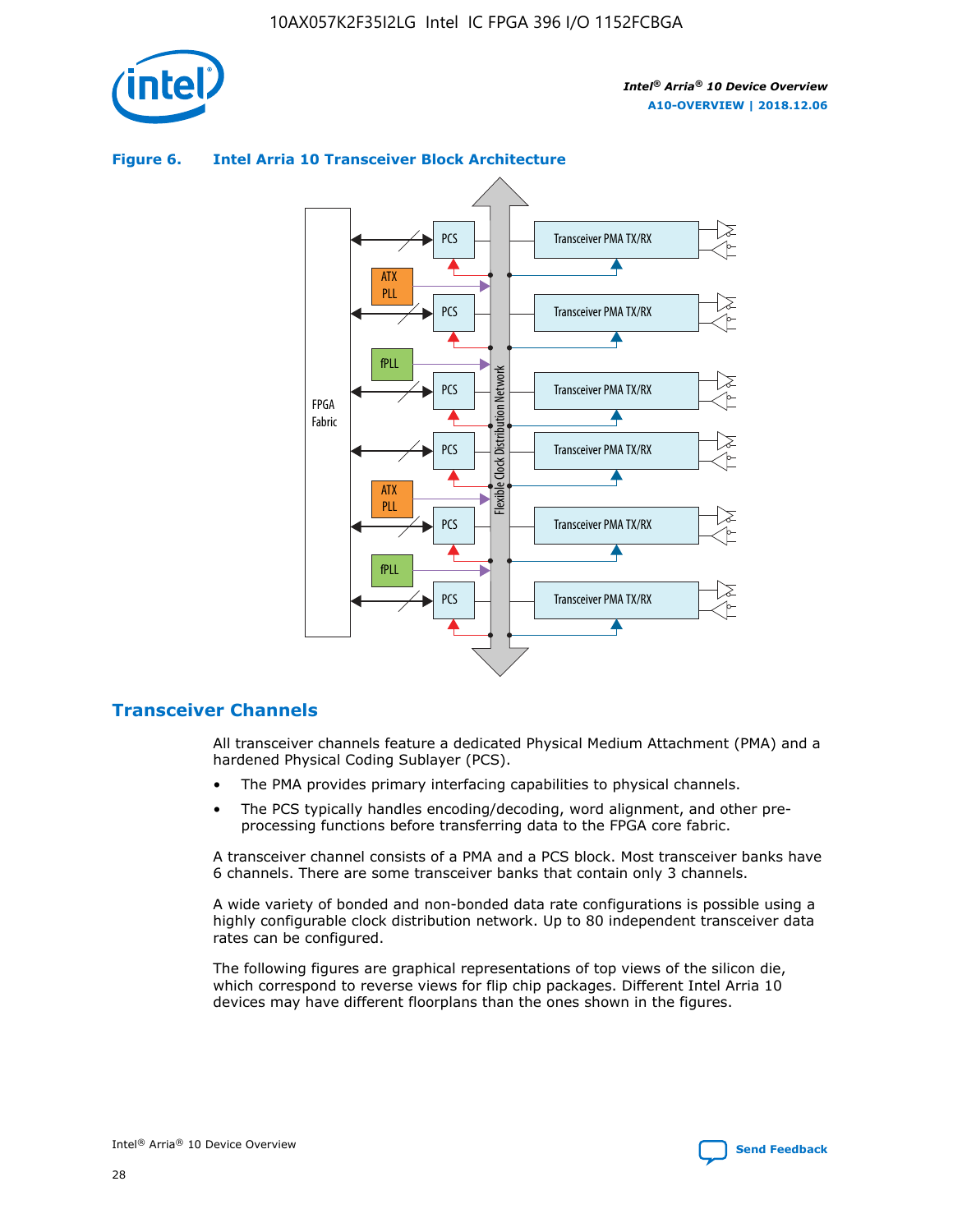

## **Figure 7. Device Chip Overview for Intel Arria 10 GX and GT Devices**



M20K Internal Memory Blocks Core Logic Fabric Transceiver Channels Hard IP Per Transceiver: Standard PCS and Enhanced PCS Hard IPs PCI Express Gen3 Hard IP Fractional PLLs M20K Internal Memory Blocks PCI Express Gen3 Hard IP Variable Precision DSP Blocks I/O PLLs Hard Memory Controllers, General-Purpose I/O Cells, LVDS Hard Processor Subsystem, Dual-Core ARM Cortex A9 M20K Internal Memory Blocks Variable Precision DSP Blocks M20K Internal Memory Blocks Core Logic Fabric I/O PLLs Hard Memory Controllers, General-Purpose I/O Cells, LVDS M20K Internal Memory Blocks Variable Precision DSP Blocks M20K Internal Memory Blocks Transceiver Channels Hard IP Per Transceiver: Standard PCS and Enhanced PCS Hard IPs PCI Express Gen3 Hard IP Fractional PLLs PCI Express Gen3 Hard IP  $\ddot{\cdot}$ Hard PCS Transceiver PMA fPLL ATX (LC) Hard PCS Transceiver PMA **Transmit** Hard PCS Transceiver PMA PLL fPLL Hard PCS Transceiver PMA Transceiver Clock Networks ATX (LC) Hard PCS Transceiver PMA Transmi Hard PCS Transceiver PMA PLL fPLL Hard PCS Transceiver PMA Transceiver PMA Hard PCS ATX (LC) **Transmit** Hard PCS Transceiver PMA PLL Unused transceiver chann can be used as additional transceiver transmit PLLs

## **PMA Features**

Intel Arria 10 transceivers provide exceptional signal integrity at data rates up to 25.8 Gbps. Clocking options include ultra-low jitter ATX PLLs (LC tank based), clock multiplier unit (CMU) PLLs, and fractional PLLs.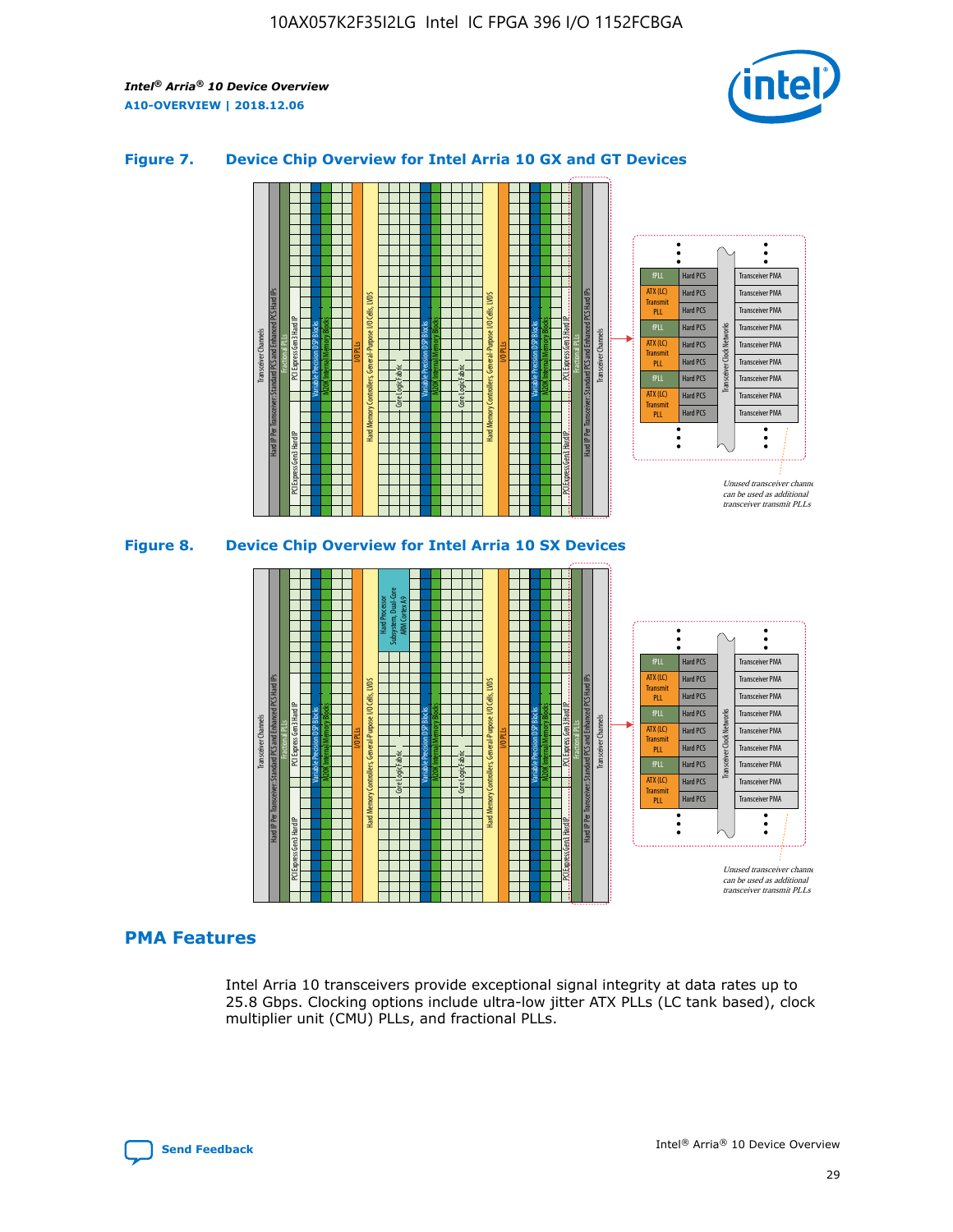

Each transceiver channel contains a channel PLL that can be used as the CMU PLL or clock data recovery (CDR) PLL. In CDR mode, the channel PLL recovers the receiver clock and data in the transceiver channel. Up to 80 independent data rates can be configured on a single Intel Arria 10 device.

# **Table 23. PMA Features of the Transceivers in Intel Arria 10 Devices**

| <b>Feature</b>                                             | <b>Capability</b>                                                                                                                                                                                                             |
|------------------------------------------------------------|-------------------------------------------------------------------------------------------------------------------------------------------------------------------------------------------------------------------------------|
| Chip-to-Chip Data Rates                                    | 1 Gbps to 17.4 Gbps (Intel Arria 10 GX devices)<br>1 Gbps to 25.8 Gbps (Intel Arria 10 GT devices)                                                                                                                            |
| Backplane Support                                          | Drive backplanes at data rates up to 12.5 Gbps                                                                                                                                                                                |
| <b>Optical Module Support</b>                              | SFP+/SFP, XFP, CXP, QSFP/QSFP28, CFP/CFP2/CFP4                                                                                                                                                                                |
| Cable Driving Support                                      | SFP+ Direct Attach, PCI Express over cable, eSATA                                                                                                                                                                             |
| Transmit Pre-Emphasis                                      | 4-tap transmit pre-emphasis and de-emphasis to compensate for system channel loss                                                                                                                                             |
| Continuous Time Linear<br>Equalizer (CTLE)                 | Dual mode, high-gain, and high-data rate, linear receive equalization to compensate for<br>system channel loss                                                                                                                |
| Decision Feedback Equalizer<br>(DFE)                       | 7-fixed and 4-floating tap DFE to equalize backplane channel loss in the presence of<br>crosstalk and noisy environments                                                                                                      |
| Variable Gain Amplifier                                    | Optimizes the signal amplitude prior to the CDR sampling and operates in fixed and<br>adaptive modes                                                                                                                          |
| Altera Digital Adaptive<br>Parametric Tuning (ADAPT)       | Fully digital adaptation engine to automatically adjust all link equalization parameters-<br>including CTLE, DFE, and variable gain amplifier blocks—that provide optimal link margin<br>without intervention from user logic |
| Precision Signal Integrity<br>Calibration Engine (PreSICE) | Hardened calibration controller to quickly calibrate all transceiver control parameters on<br>power-up, which provides the optimal signal integrity and jitter performance                                                    |
| Advanced Transmit (ATX)<br>PLL                             | Low jitter ATX (LC tank based) PLLs with continuous tuning range to cover a wide range of<br>standard and proprietary protocols                                                                                               |
| <b>Fractional PLLs</b>                                     | On-chip fractional frequency synthesizers to replace on-board crystal oscillators and reduce<br>system cost                                                                                                                   |
| Digitally Assisted Analog<br><b>CDR</b>                    | Superior jitter tolerance with fast lock time                                                                                                                                                                                 |
| Dynamic Partial<br>Reconfiguration                         | Allows independent control of the Avalon memory-mapped interface of each transceiver<br>channel for the highest transceiver flexibility                                                                                       |
| Multiple PCS-PMA and PCS-<br>PLD interface widths          | 8-, 10-, 16-, 20-, 32-, 40-, or 64-bit interface widths for flexibility of deserialization width,<br>encoding, and reduced latency                                                                                            |

# **PCS Features**

This table summarizes the Intel Arria 10 transceiver PCS features. You can use the transceiver PCS to support a wide range of protocols ranging from 1 Gbps to 25.8 Gbps.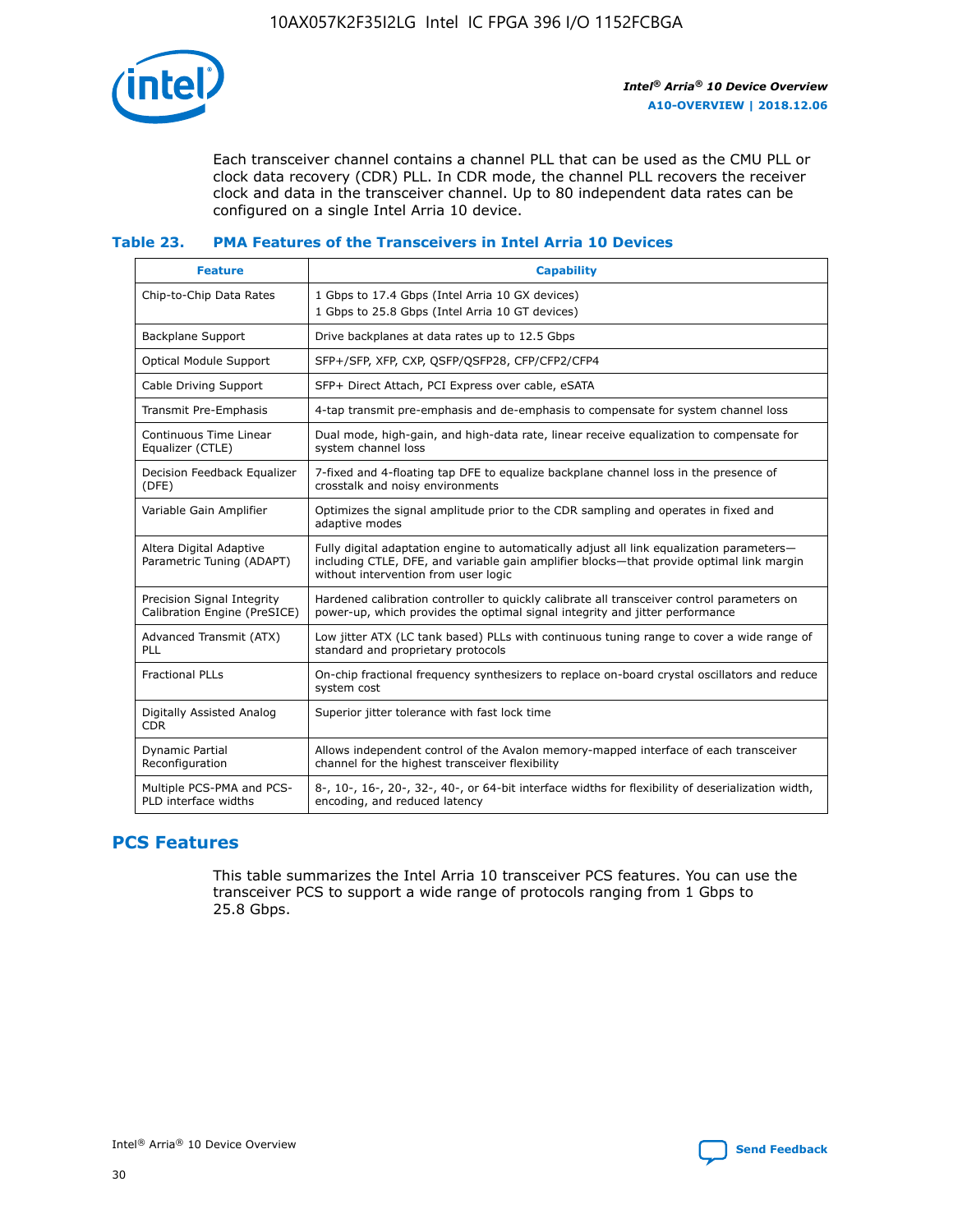

| <b>PCS</b>    | <b>Description</b>                                                                                                                                                                                                                                                                                                                                                                                             |
|---------------|----------------------------------------------------------------------------------------------------------------------------------------------------------------------------------------------------------------------------------------------------------------------------------------------------------------------------------------------------------------------------------------------------------------|
| Standard PCS  | Operates at a data rate up to 12 Gbps<br>Supports protocols such as PCI-Express, CPRI 4.2+, GigE, IEEE 1588 in Hard PCS<br>Implements other protocols using Basic/Custom (Standard PCS) transceiver<br>configuration rules.                                                                                                                                                                                    |
| Enhanced PCS  | Performs functions common to most serial data industry standards, such as word<br>alignment, encoding/decoding, and framing, before data is sent or received off-chip<br>through the PMA<br>• Handles data transfer to and from the FPGA fabric<br>Handles data transfer internally to and from the PMA<br>Provides frequency compensation<br>Performs channel bonding for multi-channel low skew applications |
| PCIe Gen3 PCS | Supports the seamless switching of Data and Clock between the Gen1, Gen2, and Gen3<br>data rates<br>Provides support for PIPE 3.0 features<br>Supports the PIPE interface with the Hard IP enabled, as well as with the Hard IP<br>bypassed                                                                                                                                                                    |

#### **Related Information**

- PCIe Gen1, Gen2, and Gen3 Hard IP on page 26
- Interlaken Support on page 26
- 10 Gbps Ethernet Support on page 26

# **PCS Protocol Support**

This table lists some of the protocols supported by the Intel Arria 10 transceiver PCS. For more information about the blocks in the transmitter and receiver data paths, refer to the related information.

| <b>Protocol</b>                                 | <b>Data Rate</b><br>(Gbps) | <b>Transceiver IP</b>       | <b>PCS Support</b>                      |
|-------------------------------------------------|----------------------------|-----------------------------|-----------------------------------------|
| PCIe Gen3 x1, x2, x4, x8                        | 8.0                        | Native PHY (PIPE)           | Standard PCS and PCIe<br>Gen3 PCS       |
| PCIe Gen2 x1, x2, x4, x8                        | 5.0                        | Native PHY (PIPE)           | <b>Standard PCS</b>                     |
| PCIe Gen1 x1, x2, x4, x8                        | 2.5                        | Native PHY (PIPE)           | Standard PCS                            |
| 1000BASE-X Gigabit Ethernet                     | 1.25                       | Native PHY                  | <b>Standard PCS</b>                     |
| 1000BASE-X Gigabit Ethernet with<br>IEEE 1588v2 | 1.25                       | Native PHY                  | Standard PCS                            |
| 10GBASE-R                                       | 10.3125                    | Native PHY                  | <b>Enhanced PCS</b>                     |
| 10GBASE-R with IEEE 1588v2                      | 10.3125                    | Native PHY                  | <b>Enhanced PCS</b>                     |
| 10GBASE-R with KR FEC                           | 10.3125                    | Native PHY                  | <b>Enhanced PCS</b>                     |
| 10GBASE-KR and 1000BASE-X                       | 10.3125                    | 1G/10GbE and 10GBASE-KR PHY | Standard PCS and<br><b>Enhanced PCS</b> |
| Interlaken (CEI-6G/11G)                         | 3.125 to 17.4              | Native PHY                  | <b>Enhanced PCS</b>                     |
| SFI-S/SFI-5.2                                   | 11.2                       | Native PHY                  | <b>Enhanced PCS</b>                     |
| $10G$ SDI                                       | 10.692                     | Native PHY                  | <b>Enhanced PCS</b>                     |
|                                                 |                            |                             | continued                               |

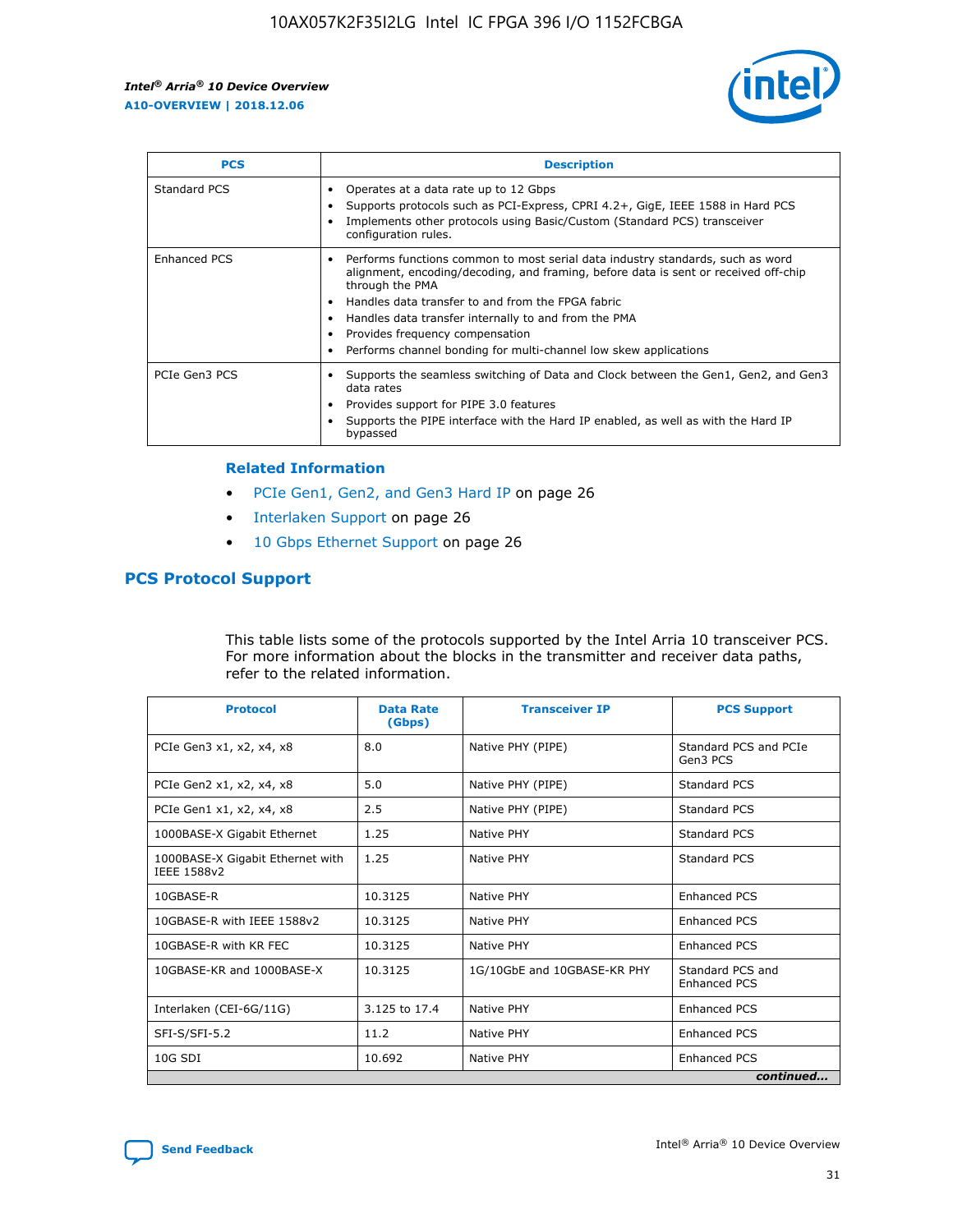

| <b>Protocol</b>      | <b>Data Rate</b><br>(Gbps) | <b>Transceiver IP</b> | <b>PCS Support</b> |
|----------------------|----------------------------|-----------------------|--------------------|
| CPRI 6.0 (64B/66B)   | 0.6144 to<br>10.1376       | Native PHY            | Enhanced PCS       |
| CPRI 4.2 (8B/10B)    | 0.6144 to<br>9.8304        | Native PHY            | Standard PCS       |
| OBSAI RP3 v4.2       | 0.6144 to 6.144            | Native PHY            | Standard PCS       |
| SD-SDI/HD-SDI/3G-SDI | $0.143(12)$ to<br>2.97     | Native PHY            | Standard PCS       |

### **Related Information**

#### [Intel Arria 10 Transceiver PHY User Guide](https://www.intel.com/content/www/us/en/programmable/documentation/nik1398707230472.html#nik1398707091164)

Provides more information about the supported transceiver protocols and PHY IP, the PMA architecture, and the standard, enhanced, and PCIe Gen3 PCS architecture.

# **SoC with Hard Processor System**

Each SoC device combines an FPGA fabric and a hard processor system (HPS) in a single device. This combination delivers the flexibility of programmable logic with the power and cost savings of hard IP in these ways:

- Reduces board space, system power, and bill of materials cost by eliminating a discrete embedded processor
- Allows you to differentiate the end product in both hardware and software, and to support virtually any interface standard
- Extends the product life and revenue through in-field hardware and software updates

 $(12)$  The 0.143 Gbps data rate is supported using oversampling of user logic that you must implement in the FPGA fabric.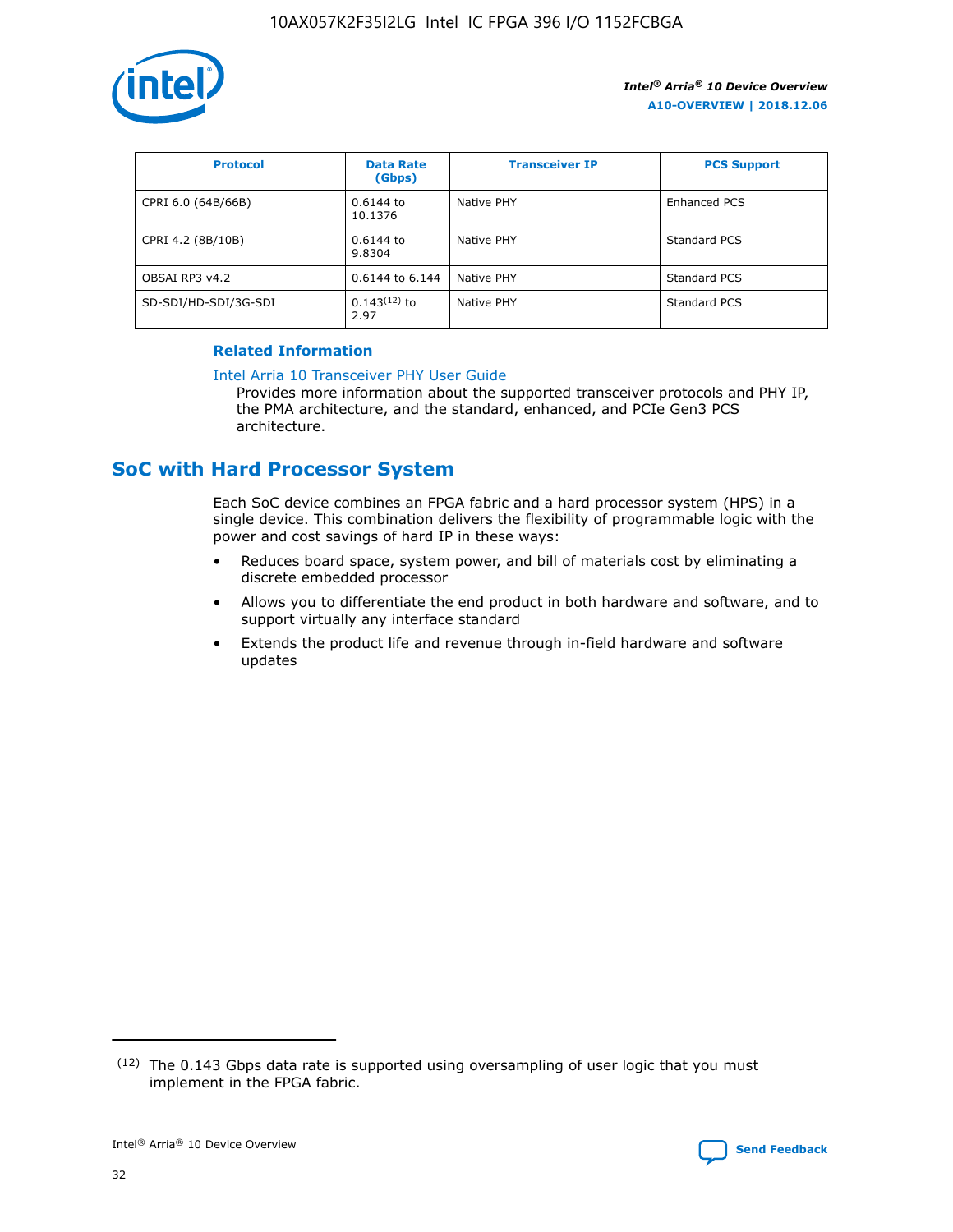

#### **Figure 9. HPS Block Diagram**

This figure shows a block diagram of the HPS with the dual ARM Cortex-A9 MPCore processor.



# **Key Advantages of 20-nm HPS**

The 20-nm HPS strikes a balance between enabling maximum software compatibility with 28-nm SoCs while still improving upon the 28-nm HPS architecture. These improvements address the requirements of the next generation target markets such as wireless and wireline communications, compute and storage equipment, broadcast and military in terms of performance, memory bandwidth, connectivity via backplane and security.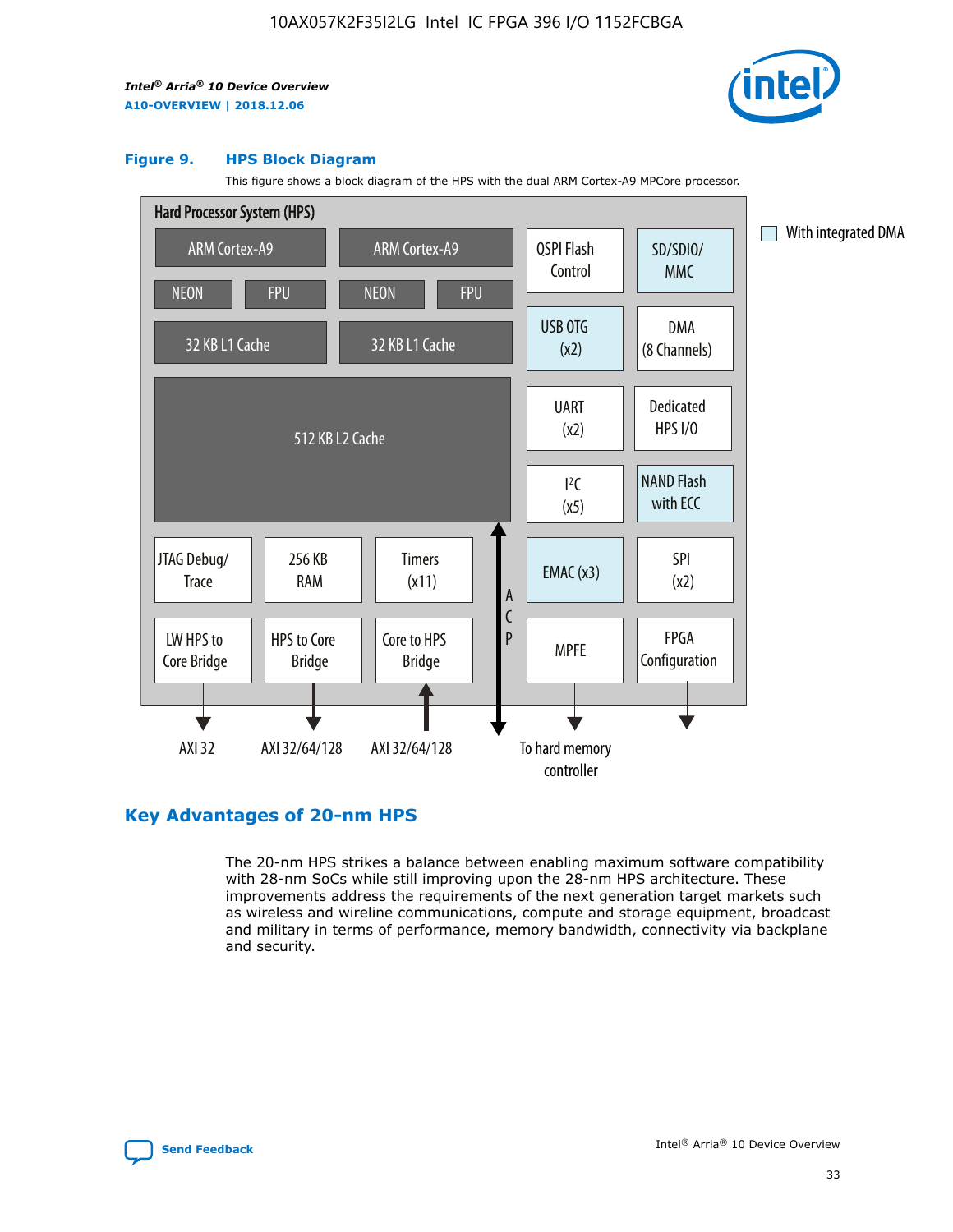

## **Table 24. Improvements in 20 nm HPS**

This table lists the key improvements of the 20 nm HPS compared to the 28 nm HPS.

| Advantages/<br><b>Improvements</b>                          | <b>Description</b>                                                                                                                                                                                                                                                                                                                                                                                                                                                                                                                                                                                                                                                                                                                                                                                                                                                                                                      |
|-------------------------------------------------------------|-------------------------------------------------------------------------------------------------------------------------------------------------------------------------------------------------------------------------------------------------------------------------------------------------------------------------------------------------------------------------------------------------------------------------------------------------------------------------------------------------------------------------------------------------------------------------------------------------------------------------------------------------------------------------------------------------------------------------------------------------------------------------------------------------------------------------------------------------------------------------------------------------------------------------|
| Increased performance and<br>overdrive capability           | While the nominal processor frequency is 1.2 GHz, the 20 nm HPS offers an "overdrive"<br>feature which enables a higher processor operating frequency. This requires a higher supply<br>voltage value that is unique to the HPS and may require a separate regulator.                                                                                                                                                                                                                                                                                                                                                                                                                                                                                                                                                                                                                                                   |
| Increased processor memory<br>bandwidth and DDR4<br>support | Up to 64-bit DDR4 memory at 2,400 Mbps support is available for the processor. The hard<br>memory controller for the HPS comprises a multi-port front end that manages connections<br>to a single port memory controller. The multi-port front end allows logic core and the HPS<br>to share ports and thereby the available bandwidth of the memory controller.                                                                                                                                                                                                                                                                                                                                                                                                                                                                                                                                                        |
| Flexible I/O sharing                                        | An advanced I/O pin muxing scheme allows improved sharing of I/O between the HPS and<br>the core logic. The following types of I/O are available for SoC:<br>17 dedicated I/Os-physically located inside the HPS block and are not accessible to<br>logic within the core. The 17 dedicated I/Os are used for HPS clock, resets, and<br>interfacing with boot devices, QSPI, and SD/MMC.<br>48 direct shared I/O-located closest to the HPS block and are ideal for high speed HPS<br>peripherals such as EMAC, USB, and others. There is one bank of 48 I/Os that supports<br>direct sharing where the 48 I/Os can be shared 12 I/Os at a time.<br>Standard (shared) I/O-all standard I/Os can be shared by the HPS peripherals and any<br>logic within the core. For designs where more than 48 I/Os are reguired to fully use all<br>the peripherals in the HPS, these I/Os can be connected through the core logic. |
| <b>EMAC</b> core                                            | Three EMAC cores are available in the HPS. The EMAC cores enable an application to<br>support two redundant Ethernet connections; for example, backplane, or two EMAC cores<br>for managing IEEE 1588 time stamp information while allowing a third EMAC core for debug<br>and configuration. All three EMACs can potentially share the same time stamps, simplifying<br>the 1588 time stamping implementation. A new serial time stamp interface allows core<br>logic to access and read the time stamp values. The integrated EMAC controllers can be<br>connected to external Ethernet PHY through the provided MDIO or I <sup>2</sup> C interface.                                                                                                                                                                                                                                                                  |
| On-chip memory                                              | The on-chip memory is updated to 256 KB support and can support larger data sets and<br>real time algorithms.                                                                                                                                                                                                                                                                                                                                                                                                                                                                                                                                                                                                                                                                                                                                                                                                           |
| <b>ECC</b> enhancements                                     | Improvements in L2 Cache ECC management allow identification of errors down to the<br>address level. ECC enhancements also enable improved error injection and status reporting<br>via the introduction of new memory mapped access to syndrome and data signals.                                                                                                                                                                                                                                                                                                                                                                                                                                                                                                                                                                                                                                                       |
| HPS to FPGA Interconnect<br>Backbone                        | Although the HPS and the Logic Core can operate independently, they are tightly coupled<br>via a high-bandwidth system interconnect built from high-performance ARM AMBA AXI bus<br>bridges. IP bus masters in the FPGA fabric have access to HPS bus slaves via the FPGA-to-<br>HPS interconnect. Similarly, HPS bus masters have access to bus slaves in the core fabric<br>via the HPS-to-FPGA bridge. Both bridges are AMBA AXI-3 compliant and support<br>simultaneous read and write transactions. Up to three masters within the core fabric can<br>share the HPS SDRAM controller with the processor. Additionally, the processor can be used<br>to configure the core fabric under program control via a dedicated 32-bit configuration port.                                                                                                                                                                  |
| FPGA configuration and HPS<br>booting                       | The FPGA fabric and HPS in the SoCs are powered independently. You can reduce the clock<br>frequencies or gate the clocks to reduce dynamic power.<br>You can configure the FPGA fabric and boot the HPS independently, in any order, providing<br>you with more design flexibility.                                                                                                                                                                                                                                                                                                                                                                                                                                                                                                                                                                                                                                    |
| Security                                                    | New security features have been introduced for anti-tamper management, secure boot,<br>encryption (AES), and authentication (SHA).                                                                                                                                                                                                                                                                                                                                                                                                                                                                                                                                                                                                                                                                                                                                                                                      |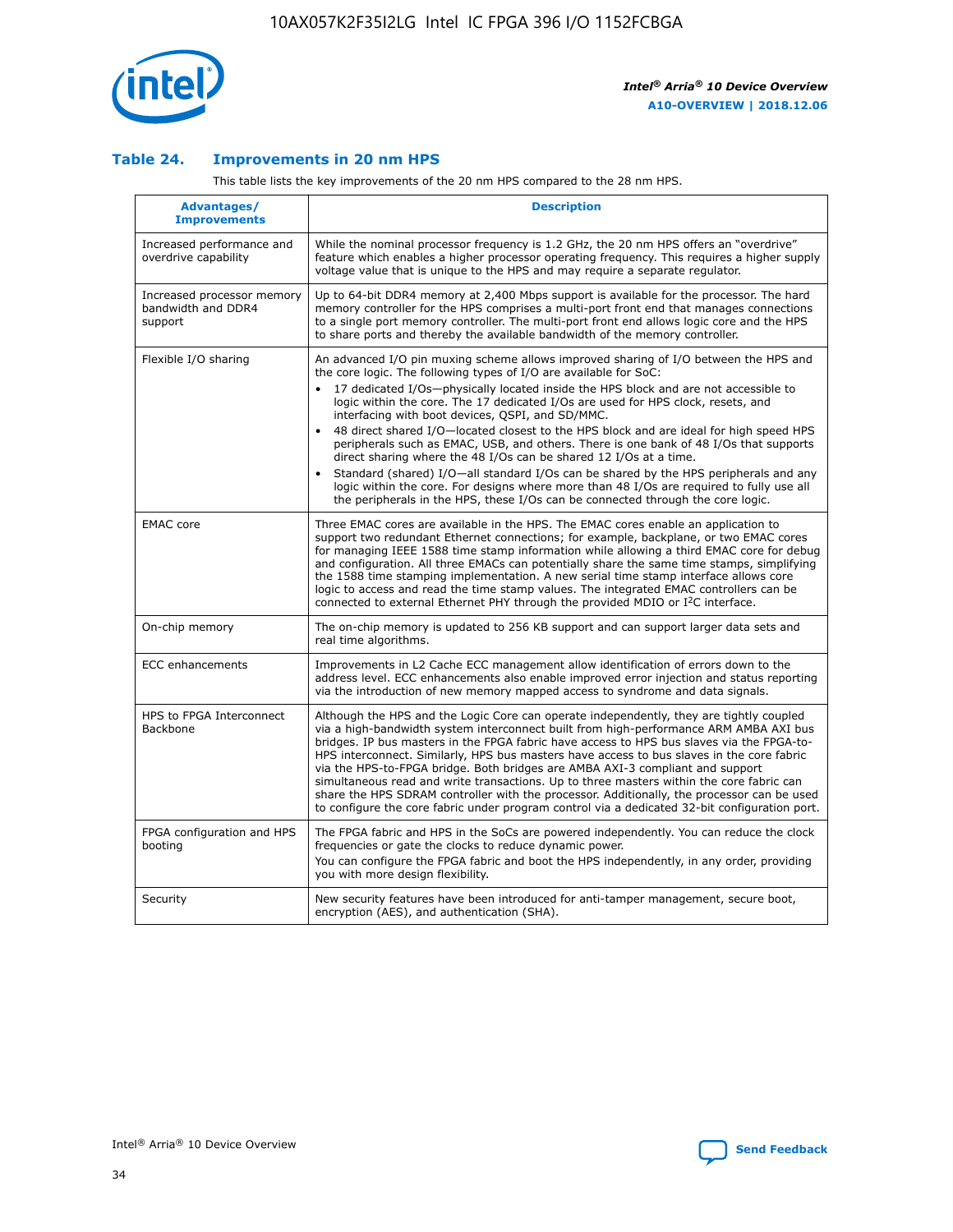

# **Features of the HPS**

The HPS has the following features:

- 1.2-GHz, dual-core ARM Cortex-A9 MPCore processor with up to 1.5-GHz via overdrive
	- ARMv7-A architecture that runs 32-bit ARM instructions, 16-bit and 32-bit Thumb instructions, and 8-bit Java byte codes in Jazelle style
	- Superscalar, variable length, out-of-order pipeline with dynamic branch prediction
	- Instruction Efficiency 2.5 MIPS/MHz, which provides total performance of 7500 MIPS at 1.5 GHz
- Each processor core includes:
	- 32 KB of L1 instruction cache, 32 KB of L1 data cache
	- Single- and double-precision floating-point unit and NEON media engine
	- CoreSight debug and trace technology
	- Snoop Control Unit (SCU) and Acceleration Coherency Port (ACP)
- 512 KB of shared L2 cache
- 256 KB of scratch RAM
- Hard memory controller with support for DDR3, DDR4 and optional error correction code (ECC) support
- Multiport Front End (MPFE) Scheduler interface to the hard memory controller
- 8-channel direct memory access (DMA) controller
- QSPI flash controller with SIO, DIO, QIO SPI Flash support
- NAND flash controller (ONFI 1.0 or later) with DMA and ECC support, updated to support 8 and 16-bit Flash devices and new command DMA to offload CPU for fast power down recovery
- Updated SD/SDIO/MMC controller to eMMC 4.5 with DMA with CE-ATA digital command support
- 3 10/100/1000 Ethernet media access control (MAC) with DMA
- 2 USB On-the-Go (OTG) controllers with DMA
- $\bullet$  5 I<sup>2</sup>C controllers (3 can be used by EMAC for MIO to external PHY)
- 2 UART 16550 Compatible controllers
- 4 serial peripheral interfaces (SPI) (2 Master, 2 Slaves)
- 62 programmable general-purpose I/Os, which includes 48 direct share I/Os that allows the HPS peripherals to connect directly to the FPGA I/Os
- 7 general-purpose timers
- 4 watchdog timers
- Anti-tamper, Secure Boot, Encryption (AES) and Authentication (SHA)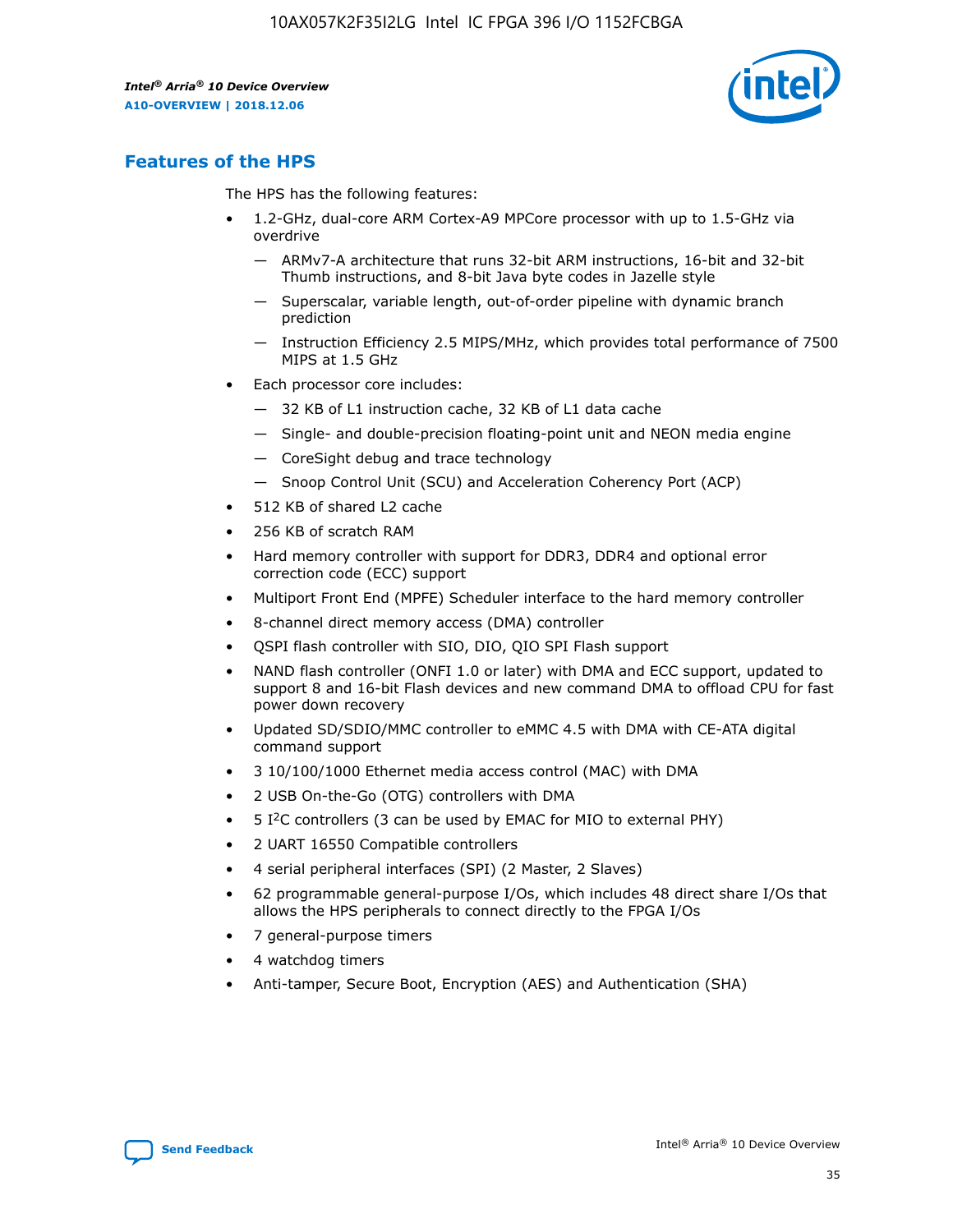

## **System Peripherals and Debug Access Port**

Each Ethernet MAC, USB OTG, NAND flash controller, and SD/MMC controller module has an integrated DMA controller. For modules without an integrated DMA controller, an additional DMA controller module provides up to eight channels of high-bandwidth data transfers. Peripherals that communicate off-chip are multiplexed with other peripherals at the HPS pin level. This allows you to choose which peripherals interface with other devices on your PCB.

The debug access port provides interfaces to industry standard JTAG debug probes and supports ARM CoreSight debug and core traces to facilitate software development.

#### **HPS–FPGA AXI Bridges**

The HPS–FPGA bridges, which support the Advanced Microcontroller Bus Architecture (AMBA) Advanced eXtensible Interface (AXI™) specifications, consist of the following bridges:

- FPGA-to-HPS AMBA AXI bridge—a high-performance bus supporting 32, 64, and 128 bit data widths that allows the FPGA fabric to issue transactions to slaves in the HPS.
- HPS-to-FPGA Avalon/AMBA AXI bridge—a high-performance bus supporting 32, 64, and 128 bit data widths that allows the HPS to issue transactions to slaves in the FPGA fabric.
- Lightweight HPS-to-FPGA AXI bridge—a lower latency 32 bit width bus that allows the HPS to issue transactions to soft peripherals in the FPGA fabric. This bridge is primarily used for control and status register (CSR) accesses to peripherals in the FPGA fabric.

The HPS–FPGA AXI bridges allow masters in the FPGA fabric to communicate with slaves in the HPS logic, and vice versa. For example, the HPS-to-FPGA AXI bridge allows you to share memories instantiated in the FPGA fabric with one or both microprocessors in the HPS, while the FPGA-to-HPS AXI bridge allows logic in the FPGA fabric to access the memory and peripherals in the HPS.

Each HPS–FPGA bridge also provides asynchronous clock crossing for data transferred between the FPGA fabric and the HPS.

#### **HPS SDRAM Controller Subsystem**

The HPS SDRAM controller subsystem contains a multiport SDRAM controller and DDR PHY that are shared between the FPGA fabric (through the FPGA-to-HPS SDRAM interface), the level 2 (L2) cache, and the level 3 (L3) system interconnect. The FPGA-to-HPS SDRAM interface supports AMBA AXI and Avalon® Memory-Mapped (Avalon-MM) interface standards, and provides up to six individual ports for access by masters implemented in the FPGA fabric.

The HPS SDRAM controller supports up to 3 masters (command ports), 3x 64-bit read data ports and 3x 64-bit write data ports.

To maximize memory performance, the SDRAM controller subsystem supports command and data reordering, deficit round-robin arbitration with aging, and high-priority bypass features.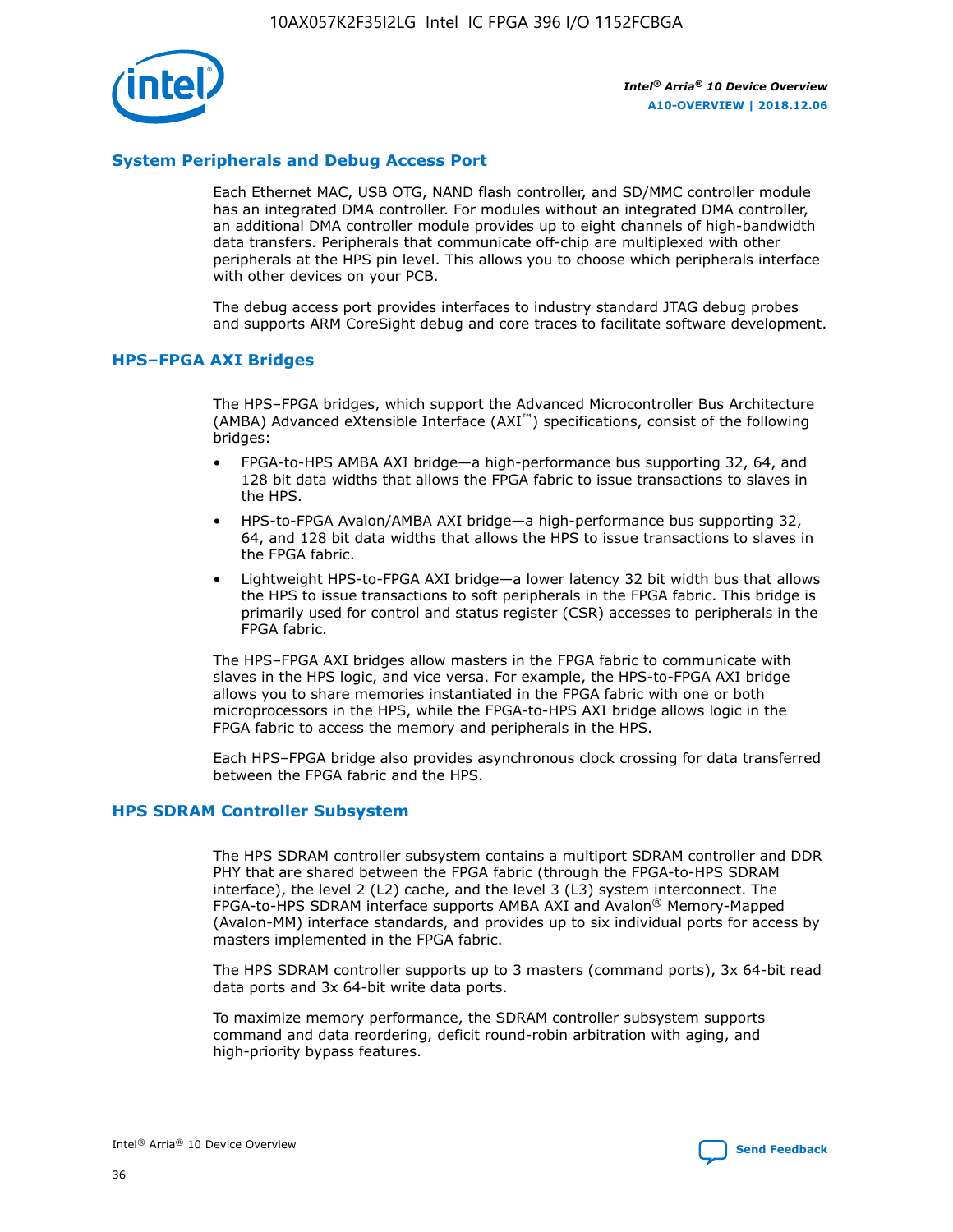

# **FPGA Configuration and HPS Booting**

The FPGA fabric and HPS in the SoC FPGA must be powered at the same time. You can reduce the clock frequencies or gate the clocks to reduce dynamic power.

Once powered, the FPGA fabric and HPS can be configured independently thus providing you with more design flexibility:

- You can boot the HPS independently. After the HPS is running, the HPS can fully or partially reconfigure the FPGA fabric at any time under software control. The HPS can also configure other FPGAs on the board through the FPGA configuration controller.
- Configure the FPGA fabric first, and then boot the HPS from memory accessible to the FPGA fabric.

## **Hardware and Software Development**

For hardware development, you can configure the HPS and connect your soft logic in the FPGA fabric to the HPS interfaces using the Platform Designer system integration tool in the Intel Quartus Prime software.

For software development, the ARM-based SoC FPGA devices inherit the rich software development ecosystem available for the ARM Cortex-A9 MPCore processor. The software development process for Intel SoC FPGAs follows the same steps as those for other SoC devices from other manufacturers. Support for Linux\*, VxWorks\*, and other operating systems are available for the SoC FPGAs. For more information on the operating systems support availability, contact the Intel FPGA sales team.

You can begin device-specific firmware and software development on the Intel SoC FPGA Virtual Target. The Virtual Target is a fast PC-based functional simulation of a target development system—a model of a complete development board. The Virtual Target enables the development of device-specific production software that can run unmodified on actual hardware.

# **Dynamic and Partial Reconfiguration**

The Intel Arria 10 devices support dynamic and partial reconfiguration. You can use dynamic and partial reconfiguration simultaneously to enable seamless reconfiguration of both the device core and transceivers.

# **Dynamic Reconfiguration**

You can reconfigure the PMA and PCS blocks while the device continues to operate. This feature allows you to change the data rates, protocol, and analog settings of a channel in a transceiver bank without affecting on-going data transfer in other transceiver banks. This feature is ideal for applications that require dynamic multiprotocol or multirate support.

# **Partial Reconfiguration**

Using partial reconfiguration, you can reconfigure some parts of the device while keeping the device in operation.

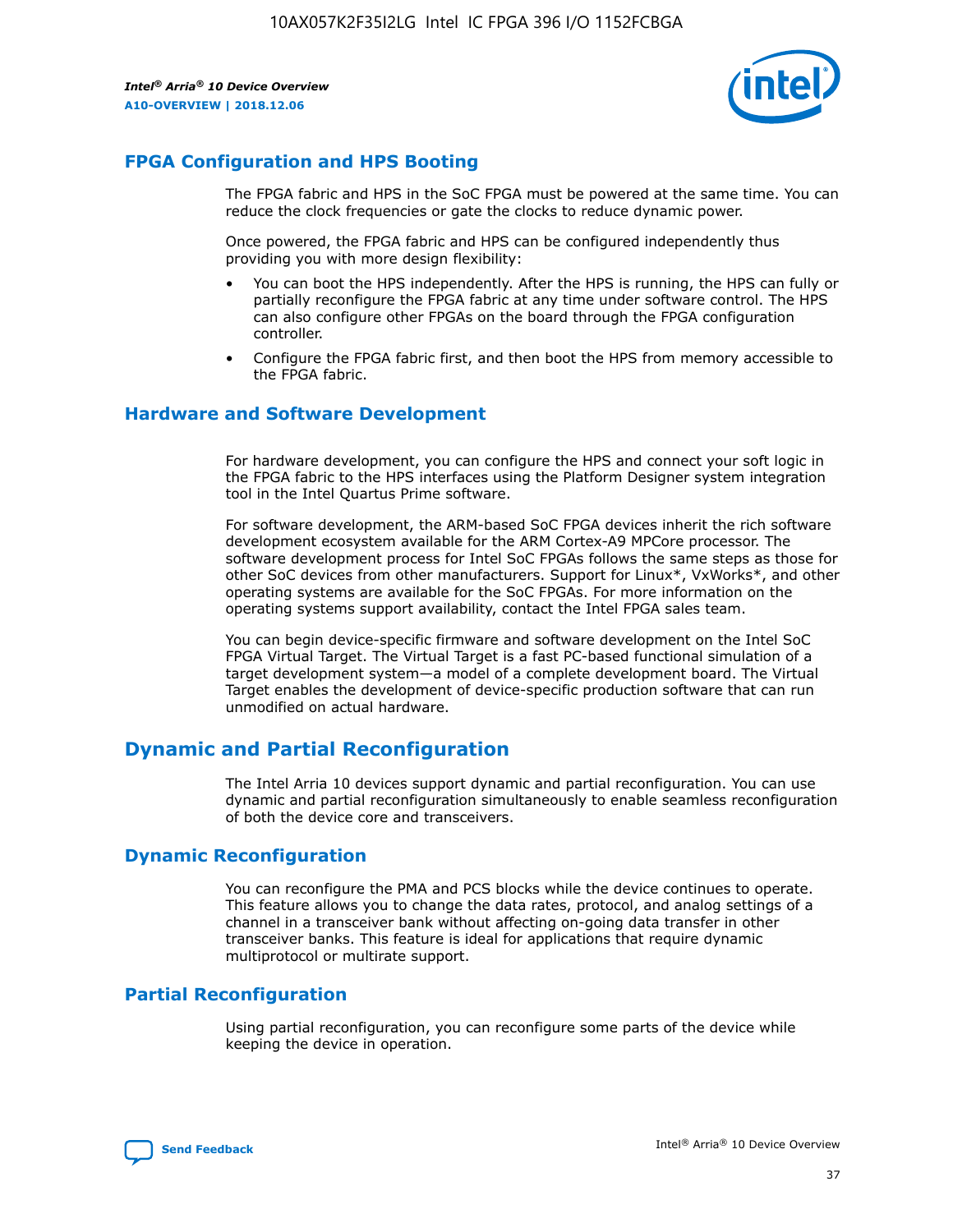

Instead of placing all device functions in the FPGA fabric, you can store some functions that do not run simultaneously in external memory and load them only when required. This capability increases the effective logic density of the device, and lowers cost and power consumption.

In the Intel solution, you do not have to worry about intricate device architecture to perform a partial reconfiguration. The partial reconfiguration capability is built into the Intel Quartus Prime design software, making such time-intensive task simple.

Intel Arria 10 devices support partial reconfiguration in the following configuration options:

- Using an internal host:
	- All supported configuration modes where the FPGA has access to external memory devices such as serial and parallel flash memory.
	- Configuration via Protocol [CvP (PCIe)]
- Using an external host—passive serial (PS), fast passive parallel (FPP) x8, FPP x16, and FPP x32 I/O interface.

# **Enhanced Configuration and Configuration via Protocol**

## **Table 25. Configuration Schemes and Features of Intel Arria 10 Devices**

Intel Arria 10 devices support 1.8 V programming voltage and several configuration schemes.

| <b>Scheme</b>                                                          | <b>Data</b><br><b>Width</b> | <b>Max Clock</b><br>Rate<br>(MHz) | <b>Max Data</b><br>Rate<br>(Mbps)<br>(13) | <b>Decompression</b> | <b>Design</b><br>Security <sup>(1</sup><br>4) | <b>Partial</b><br>Reconfiguration<br>(15) | <b>Remote</b><br><b>System</b><br><b>Update</b> |
|------------------------------------------------------------------------|-----------------------------|-----------------------------------|-------------------------------------------|----------------------|-----------------------------------------------|-------------------------------------------|-------------------------------------------------|
| <b>JTAG</b>                                                            | 1 bit                       | 33                                | 33                                        |                      |                                               | Yes <sup>(16)</sup>                       |                                                 |
| Active Serial (AS)<br>through the<br>EPCO-L<br>configuration<br>device | 1 bit,<br>4 bits            | 100                               | 400                                       | Yes                  | Yes                                           | $Y_{PS}(16)$                              | Yes                                             |
| Passive serial (PS)<br>through CPLD or<br>external<br>microcontroller  | 1 bit                       | 100                               | 100                                       | Yes                  | Yes                                           | Yes(16)                                   | Parallel<br>Flash<br>Loader<br>(PFL) IP<br>core |
|                                                                        |                             |                                   |                                           |                      |                                               |                                           | continued                                       |

<sup>(13)</sup> Enabling either compression or design security features affects the maximum data rate. Refer to the Intel Arria 10 Device Datasheet for more information.

<sup>(14)</sup> Encryption and compression cannot be used simultaneously.

 $(15)$  Partial reconfiguration is an advanced feature of the device family. If you are interested in using partial reconfiguration, contact Intel for support.

 $(16)$  Partial configuration can be performed only when it is configured as internal host.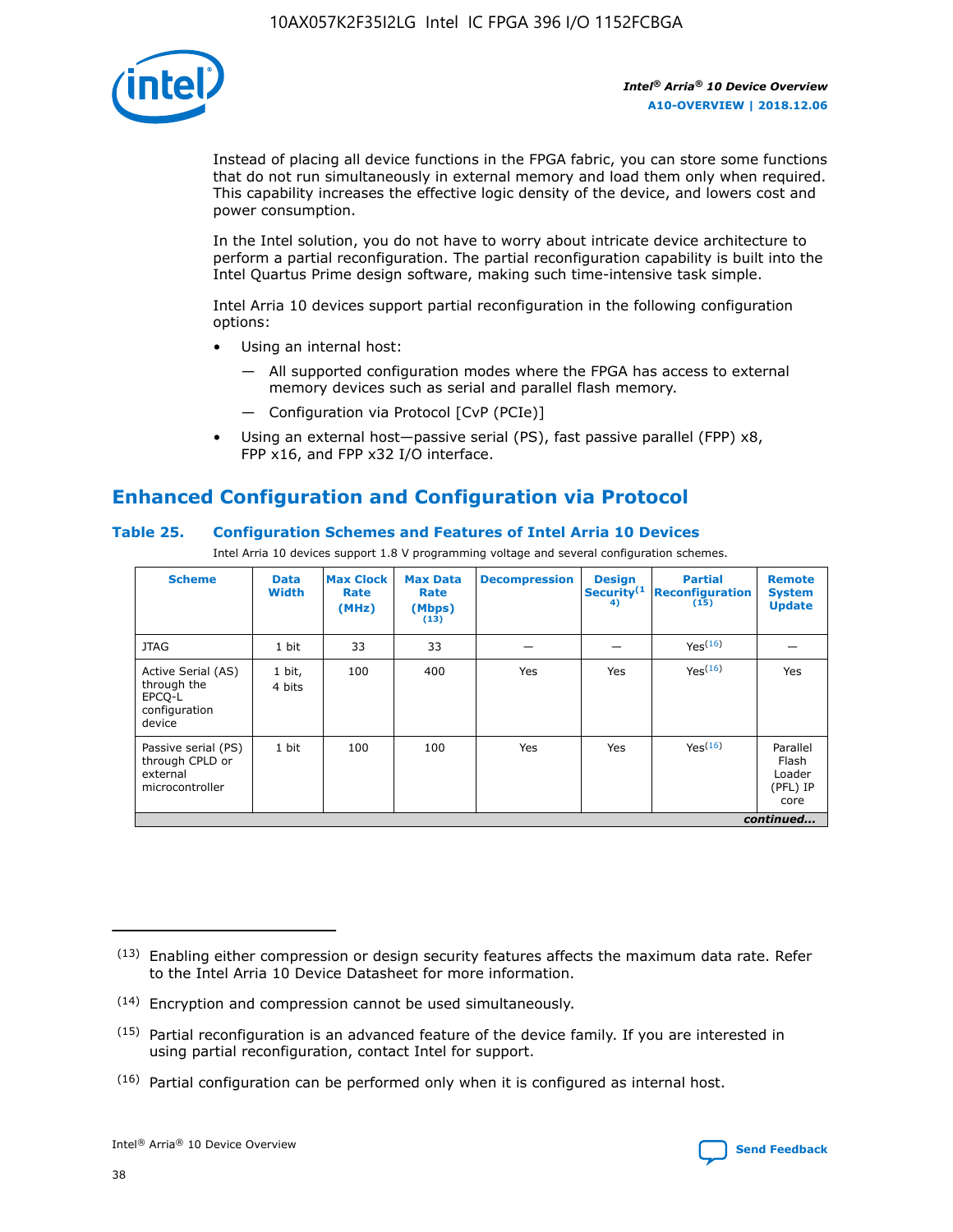

| <b>Scheme</b>                                   | <b>Data</b><br><b>Width</b> | <b>Max Clock</b><br>Rate<br>(MHz) | <b>Max Data</b><br>Rate<br>(Mbps)<br>(13) | <b>Decompression</b> | <b>Design</b><br>Security <sup>(1</sup><br>4) | <b>Partial</b><br><b>Reconfiguration</b><br>(15) | <b>Remote</b><br><b>System</b><br><b>Update</b> |
|-------------------------------------------------|-----------------------------|-----------------------------------|-------------------------------------------|----------------------|-----------------------------------------------|--------------------------------------------------|-------------------------------------------------|
| Fast passive                                    | 8 bits                      | 100                               | 3200                                      | Yes                  | Yes                                           | Yes(17)                                          | PFL IP                                          |
| parallel (FPP)<br>through CPLD or               | 16 bits                     |                                   |                                           | Yes                  | Yes                                           |                                                  | core                                            |
| external<br>microcontroller                     | 32 bits                     |                                   |                                           | Yes                  | Yes                                           |                                                  |                                                 |
| Configuration via                               | 16 bits                     | 100                               | 3200                                      | Yes                  | Yes                                           | Yes <sup>(17)</sup>                              |                                                 |
| <b>HPS</b>                                      | 32 bits                     |                                   |                                           | Yes                  | Yes                                           |                                                  |                                                 |
| Configuration via<br>Protocol [CvP<br>$(PCIe*)$ | x1, x2,<br>x4, x8<br>lanes  |                                   | 8000                                      | Yes                  | Yes                                           | Yes <sup>(16)</sup>                              |                                                 |

You can configure Intel Arria 10 devices through PCIe using Configuration via Protocol (CvP). The Intel Arria 10 CvP implementation conforms to the PCIe 100 ms power-up-to-active time requirement.

#### **Related Information**

[Configuration via Protocol \(CvP\) Implementation in Intel FPGAs User Guide](https://www.intel.com/content/www/us/en/programmable/documentation/dsu1441819344145.html#dsu1442269728522) Provides more information about the CvP configuration scheme.

# **SEU Error Detection and Correction**

Intel Arria 10 devices offer robust and easy-to-use single-event upset (SEU) error detection and correction circuitry.

The detection and correction circuitry includes protection for Configuration RAM (CRAM) programming bits and user memories. The CRAM is protected by a continuously running CRC error detection circuit with integrated ECC that automatically corrects one or two errors and detects higher order multi-bit errors. When more than two errors occur, correction is available through reloading of the core programming file, providing a complete design refresh while the FPGA continues to operate.

The physical layout of the Intel Arria 10 CRAM array is optimized to make the majority of multi-bit upsets appear as independent single-bit or double-bit errors which are automatically corrected by the integrated CRAM ECC circuitry. In addition to the CRAM protection, the M20K memory blocks also include integrated ECC circuitry and are layout-optimized for error detection and correction. The MLAB does not have ECC.

(14) Encryption and compression cannot be used simultaneously.

<sup>(17)</sup> Supported at a maximum clock rate of 100 MHz.



 $(13)$  Enabling either compression or design security features affects the maximum data rate. Refer to the Intel Arria 10 Device Datasheet for more information.

 $(15)$  Partial reconfiguration is an advanced feature of the device family. If you are interested in using partial reconfiguration, contact Intel for support.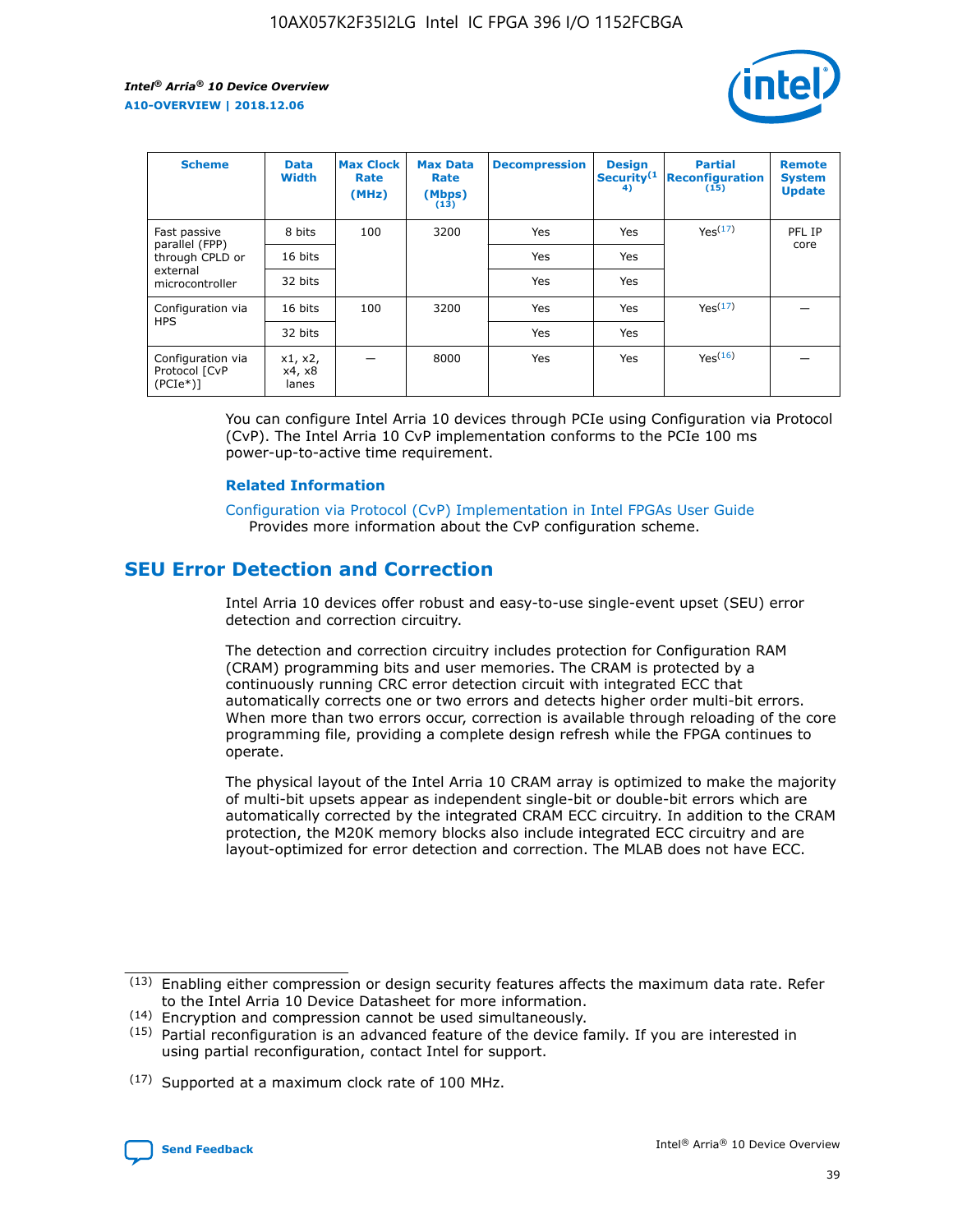

# **Power Management**

Intel Arria 10 devices leverage the advanced 20 nm process technology, a low 0.9 V core power supply, an enhanced core architecture, and several optional power reduction techniques to reduce total power consumption by as much as 40% compared to Arria V devices and as much as 60% compared to Stratix V devices.

The optional power reduction techniques in Intel Arria 10 devices include:

- **SmartVID**—a code is programmed into each device during manufacturing that allows a smart regulator to operate the device at lower core  $V_{CC}$  while maintaining performance
- **Programmable Power Technology**—non-critical timing paths are identified by the Intel Quartus Prime software and the logic in these paths is biased for low power instead of high performance
- **Low Static Power Options**—devices are available with either standard static power or low static power while maintaining performance

Furthermore, Intel Arria 10 devices feature Intel's industry-leading low power transceivers and include a number of hard IP blocks that not only reduce logic resources but also deliver substantial power savings compared to soft implementations. In general, hard IP blocks consume up to 90% less power than the equivalent soft logic implementations.

# **Incremental Compilation**

The Intel Quartus Prime software incremental compilation feature reduces compilation time and helps preserve performance to ease timing closure. The incremental compilation feature enables the partial reconfiguration flow for Intel Arria 10 devices.

Incremental compilation supports top-down, bottom-up, and team-based design flows. This feature facilitates modular, hierarchical, and team-based design flows where different designers compile their respective design sections in parallel. Furthermore, different designers or IP providers can develop and optimize different blocks of the design independently. These blocks can then be imported into the top level project.

# **Document Revision History for Intel Arria 10 Device Overview**

| <b>Document</b><br><b>Version</b> | <b>Changes</b>                                                                                                                                                                                                                                                              |
|-----------------------------------|-----------------------------------------------------------------------------------------------------------------------------------------------------------------------------------------------------------------------------------------------------------------------------|
| 2018.12.06                        | Added links to Intel Arria 10 device errata documents.<br>Removed automotive temperature option from the Intel Arria 10 GX devices.<br>Removed -3 fabric speed grade from the Intel Arria 10 GT devices.<br>Updated power options for the Intel Arria 10 GX and GT devices. |
| 2018.04.09                        | Updated the lowest $V_{CC}$ from 0.83 V to 0.82 V in the topic listing a summary of the device features.                                                                                                                                                                    |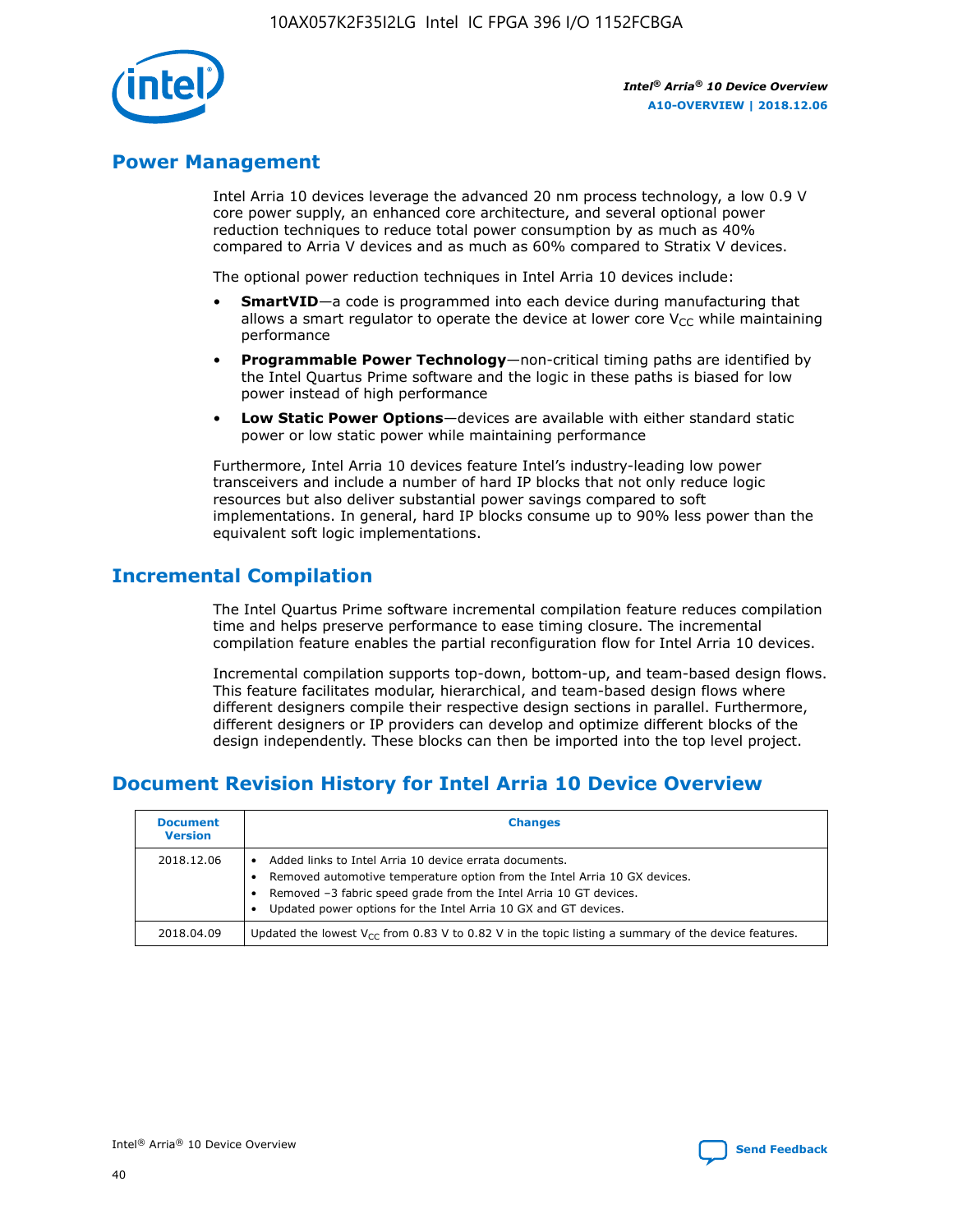

| <b>Date</b>    | <b>Version</b> | <b>Changes</b>                                                                                                                                                                                                                                                                                                                                                                                                                                                                                                                                                                                                                                                                                                                                                                                                                                                                                                                                                            |
|----------------|----------------|---------------------------------------------------------------------------------------------------------------------------------------------------------------------------------------------------------------------------------------------------------------------------------------------------------------------------------------------------------------------------------------------------------------------------------------------------------------------------------------------------------------------------------------------------------------------------------------------------------------------------------------------------------------------------------------------------------------------------------------------------------------------------------------------------------------------------------------------------------------------------------------------------------------------------------------------------------------------------|
| January 2018   | 2018.01.17     | Updated the maximum data rate for HPS (Intel Arria 10 SX devices<br>external memory interface DDR3 controller from 2,166 Mbps to 2,133<br>Mbps.<br>Updated maximum frequency supported for half rate QDRII and QDRII<br>+ SRAM to 633 MHz in Memory Standards Supported by the Soft<br>Memory Controller table.<br>Updated transceiver backplane capability to 12.5 Gbps.<br>$\bullet$<br>Removed transceiver speed grade 5 in Sample Ordering Core and<br>Available Options for Intel Arria 10 GX Devices figure.<br>Removed package code 40, low static power, SmartVID, industrial, and<br>military operating temperature support from Sample Ordering Core and<br>Available Options for Intel Arria 10 GT Devices figure.<br>Updated short reach transceiver rate for Intel Arria 10 GT devices to<br>25.8 Gbps.<br>Removed On-Die Instrumentation - EyeQ and Jitter Margin Tool<br>support from PMA Features of the Transceivers in Intel Arria 10 Devices<br>table. |
| September 2017 | 2017.09.20     | Updated the maximum speed of the DDR4 external memory interface from<br>1,333 MHz/2,666 Mbps to 1,200 MHz/2,400 Mbps.                                                                                                                                                                                                                                                                                                                                                                                                                                                                                                                                                                                                                                                                                                                                                                                                                                                     |
| July 2017      | 2017.07.13     | Corrected the automotive temperature range in the figure showing the<br>available options for the Intel Arria 10 GX devices from "-40°C to 100°C"<br>to "-40°C to 125°C".                                                                                                                                                                                                                                                                                                                                                                                                                                                                                                                                                                                                                                                                                                                                                                                                 |
| July 2017      | 2017.07.06     | Added automotive temperature option to Intel Arria 10 GX device family.                                                                                                                                                                                                                                                                                                                                                                                                                                                                                                                                                                                                                                                                                                                                                                                                                                                                                                   |
| May 2017       | 2017.05.08     | Corrected protocol names with "1588" to "IEEE 1588v2".<br>$\bullet$<br>Updated the vertical migration table to remove vertical migration<br>$\bullet$<br>between Intel Arria 10 GX and Intel Arria 10 SX device variants.<br>Removed all "Preliminary" marks.<br>$\bullet$                                                                                                                                                                                                                                                                                                                                                                                                                                                                                                                                                                                                                                                                                                |
| March 2017     | 2017.03.15     | Removed the topic about migration from Intel Arria 10 to Intel Stratix<br>10 devices.<br>Rebranded as Intel.<br>$\bullet$                                                                                                                                                                                                                                                                                                                                                                                                                                                                                                                                                                                                                                                                                                                                                                                                                                                 |
| October 2016   | 2016.10.31     | Removed package F36 from Intel Arria 10 GX devices.<br>Updated Intel Arria 10 GT sample ordering code and maximum GX<br>$\bullet$<br>transceiver count. Intel Arria 10 GT devices are available only in the<br>SF45 package option with a maximum of 72 transceivers.                                                                                                                                                                                                                                                                                                                                                                                                                                                                                                                                                                                                                                                                                                     |
| May 2016       | 2016.05.02     | Updated the FPGA Configuration and HPS Booting topic.<br>$\bullet$<br>Remove V <sub>CC</sub> PowerManager from the Summary of Features, Power<br>Management and Arria 10 Device Variants and packages topics. This<br>feature is no longer supported in Arria 10 devices.<br>Removed LPDDR3 from the Memory Standards Supported by the HPS<br>Hard Memory Controller table in the Memory Standards Supported by<br>Intel Arria 10 Devices topic. This standard is only supported by the<br>FPGA.<br>Removed transceiver speed grade 5 from the Device Variants and<br>Packages topic for Arria 10 GX and SX devices.                                                                                                                                                                                                                                                                                                                                                      |
| February 2016  | 2016.02.11     | Changed the maximum Arria 10 GT datarate to 25.8 Gbps and the<br>minimum datarate to 1 Gbps globally.<br>Revised the state for Core clock networks in the Summary of Features<br>$\bullet$<br>topic.<br>Changed the transceiver parameters in the "Summary of Features for<br>$\bullet$<br>Arria 10 Devices" table.<br>• Changed the transceiver parameters in the "Maximum Resource Counts<br>for Arria 10 GT Devices" table.<br>Changed the package availability for GT devices in the "Package Plan<br>for Arria 10 GT Devices" table.<br>Changed the package configurations for GT devices in the "Migration"<br>Capability Across Arria 10 Product Lines" figure.<br>continued                                                                                                                                                                                                                                                                                       |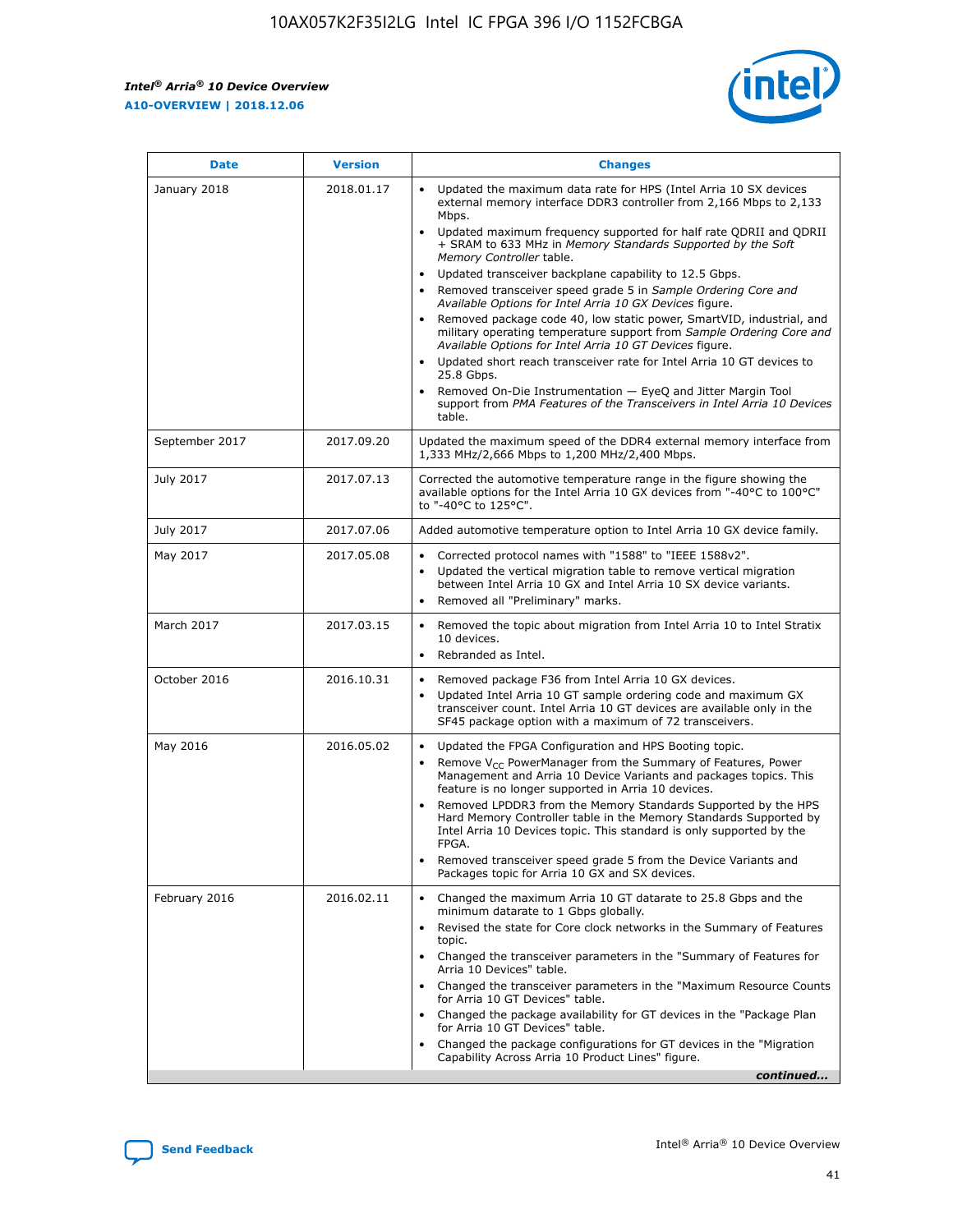

| <b>Date</b>   | <b>Version</b> | <b>Changes</b>                                                                                                                                                                   |
|---------------|----------------|----------------------------------------------------------------------------------------------------------------------------------------------------------------------------------|
|               |                | • Changed transceiver parameters in the "Low Power Serial Transceivers"<br>section.                                                                                              |
|               |                | • Changed the transceiver descriptions in the "Device Variants for the<br>Arria 10 Device Family" table.                                                                         |
|               |                | Changed the "Sample Ordering Code and Available Options for Arria 10<br>GT Devices" figure.                                                                                      |
|               |                | Changed the datarates for GT devices in the "PMA Features" section.                                                                                                              |
|               |                | Changed the datarates for GT devices in the "PCS Features" section.<br>$\bullet$                                                                                                 |
| December 2015 | 2015.12.14     | Updated the number of M20K memory blocks for Arria 10 GX 660 from<br>$\bullet$<br>2133 to 2131 and corrected the total RAM bit from 48,448 Kb to<br>48,408 Kb.                   |
|               |                | Corrected the number of DSP blocks for Arria 10 GX 660 from 1688 to<br>$\bullet$<br>1687 in the table listing floating-point arithmetic resources.                               |
| November 2015 | 2015.11.02     | Updated the maximum resources for Arria 10 GX 220, GX 320, GX 480,<br>$\bullet$<br>GX 660, SX 220, SX 320, SX 480, and SX 660.                                                   |
|               |                | Updated resource count for Arria 10 GX 320, GX 480, GX 660, SX 320,<br>$\bullet$<br>SX 480, a SX 660 devices in Number of Multipliers in Intel Arria 10<br><b>Devices</b> table. |
|               |                | Updated the available options for Arria 10 GX, GT, and SX.<br>$\bullet$                                                                                                          |
|               |                | Changed instances of Quartus II to Quartus Prime.<br>$\bullet$                                                                                                                   |
| June 2015     | 2015.06.15     | Corrected label for Intel Arria 10 GT product lines in the vertical migration<br>figure.                                                                                         |
| May 2015      | 2015.05.15     | Corrected the DDR3 half rate and quarter rate maximum frequencies in the<br>table that lists the memory standards supported by the Intel Arria 10 hard<br>memory controller.     |
| May 2015      | 2015.05.04     | • Added support for 13.5G JESD204b in the Summary of Features table.<br>• Added a link to Arria 10 GT Channel Usage in the Arria 10 GT Package<br>Plan topic.                    |
|               |                | • Added a note to the table, Maximum Resource Counts for Arria 10 GT<br>devices.                                                                                                 |
|               |                | Updated the power requirements of the transceivers in the Low Power<br>Serial Transceivers topic.                                                                                |
| January 2015  | 2015.01.23     | • Added floating point arithmetic features in the Summary of Features<br>table.                                                                                                  |
|               |                | • Updated the total embedded memory from 38.38 megabits (Mb) to<br>65.6 Mb.                                                                                                      |
|               |                | • Updated the table that lists the memory standards supported by Intel<br>Arria 10 devices.                                                                                      |
|               |                | Removed support for DDR3U, LPDDR3 SDRAM, RLDRAM 2, and DDR2.<br>Moved RLDRAM 3 support from hard memory controller to soft memory                                                |
|               |                | controller. RLDRAM 3 support uses hard PHY with soft memory<br>controller.                                                                                                       |
|               |                | Added soft memory controller support for QDR IV.                                                                                                                                 |
|               |                | Updated the maximum resource count table to include the number of<br>hard memory controllers available in each device variant.                                                   |
|               |                | Updated the transceiver PCS data rate from 12.5 Gbps to 12 Gbps.<br>$\bullet$                                                                                                    |
|               |                | Updated the max clock rate of PS, FPP x8, FPP x16, and Configuration<br>via HPS from 125 MHz to 100 MHz.                                                                         |
|               |                | Added a feature for fractional synthesis PLLs: PLL cascading.                                                                                                                    |
|               |                | Updated the HPS programmable general-purpose I/Os from 54 to 62.<br>$\bullet$                                                                                                    |
|               |                | continued                                                                                                                                                                        |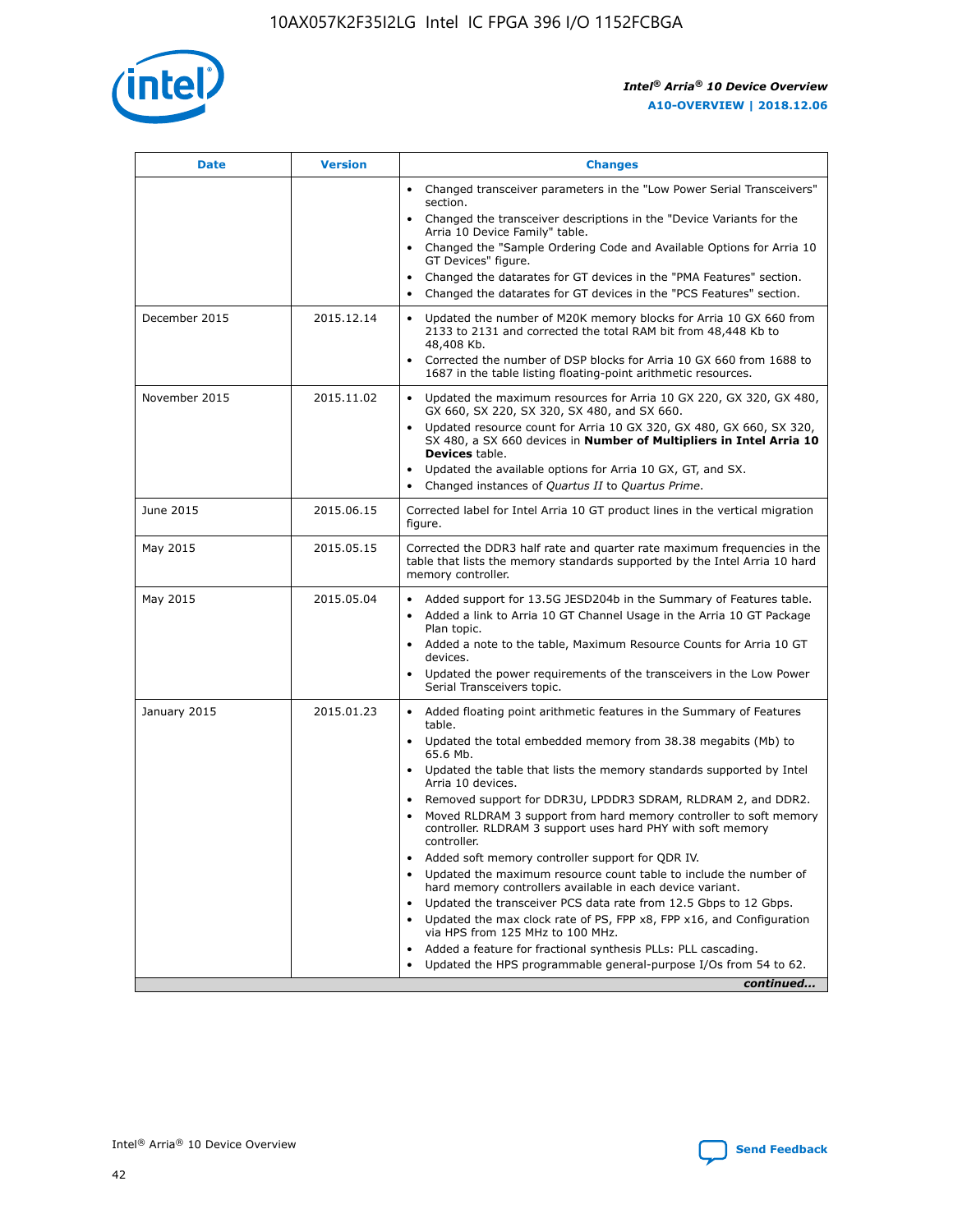

| <b>Date</b>    | <b>Version</b> | <b>Changes</b>                                                                                                                                                                                                                                                                                                                                                                                                                                                                                                                                      |
|----------------|----------------|-----------------------------------------------------------------------------------------------------------------------------------------------------------------------------------------------------------------------------------------------------------------------------------------------------------------------------------------------------------------------------------------------------------------------------------------------------------------------------------------------------------------------------------------------------|
| September 2014 | 2014.09.30     | Corrected the 3 V I/O and LVDS I/O counts for F35 and F36 packages<br>$\bullet$<br>of Arria 10 GX.<br>Corrected the 3 V I/O, LVDS I/O, and transceiver counts for the NF40<br>$\bullet$<br>package of the Arria GX 570 and 660.<br>Removed 3 V I/O, LVDS I/O, and transceiver counts for the NF40<br>$\bullet$<br>package of the Arria GX 900 and 1150. The NF40 package is not<br>available for Arria 10 GX 900 and 1150.                                                                                                                          |
| August 2014    | 2014.08.18     | Updated Memory (Kb) M20K maximum resources for Arria 10 GX 660<br>devices from 42,660 to 42,620.<br>Added GPIO columns consisting of LVDS I/O Bank and 3V I/O Bank in<br>$\bullet$<br>the Package Plan table.<br>Added how to use memory interface clock frequency higher than 533<br>$\bullet$<br>MHz in the I/O vertical migration.<br>Added information to clarify that RLDRAM3 support uses hard PHY with<br>$\bullet$<br>soft memory controller.<br>Added variable precision DSP blocks support for floating-point<br>$\bullet$<br>arithmetic. |
| June 2014      | 2014.06.19     | Updated number of dedicated I/Os in the HPS block to 17.                                                                                                                                                                                                                                                                                                                                                                                                                                                                                            |
| February 2014  | 2014.02.21     | Updated transceiver speed grade options for GT devices in Figure 2.                                                                                                                                                                                                                                                                                                                                                                                                                                                                                 |
| February 2014  | 2014.02.06     | Updated data rate for Arria 10 GT devices from 28.1 Gbps to 28.3 Gbps.                                                                                                                                                                                                                                                                                                                                                                                                                                                                              |
| December 2013  | 2013.12.10     | Updated the HPS memory standards support from LPDDR2 to LPDDR3.<br>Updated HPS block diagram to include dedicated HPS I/O and FPGA<br>$\bullet$<br>Configuration blocks as well as repositioned SD/SDIO/MMC, DMA, SPI<br>and NAND Flash with ECC blocks.                                                                                                                                                                                                                                                                                            |
| December 2013  | 2013.12.02     | Initial release.                                                                                                                                                                                                                                                                                                                                                                                                                                                                                                                                    |